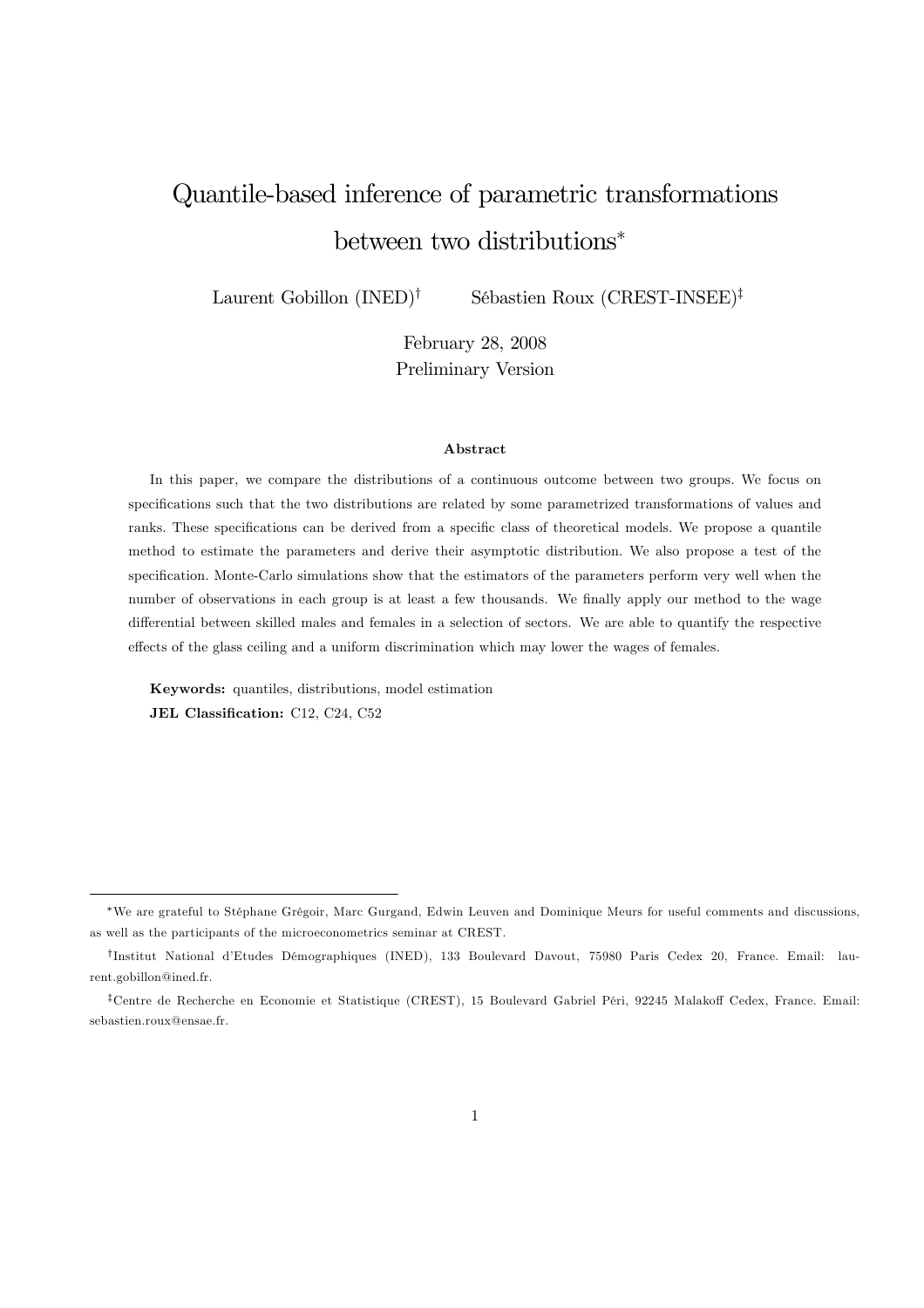# 1 Introduction

A growing literature is interested in comparing the distributions of a continuous outcome between two groups. The most important econometric contributions are semi or non parametric in spirit and try to assess the effect of a policy on the whole distribution of outcomes. They assess the impact of a policy at a given quantile comparing the distributions of the treated and untreated groups. This type of approach was initiated by Doksum (1974) who estimated the effect of a treatment at a given rank of the distribution simply as the difference between the quantiles of the treated and untreated groups computed at this rank. Papers now introduce explanatory variables in models and propose IV methods (Abadie, Angrist and Imbens, 2002; Chernozhukov and Hansen, 2005), propensity score methods (Firpo, 2007), or difference-in-difference improvements (Athey and Imbens, 2006). This literature typically tries to estimate the effect of the treatment under minimum parametric conditions.

In this paper, we are rather interested in estimating and testing a theoretical model under some restrictive parametrizations. We will focus on a given class of models which result in the distributions of the two groups to be linked by some transformations of values and ranks. If we denote  $\lambda_j$  the quantile function of group j, these models yield a relationship that writes:  $\lambda_2 \left[ r_{\gamma_0}(u) \right] = z_{\beta_0} \left[ \lambda_1(u) \right]$  for every quantile u, where  $\beta_0$  and  $\gamma_0$  are some parameters,  $z_{\beta_0}$  is the transformation of values, and  $r_{\gamma_0}$  is the transformation of ranks. We also asume that the value and rank transformations are monotonic. Several types of micro-economic models can give rise to this specification. In particular, this specification is obtained when the continuous outcome is observed only for a selected group of agents and the probability to be selected is a monotonic function of the ranks of the agent in the distribution of their group.

We develop a method to estimate the parameters of the model and derive the asymptotic distribution of the estimators. The estimation method can be decomposed into two steps. We first estimate the quantiles of the two group distributions non parametrically. We then minimize the distance between the quantiles of the two groups after the value and rank transformations have been applied. Note that even if our method uses quantiles, our work is not directly related to the literature on quantile regressions (see Köenker, 2005 for an overview). Indeed, we minimize the distance between transformed quantile functions rather than the penalized sum of absolute deviations at the individuel level. We then propose a test of the specification of the model which allows to assess whether the mechanisms included in the model are compatible with the data. Some Monte-Carlo simulations show that our method works very well provided that there are enough observations in the two groups, that is to say at least a few thousands.

Our method can be applied in many settings. In particular, many theoretical papers develop models with agents who are heterogeneous in a given dimension. Ex-ante, the group distributions of agents are assumed to be the same. Distributions are then transformed by some economic mechanisms. Ex-post, the group distributions usually differ but may be related by some value and rank transformations. This type of model can by found for instance in international trade when looking at the effect of competition on the local distributions of firm productivities. Competition is usually fiercer in larger markets, which makes a larger share of firms at the bottom of the local productivity distribution to disappear (Melitz, 2003; Melitz and Ottaviano, 2007). This left truncation corresponds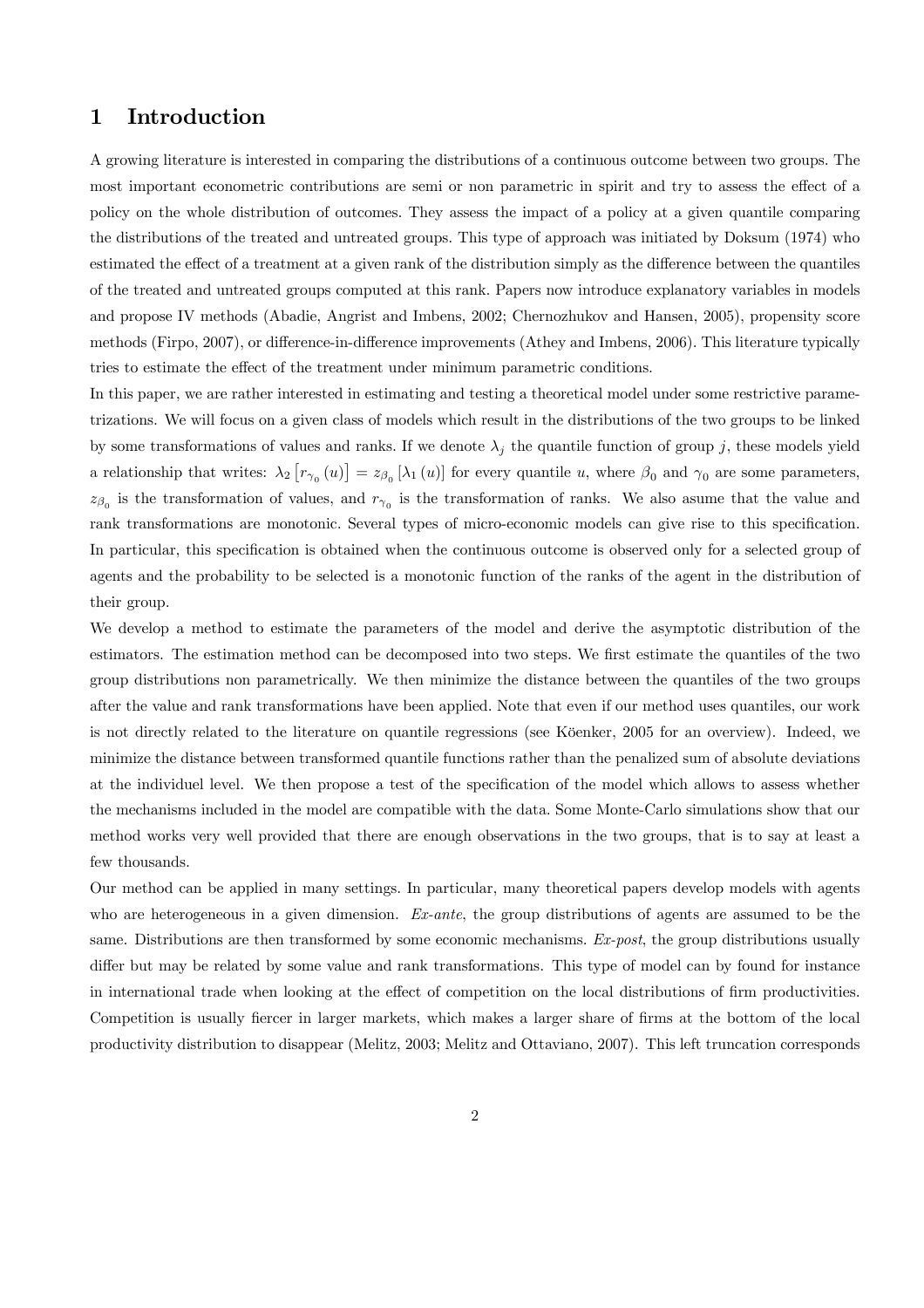to a rank transformation. Other papers put forward the existence of more interactions in larger markets which may benefit to all firms (Duranton and Puga, 2004). These interactions can be modelled as a translation of the productivity distribution in a large market to the right compared to the distribution in a small market. This translation corresponds to a value transformation. Our method allows to assess whether competition or interactions prevail by comparing the productivity distributions of firms in small and large markets (Combes and al., 2008).

An originality of our work is that we use the whole group distributions to test a theory. This is not what is usually done in the empirical literature which rather uses fragmented information on the group distributions. For instance, papers testing the glass ceiling effect often run separate quantile regressions for wages at different quantile values.<sup>1</sup> Each regression includes a dummy for being a female. The papers then consider that there is a glass ceiling if the gender gap is larger at the top of the distribution than at the bottom (Albrecht, Björklund and Vroman, 2003). In an application, we parametrize the effects of the glass ceiling and a uniform discrimination against females. We estimate the parameters of these two discriminations comparing on the whole wage distributions of males and females. This is done in one single minimization program using all the quantiles of the two distributions simultaneously. We find that both types of discrimination have a significant effect on the wages of females.

In the first section, we expose our setting where two group distributions are related to each other through some parametrized rank and value transformations. Section two proposes some examples of transformations to which our approach can be applied. Section three presents our estimation method and derive the asymptotic distribution of the estimators. It also provides a test of the model. Section four explains how our method can be implemented in an easy way. Results of Monte-Carlo simulations are given in section five. We then propose an application of the method to the difference in the wage distribution between males and females in section 6. Finally, section 7 concludes.

## 2 The setting

We consider two groups of heterogeneous agents who differ in a given dimension measured by a variable y which takes its values in a bounded interval included in  $\mathbb R$ . The draws of y for the agents are independent. We denote  $F_j$ the cumulative of the outcome distribution in group  $i$ . We assume that the distribution in one of the two groups (say 2) can be deduced from the distribution in the other group (say 1) through some parametrized value and rank transformations. More precisely, while a monotonic function  $z_{\beta_0,2}(y)$  transforms the values of the outcome variable y, another monotonic function  $r_{\gamma_0,2}(u)$  changes the ranks u of the transformed outcome. Here,  $\beta_0$  and  $\gamma_0$ are some parameters of interest that we want to estimate. The functions are indexed by the subscript 2 as we write the distribution in the second group as a transformation of the distribution in the first group (we will show that under our assumptions, we may swap the two groups). We are going to look for the parameters of interest  $(\beta_0, \gamma_0)$ in a set of admissible parameters  $(\beta, \gamma)$  which we denote  $\Phi$ . We make the following assumptions:

 $1$ Other examples include Juhn, Murphy and Pierce (1993) who study the variation across time in the wage distribution of males in the US, and Syverson (2004).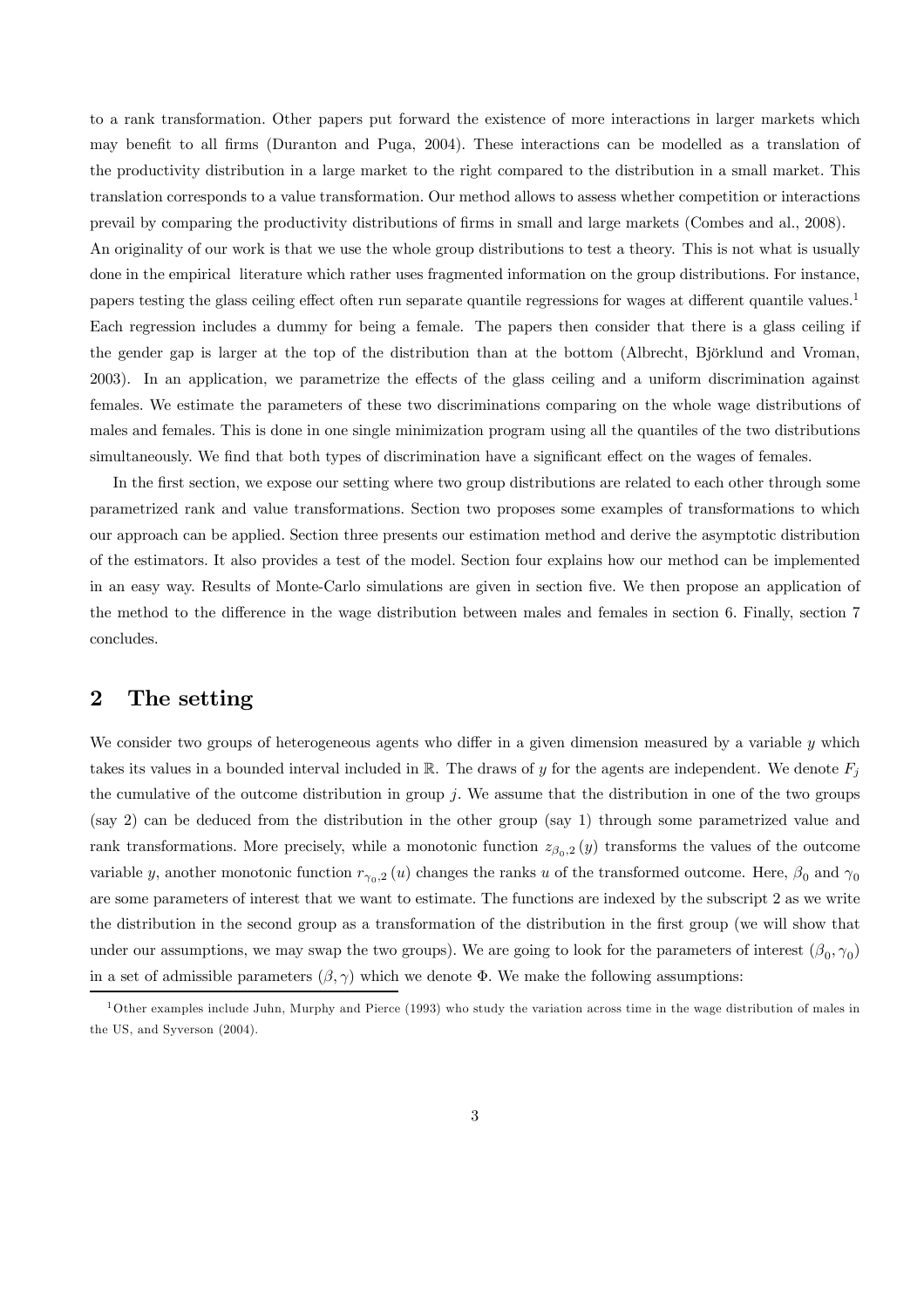A1: For  $(\beta, \gamma) \in \Phi$ ,  $r_{\gamma,2}$  and  $z_{\beta,2}$  are strictly increasing and three times differentiable. The first, second and third-order derivatives of  $r_{\gamma,2}$  and  $z_{\beta,2}$  are continuous.

In particular, A1 ensures that the two functions  $r_{\gamma,2}$  and  $z_{\beta,2}$  are invertible, which will be used extensively in the paper. We denote  $z_{\beta,1} = z_{\beta,2}^{-1}$  and  $r_{\gamma,1} = r_{\gamma,2}^{-1}$ . In fact, A1 also assume that the two functions are increasing, but the decreasing case can be treated similarly. More formally, the link between the two distributions is written as:

$$
F_2(z_{\beta_0,2}(y)) = r_{\gamma_0,2}(F_1(y)) \text{ for } F_1(y) \in r_{\gamma_0,1}([0,1]) \cap [0,1]
$$
 (1)

Here,  $z_{\beta_0,2}$  changes the y-values and  $r_{\gamma_0,2}$  transforms some ranks of the first distribution into some ranks of the second distribution.  $r_{\gamma_0,1}([0,1]) \cap [0,1]$  is the set of ranks in the first distribution for which (1) holds. [0, 1] ∩  $r_{\gamma_0,2}([0,1])$  is the set of ranks in the transformed second distribution for which (1) holds. Note that the set of ranks in distribution j which participate to (1) rewrite as  $\left[\underline{u}_{\gamma_0,j},\overline{u}_{\gamma_0,j}\right]$  where  $\underline{u}_{\gamma,j} = \max(0,r_{\gamma,j}(0))$  and  $\overline{u}_{\gamma,j} = \min(1, r_{\gamma,j}(1)).$  In particular, we can distinguish the three following cases:

- $r_{\gamma_0,1}$  (0) > 0. We have  $u_{\gamma_0,1} > 0$  and the lowest ranks of the first distribution are not used. We also have:  $r_{\gamma_0,2}\left(\underline{u}_{\gamma_0,1}\right)=0$  which means that the lowest ranks of the transformed second distribution are used.
- $r_{\gamma_0,1}(0) = 0$ . We have  $\underline{u}_{\gamma_0,1} = 0$  and  $r_{\gamma_0,2}(\underline{u}_{\gamma_0,1}) = 0$  which means that the lowest ranks of both the first and the transformed second distributions are used.
- $r_{\gamma_0,1}$  (0) < 0. We have  $u_{\gamma_0,1} = 0$  and the lowest ranks of the first distribution are used. We also have:  $r_{\gamma_0,2}\left(\underline{u}_{\gamma_0,1}\right)=r_{\gamma_0,2}(0)>0$  which means that the lowest ranks of the transformed second distribution are not used.

The same line of arguments can be applied at the top of the distributions looking at  $r_{\gamma_0,1} (1) \leq 1$ . Note that  $r_{\gamma_0,1}$  changes the admissible ranks non uniformely and can account for the disappearance of some observations depending on their y-value. This means that it can account for selection. We want to rewrite equation (1) with quantiles and we will need quantities to be differentiable in the estimation section. Hence, we make the following assumption:

A2: for  $j \in \{1,2\}$ ,  $F_j$  is strictly increasing and three time differentiable. The first, second and third-order derivatives of  $F_i$  are continuous.

Assumption A2 makes  $F_j$  invertible. Let  $u = F_1(y)$  and  $\lambda_j = F_j^{-1}$ , equation (1) can be rewritten as:

$$
z_{\beta_0,2}(\lambda_1(u)) = \lambda_2(r_{\gamma_0,2}(u)), \text{ for } u \in \left[\underline{u}_{\gamma_0,1}, \overline{u}_{\gamma_0,1}\right]
$$
 (2)

The set of equations (2) constitute an infinite set of equalities between transformed quantiles from which it is possible to identify the parameters  $\beta_0$  and  $\gamma_0$ . We suppose that the solution is unique:

A3: There is a unique couple  $(\beta_0, \gamma_0)$  which verifies (2).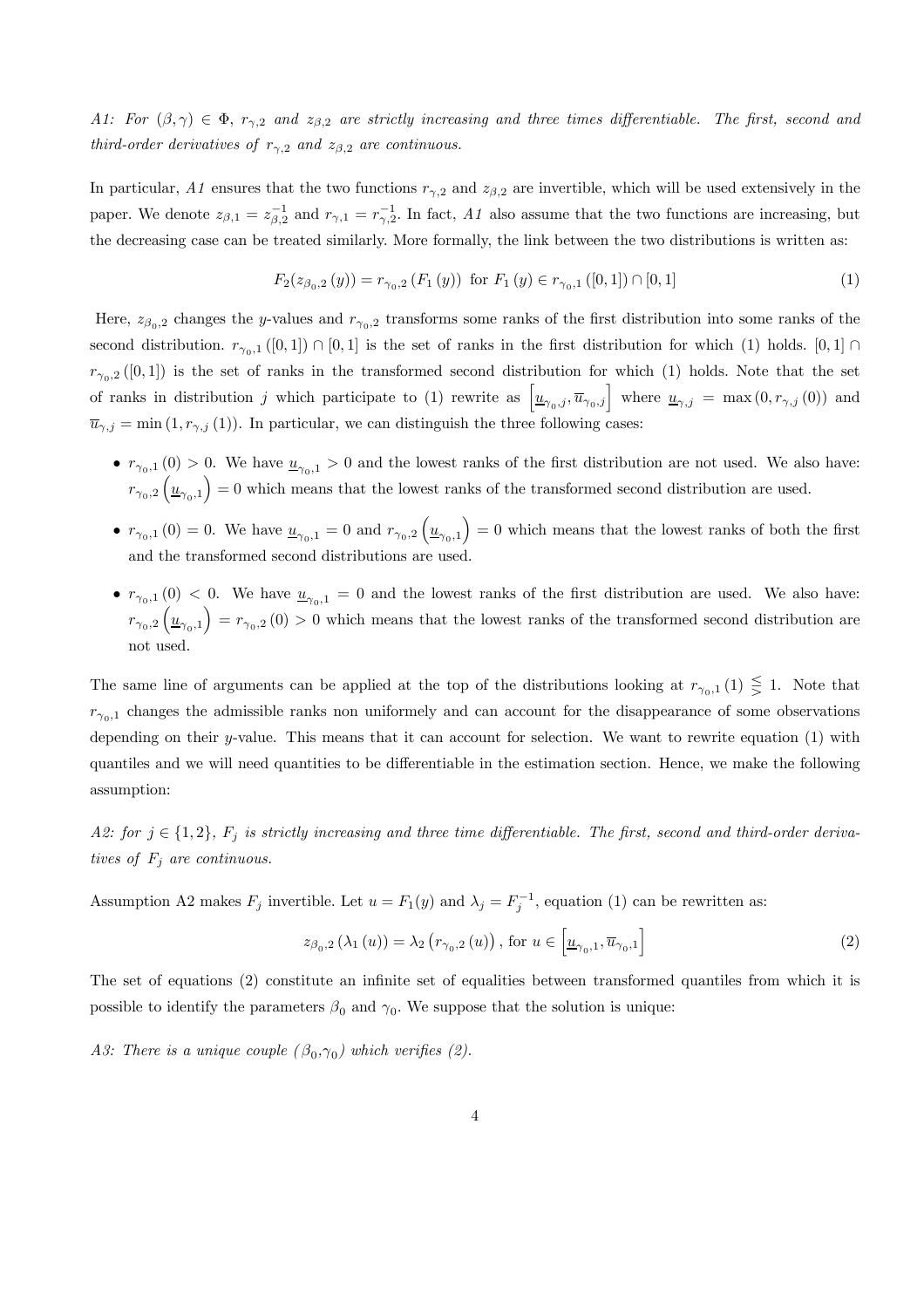When specifying the relationships between the distributions in the two groups, we treated these groups asymetrically. In fact, it is possible to swap their role. We can apply the function  $z_{\beta_0,1}$  to both sides of the equalities (2) compute at the ranks  $r_{\gamma_0,1}(u)$ . We obtain:

$$
\lambda_{1}\left(r_{\gamma_{0},1}\left(u\right)\right) = z_{\beta_{0},1}\left(\lambda_{2}\left(u\right)\right), \text{ for } u \in \left[\underline{u}_{\gamma_{0},2}, \overline{u}_{\gamma_{0},2}\right] \tag{3}
$$

These equations are the symetric of (2). We will use both sets of equations (2) and (3) to estimate the parameters.

# 3 Interpretations

#### 3.1 Deriving the specification from a theoretical model

We now show that the equalities (2) can be derived from a class of theoretical models with two groups. This class is defined such that before any economic mechanism takes place, the distribution of potential outcomes in the two groups are the same. We denote  $\tilde{F}$  the cumulative of this common distribution which we call the baseline distribution. The theoretical model transforms the cumulative  $\tilde{F}$  through some economic mechanisms into a cumulative  $F_1$  (resp.  $F_2$ ) for the first (resp. second) group. For instance, the baseline distribution can be the distribution of productivities of firms before they enter a small or a large market. The less productive entrants disappear because of competition which is fierce on the large market and less intense on the small one (see Melitz, 2003). The distribution of firm productivities on the two markets after competition (which are the ones observed) are not the same as more firms disappear form the large market. They also differ from the baseline distribution. We assume that the distribution of each group  $j$  can be derived from the baseline distribution through some value and rank tranformations denoted respectively  $z_{\beta_i}(y)$  and  $r_{\gamma_i}(y)$ . We make the assumption that:

A1b:  $r_{\gamma_i}$  and  $z_{\beta_i}$  are strictly increasing and three times differentiable. The first, second and third-order derivatives of  $r_{\gamma_i}$  and  $z_{\beta_i}$  are continuous.

A2b:  $\tilde{F}$  is strictly increasing and three time differentiable. The first, second and third-order derivatives of  $\tilde{F}$  are continuous.

Here, A1b and A2b ensure that the functions  $\tilde{F}$ ,  $r_{\gamma_j}$  and  $z_{\beta_j}$  are invertible. The link between the group distributions and the baseline distribution is given by:

$$
F_{j}(z_{\beta_{j}}(y)) = r_{\gamma_{j}}\left(\widetilde{F}(y)\right) \text{ for } F_{1}(y) \in \left[r_{\gamma_{j}}^{-1}(0), r_{\gamma_{j}}^{-1}(1)\right]
$$

This relationship is simpler than (1). Indeed, the group distributions may be a truncated version of the baseline distribution, but the reverse cannot be true. We denote  $\widetilde{\lambda} = \widetilde{F}^{-1}$ . The transformed quantile functions verify:

$$
z_{\beta_j}\left(\tilde{\lambda}(u)\right) = \lambda_j\left(r_{\gamma_j}(u)\right), \text{ for } u \in \left[r_{\gamma_j}^{-1}(0), r_{\gamma_j}^{-1}(1)\right] \tag{4}
$$

Note that this specification is similar to the one introduced in the previous section which lead to (2). Applying the function  $z_{\beta_j}^{-1}$  on both sides of (4), we get:

$$
\widetilde{\lambda}(u) = z_{\beta_j}^{-1} \left[ \lambda_j \left( r_{\gamma_j}(u) \right) \right], \text{ for } u \in \left[ r_{\gamma_j}^{-1}(0), r_{\gamma_j}^{-1}(1) \right] \tag{5}
$$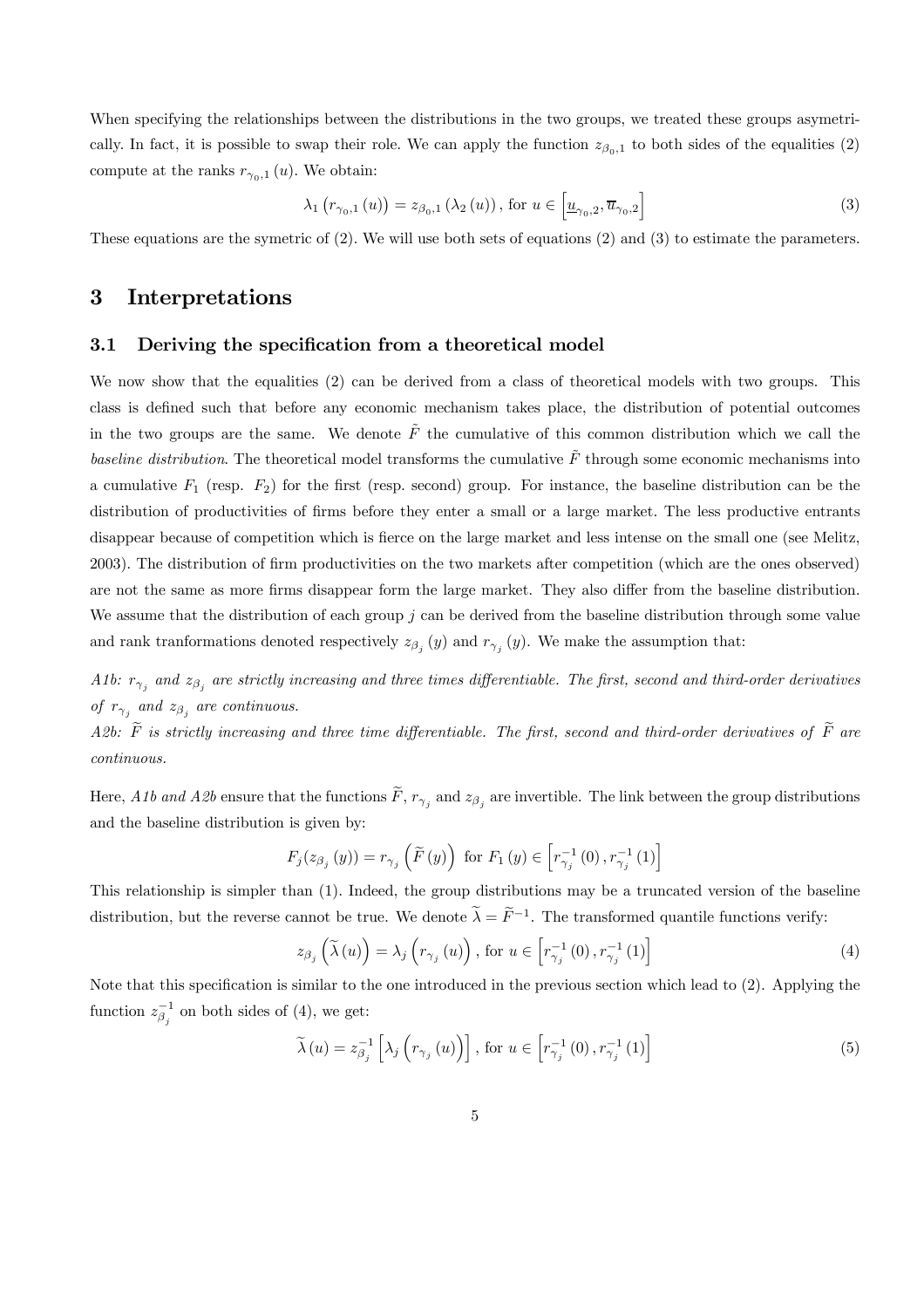Denote  $\Theta = \left\{ (\gamma_1, \gamma_2) \Big| [r_{\gamma_1}^{-1}(0), r_{\gamma_1}^{-1}(1)] \cap [r_{\gamma_2}^{-1}(0), r_{\gamma_2}^{-1}(1)] \neq \emptyset \right\}$ . The data do not bring any information to identify the parameters of the model for values of  $(\gamma_1, \gamma_2)$  which do not belong to Θ. Indeed, for these values, equation (5) is verified at best only for  $j = 1$  or  $j = 2$  for any quantile y and the function  $\lambda(u)$  is not observed. Hence from now on, we will focus only on parameters  $\gamma_1$  and  $\gamma_2$  in the set of values  $\Theta$ . Using (5), we can then write that:

$$
z_{\beta_1}^{-1}(\lambda_1(r_{\gamma_1}(u))) = z_{\beta_2}^{-1}(\lambda_2(r_{\gamma_2}(u))), \text{ for } u \in \left[\max\left(r_{\gamma_1}^{-1}(0), r_{\gamma_2}^{-1}(0)\right), \min\left(r_{\gamma_1}^{-1}(1), r_{\gamma_2}^{-1}(1)\right)\right]
$$

These equations rewrite:

$$
\left(z_{\beta_2} \circ z_{\beta_1}^{-1}\right)(\lambda_1(u)) = \lambda_2\left(\left(r_{\gamma_2} \circ r_{\gamma_1}^{-1}\right)(u)\right), \text{ for } u \in \left[\max\left(0, r_{\gamma_1} \circ r_{\gamma_2}^{-1}(0)\right), \min\left(1, r_{\gamma_1} \circ r_{\gamma_2}^{-1}(1)\right)\right]
$$

Denote  $z_{\beta_0,2} = z_{\beta_2} \circ z_{\beta_1}^{-1}$ ,  $r_{\gamma_0,2} = r_{\gamma_2} \circ r_{\gamma_1}^{-1}$ ,  $z_{\beta_0,1} = z_{\beta_0,2}^{-1}$  and  $r_{\gamma_0,1} = r_{\gamma_0,2}^{-1}$ , where  $\beta_0$  (resp.  $\gamma_0$ ) are some combinations of the parameters  $\beta_1$  and  $\beta_2$  (resp.  $\gamma_1$  and  $\gamma_2$ ) which are identified. We are back to the specification in the first section. This means that the specification yielding (1) corresponds to a theoretical model where only some combinations of parameters are identified. For instance, if the rank transformation is the identity and the value transformation corresponds to a transaltion  $(z_{\beta i} (y) = y - \beta_i)$ , it is possible to identify only the difference in translation between the two groups  $(\beta_2 - \beta_1)$ . Note that assumptions A1b and A2b are sufficient for A1 and A2 to be verified. This means that assumptions on the underlying theoretical model may be used to grant assumptions needed for the reduced form given by (2). In the next subsection, we give some more examples of specifications for the functions  $z_{\beta j}$  and  $r_{\gamma i}$  which lead to equalities of the form (2).

#### 3.2 Examples

In this subsection, we characterize the functions  $z_{\beta_i}$  and  $r_{\gamma_i}$  for two transformations which are quite common in the literature: a linear transformation of the y–values and selection. We show how to deduce the functions  $z_{\beta_0}$ and  $r_{\gamma_0}$  of the reduced form (2). Of course, the resduced form could be used directly, without referring to any underlying theoretical model.

1. The linear transformation is charaterized by  $z_{(a_i,b_i)}(y) = a_jy + b_j$  for  $j \in \{1,2\}$ . In that case, the relative linear transformation between groups 1 and 2 writes:

$$
z_{\beta_0,2}(y) = \left(z_{(a_2,b_2)} \circ z_{(a_1,b_1)}^{-1}\right)(y)
$$
  
=  $z_{(a_2,b_2)}\left(\frac{x-b_1}{a_1}\right) = \frac{a_2}{a_1}y + b_2 - \frac{a_2}{a_1}b_1$   
=  $a_0y + b_0$ 

where  $a_0 = \frac{a_2}{a_1}$ ,  $b_0 = b_2 - \frac{a_2}{a_1}b_1$ , and  $\beta_0 = (a_0, b_0)'$ .

2. We now consider the case where the distributions of groups 1 and 2 are some transformations of the baseline distribution through a selection process. We assume that for each group  $j$ , the observations are selected with respect to their rank u in the baseline distribution according to a sampling function  $p_{\gamma_i}(u)$ . When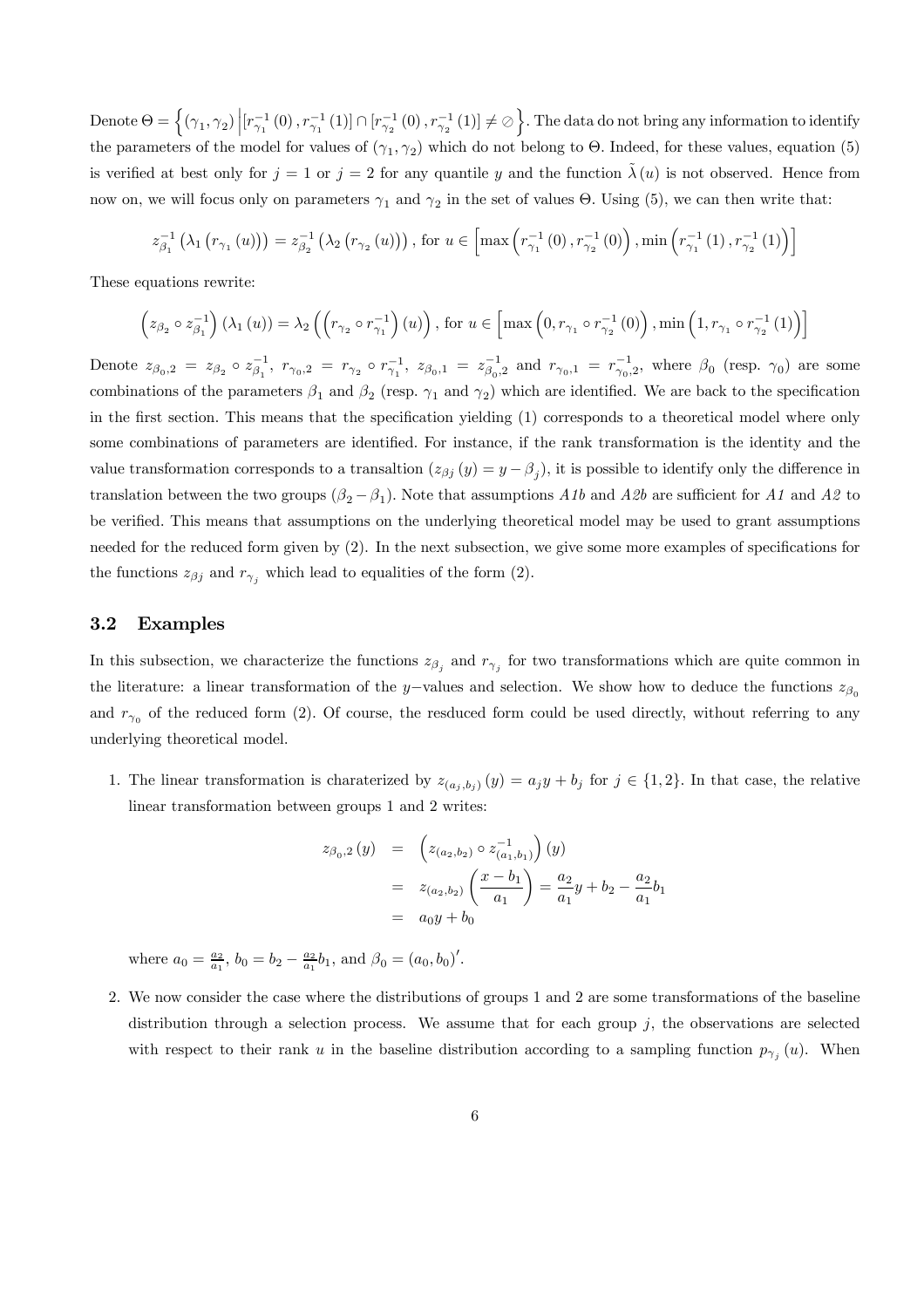$p_{\gamma_i}(u) > 1$ , the obervation with rank u is over-sampled, and when  $p_{\gamma_i}(u) < 1$  the observation with rank u is under-sampled. The density of the distribution in group  $j$  then verifies:

$$
f_j(y) = \frac{p_{\gamma_j}(\tilde{F}(y))\tilde{f}(y)}{\int_{\tilde{y}_j} p_{\gamma_j}(\tilde{F}(z))\tilde{f}(z) dz}
$$
\n(6)

where  $f(y)$  is the baseline distribution and  $\underline{y}_j$  is the minimum value and  $\overline{y}_j$  the maximum in the group j. We have:

$$
F_j(y) = \frac{\int_{y_j}^{y} p_{\gamma_j}(\widetilde{F}(z)) \widetilde{f}(z) dz}{\int_{y_j}^{y} p_{\gamma_j}(\widetilde{F}(z)) \widetilde{f}(z) dz} = \frac{\frac{\widetilde{F}(y)}{\mathcal{I}_{y_j}}}{\frac{\mathcal{I}_{y_j}}{\mathcal{I}_{y_j}}(v) dv}.
$$

where  $\underline{u}_j = \tilde{F}(\underline{y}_j)$  and  $\overline{u}_j = \tilde{F}(\overline{y}_j)$ .  $\underline{u}_j$  (resp.  $\overline{u}_j$ ) is the lowest (resp. highest) rank of the group j observations in the baseline distribution. We have  $F_j(y) = r_{\gamma_j}(\tilde{F}(y))$  where  $r_{\gamma_j}$  is the increasing function defined by:

$$
r_{\gamma_j}(u) = \frac{P_{\gamma_j}(u)}{P_{\gamma_j}(\overline{u}_j)}, \text{ for } u \in [\underline{u}_j, \overline{u}_j]
$$
\n
$$
(7)
$$

where  $P_{\gamma_j}(u) = \int_{\underline{u}_j}^u p_{\gamma_j}(v) dv$ . Note that  $z_{\beta_j}(y) = y$ . We get:

$$
r_{\gamma_j}^{-1}(v) = P_{\gamma_j}^{-1}\left(P_{\gamma_j}\left(\overline{u}_j\right)v\right), \text{ for } v \in [0,1]
$$
\n
$$
(8)
$$

We want to compose  $r_{\gamma_1}^{-1}(v)$  with the function  $r_{\gamma_2}$  for admissible value of v. We have  $r_{\gamma_1}^{-1}(v) \in [\underline{u}_1, \overline{u}_1]$  for  $v \in [0,1]$ . Hence,  $r_{\gamma_0,2} = r_{\gamma_2} \circ r_{\gamma_1}^{-1}(v)$  is well defined only for  $r_{\gamma_1}^{-1}(v) \in [\max(\underline{u}_1, \underline{u}_2), \min(\overline{u}_1, \overline{u}_2)]$ , that is to say for  $v \in \left[\max\left(0, r_{\gamma_1} \circ r_{\gamma_2}^{-1}(0)\right), \min\left(1, r_{\gamma_1} \circ r_{\gamma_2}^{-1}(1)\right)\right]$ . We finally get:

$$
r_{\gamma_0,2}(y) = r_{\gamma_2} \left( P_{\gamma_1}^{-1} \left( P_{\gamma_1} \left( \overline{u}_1 \right) y \right) \right) = \frac{P_{\gamma_2} \left( P_{\gamma_1}^{-1} \left( P_{\gamma_1} \left( \overline{u}_1 \right) y \right) \right)}{P_{\gamma_2} \left( \overline{u}_2 \right)},
$$
\nfor  $y \in \left[ \max \left( 0, r_{\gamma_1} \circ r_{\gamma_2}^{-1} \left( 0 \right) \right), \min \left( 1, r_{\gamma_1} \circ r_{\gamma_2}^{-1} \left( 1 \right) \right) \right]$ 

\n(9)

Note that (6) can be rewritten as:  $f_j(y) = r'_{\gamma_j}$  $\left(\widetilde{F}\left(y\right)\right)\widetilde{f}\left(y\right)$ . Hence  $r'_{\gamma_j}$  is the sampling function that selects observations into the group  $j$  depending on their rank in the baseline distribution. It is possible to show that:  $f_2(y) = r'_{\gamma_0}(F_1(y)) f_1(y)$  and  $f_1(y) = r_{\gamma_0}^{-1}(F_2(y)) f_2(y)$ . This means that  $r'_{\gamma_0}$  (resp.  $r_{\gamma_0}^{-1}$ ) can be interpreted as the sampling function that selects obervations from group 1 (resp. 2) into group 2 (resp. 1) depending on their rank in group 1 (resp. 2).

<sup>&</sup>lt;sup>2</sup>Indeed, combining (6) for groups 1 and 2, we get:  $f_2(x) = \frac{P_{\gamma_1}(1)}{P_{\gamma_2}(1)}$  $p_{\gamma}{}_{2}\bigl(\widetilde{F}(x)\bigr)$  $\frac{p_{\gamma_2}(\Gamma(x))}{p_{\gamma_1}(\tilde{F}(x))}f_1(x)$ . We also have from (9):  $r'_{\gamma}(F_1(x)) =$  $P_{\gamma_1}(1)$  $P_{\gamma_2}(1)$  $p_{\gamma_2}\left(P_{\gamma_1}^{-1}\left(P_{\gamma_1}(1)F_1(x)\right)\right)$  $\frac{p_{\gamma_2} (P_{\gamma_1}^{-1}(P_{\gamma_1}(1)F_1(x)))}{p_{\gamma_1} (P_{\gamma_1}^{-1}(P_{\gamma_1}(1)F_1(x)))}$ . Using (8), we get  $F_1(x) = r_{\gamma_1} (\tilde{F}(x)) \iff \tilde{F}(x) = r_{\gamma_1}^{-1} (F_1(x)) = P_{\gamma_j}^{-1} (P_{\gamma_j}(1)F_1(x))$  we get the result. The same line of arguments hold for group 2.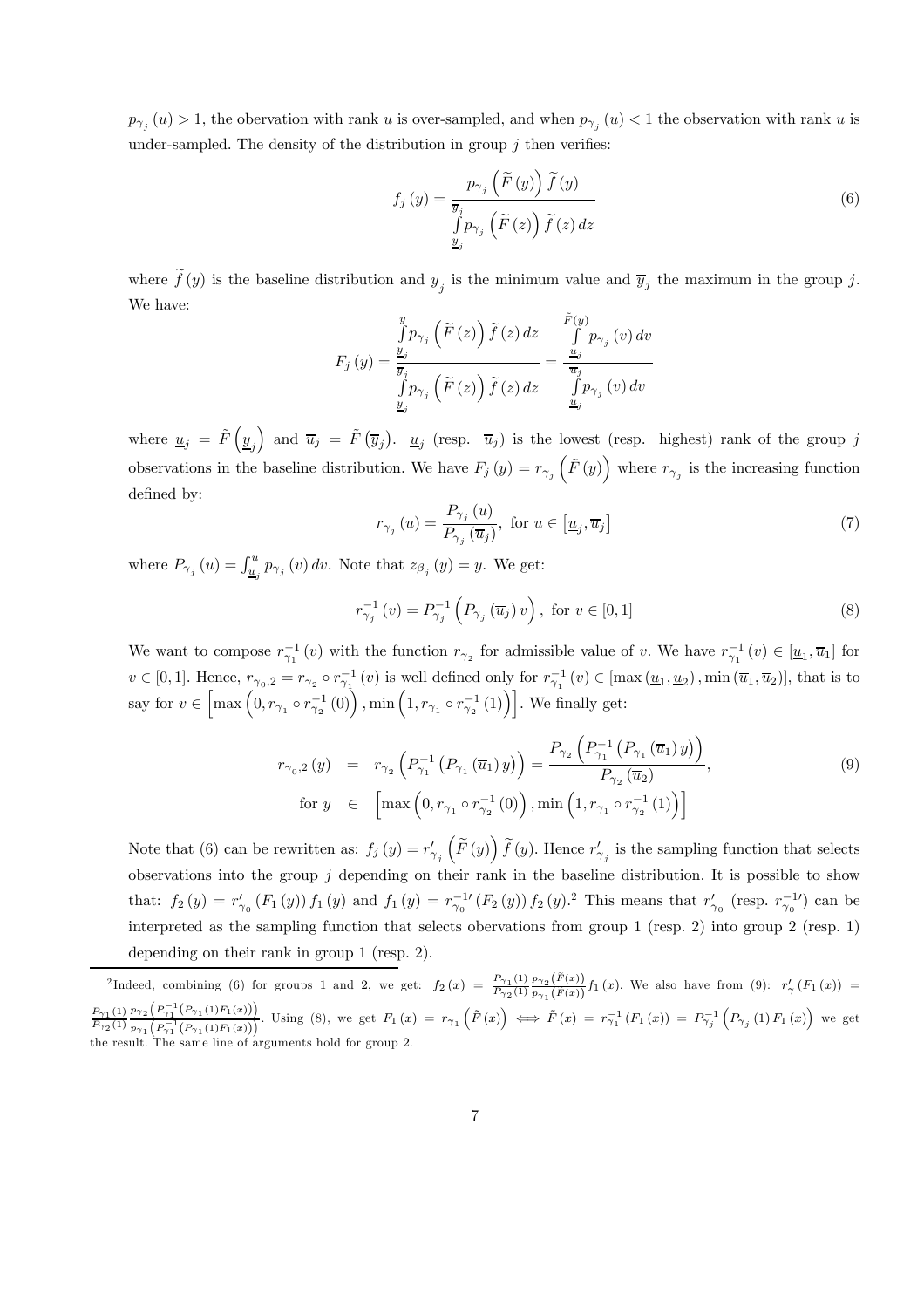Consider the special case of smooth random selection in which  $p_{\gamma_i}(u) \in [0,1]$  for all  $u \in [0,1]$  with  $p_{\gamma_i}$ differentiable, and more specifically the fonction  $p_{\gamma_j}(u) = (1-u)^{\gamma_j}$  for  $\gamma_j > 0$  (selection is here decreasing in the rank in the distribution). We then get:  $P_{\gamma_j}(u) = \frac{1 - (1 - u)^{\gamma_j + 1}}{\gamma_j + 1}$ , thus  $r_{\gamma_j}(u) = 1 - (1 - u)^{\gamma_j + 1}$ . Finally,  $r_{\gamma_0,2}(y) = r_{\gamma_2} \circ r_{\gamma_1}^{-1}(y) = 1 - (1-y)^{\frac{\gamma_2+1}{\gamma_1+1}}$  and only the combination of parameters  $\frac{\gamma_2+1}{\gamma_1+1} = \gamma_0+1$  is identified. When  $\gamma_0$  < 0 (resp.  $\gamma_0$  > 0), observations in group 2 are more (resp. less) selected in the top of the distribution than observations in group 1.

Consider now the special case of *deterministic selection* where there are both a left and a right censorship. In that case, we have:  $p_{\gamma_j}(u) = 1$  for  $u \in [\underline{u}_j, \overline{u}_j] \subset [0, 1]$  with  $\gamma_j = (\underline{u}_j, \overline{u}_j)'$  and  $p_{\gamma_j}(u) = 0$  for  $u \notin [\underline{u}_j, \overline{u}_j]$ . We get:  $P_{\gamma_j}(u) = \min(u, \overline{u}_j) - \min(u, \underline{u}_j)$ , and thus  $r_{\gamma_j}(u) = \frac{\min(u, \overline{u}_j) - \min(u, \underline{u}_j)}{\overline{u}_j - \underline{u}_j}$ . Hence,  $r_{\gamma_j}^{-1}(v) = (\overline{u}_j - \underline{u}_j)v +$  $u<sub>j</sub>$  for  $v \in [0, 1]$ , and  $r_{\gamma}(y) = \frac{\underline{u}_1 - \underline{u}_2}{\overline{u}_2 - \underline{u}_2} + \frac{\overline{u}_1 - \underline{u}_1}{\overline{u}_2 - \underline{u}_2}y$ , for  $y \in \left[\max\left(0, \frac{\underline{u}_2 - \underline{u}_1}{\overline{u}_1 - \underline{u}_1}\right)\right]$ </u> ),  $\min\left(1, \frac{\overline{u}_2 - \underline{u}_1}{\overline{u}_1 - \underline{u}_1}\right)\right]$ . Hence, only two combinations of the parameters, say  $\underline{v} = \frac{\underline{u}_1 - \underline{u}_2}{\overline{u}_2 - \underline{u}_2}$  and  $\overline{v} = \frac{\overline{\overline{u}}_1 - \underline{u}_2}{\overline{u}_2 - \underline{u}_2}$ , are identified on the common support<br>defined by  $\left[\max\left(0, \frac{-v}{\overline{v}-v}\right)\right]$  $\left(1, \frac{1-y}{\overline{v}-\underline{v}}\right)$ . Note that we have  $r_{\gamma}(y) = \underline{v} + (\overline{v}-\underline{v})y$ :  $\underline{v}$  (resp  $\overline{v}$ ) is the relative leftcensorship (resp. right-censorship) truncation parameter of the distribution 2 with respect to distribution 1. When  $v < 0$  (resp  $\overline{v} > 1$ ), distribution 1 is more left-censored (resp. right-censored) than distribution 2.

# 4 Estimation

The parameters of the model are identified from equations (2) which are equalities between transformed quantiles of the two groups. However, in practice, quantiles are not observed and need to be estimated. For the estimated quantiles, equations (2) are not verified anymore because of the sampling error. In this section, we explain how to recover the parameters of the model from the minimization of a criterium which is specified as a function of estimated quantiles. We derive the asymptotic law followed by the estimated parameters and provide some asymptotic results on this criterium.

#### 4.1 Minimization criterium

We choose the minimization criterium to be the quadratic distance between the transformed quantiles of groups 1 and 2 on their common support. Consider the distribution in group 1 truncated below by  $\underline{u}_{\gamma_0,1}$  and above by  $\overline{u}_{\gamma_0,1}$ . Any rank t in this truncated distribution corresponds to a rank  $u_{\gamma_0,1}(t) = \underline{u}_{\gamma_0,1} + \left(\overline{\overline{u}}_{\gamma_0,1} - \underline{u}_{\gamma_0,1}\right)t$  in distribution 1 to which is associated the quantile  $\Delta_{\gamma_0,1}(t) = \lambda_1(u_{\gamma_0,1}(t))$  and the transformed rank in distribution 2:  $r_{\gamma_0,2}(t) = r_{\gamma_0,2}(u_{\gamma_0,1}(t))$ . Equations (2) can be rewritten as:

$$
z_{\beta_0,2}\left(\underline{\lambda}_{\gamma_0,1}\left(t\right)\right) = \lambda_2\left(\underline{r}_{\gamma_0,2}\left(t\right)\right) \text{ for } t \in [0,1] \tag{10}
$$

A minimization criterium associated to (2) is then defined as:

$$
\widehat{C}_{1}(\beta,\gamma) = \int_{0}^{1} w_{1}(t) \left[ z_{\beta,2} \left( \widehat{\Delta}_{\gamma_{0},1}(t) \right) - \widehat{\lambda}_{2} \left( \underline{r}_{\gamma_{0},2}(t) \right) \right]^{2} dt \qquad (11)
$$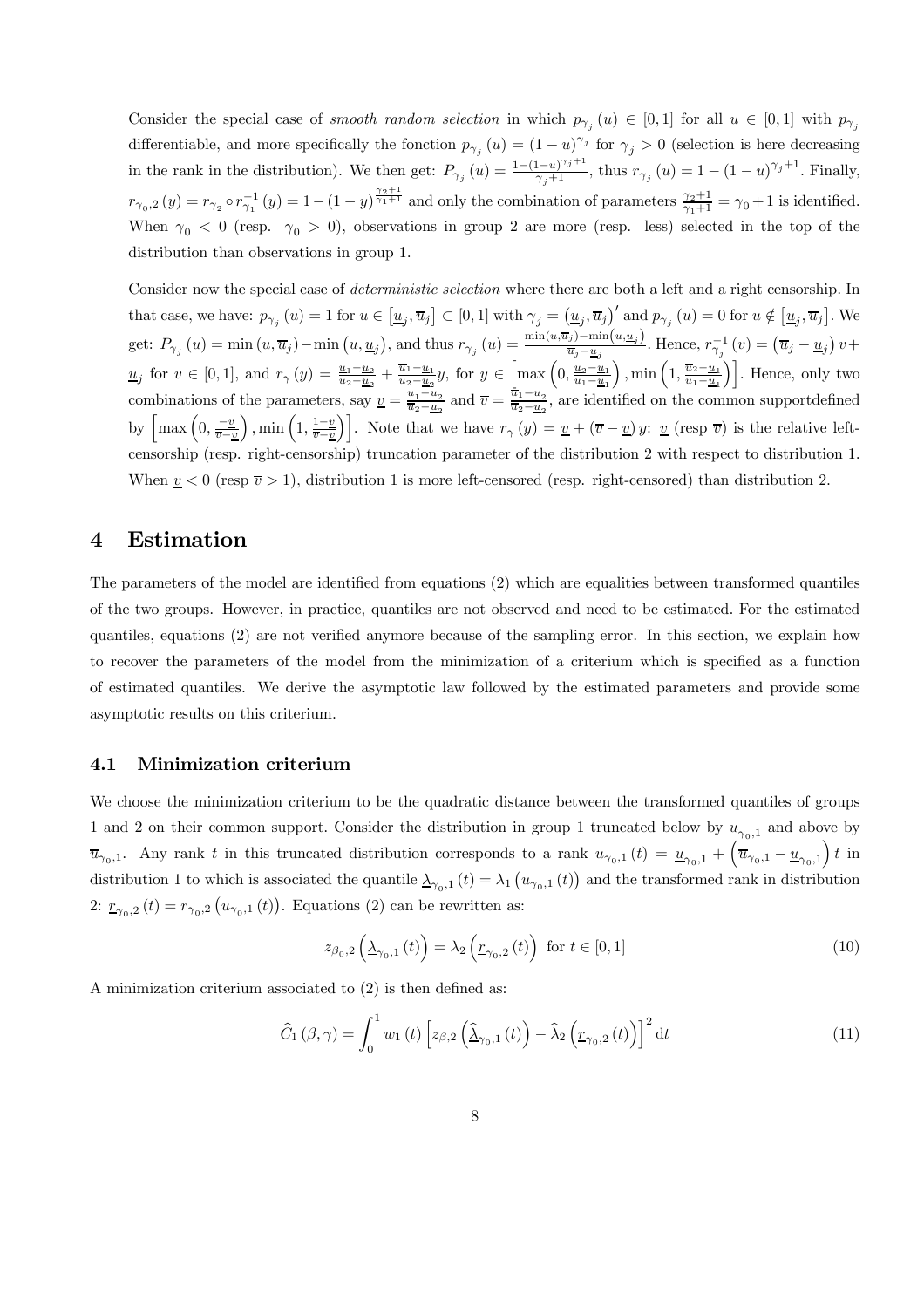where  $w_1(.)$  is any strictly positive weight function,  $\hat{\lambda}_j$  is an estimator of  $\lambda_j$ , and  $\hat{\lambda}_{\gamma_0,1}(t) = \hat{\lambda}_1(u_{\gamma_0,1}(t))$ . The literature proposes many estimators of  $\lambda_j$  which can be summarized in a nesting specification given by Cheng and Parzen (1997):

$$
\widehat{\lambda}_{j}\left(u\right) = \int_{0}^{1} \widetilde{\lambda}_{j}\left(t\right) d_{t} K_{n}\left(u,t\right)
$$
\n(12)

where  $\tilde{\lambda}_j$  is the sample quantile function and for each u,  $K_n(u, \cdot)$  is a cdf on [0, 1]. When  $K_n(u, \cdot)$  is a mass point 1 at u, (12) gives the sample quantile function. When  $K_n(u,t) = \frac{1}{h_n} k \left( \frac{t-u}{h_n} \right)$ ) where k is a density and  $h_n$  a sequence of reals, (12) gives the kernel estimator. We make an additional assumption to ensure that the minimization criterium has a solution:

#### $A4$ :  $\Phi$  is compact.

In fact, we can also use the equations (3) to get a minimization criterium. Consider the distribution in group 2 truncated below by  $\underline{u}_{\gamma_0,2}$  and above by  $\overline{u}_{\gamma_0,2}$ . Any rank t in this truncated distribution corresponds to a rank  $u_{\gamma_0,2}(t) = \underline{u}_{\gamma_0,2} + \left(\overline{u}_{\gamma_0,2} - \underline{u}_{\gamma_0,2}\right)t$  in distribution 2 to which is associated the quantile  $\Delta_{\gamma_0,2}(t) = \lambda_2\left(u_{\gamma_0,2}(t)\right)$ and the transformed rank in distribution 1:  $r_{\gamma_0,1}(t) = r_{\gamma_0,1}(u_{\gamma_0,2}(t))$ . Equations (3) can be rewritten as:

$$
\lambda_{1}\left(\underline{r}_{\gamma_{0},1}\left(t\right)\right)=z_{\beta_{0},1}\left(\underline{\lambda}_{\gamma_{0},2}\left(t\right)\right), \text{ for } t\in\left[0,1\right]
$$

A minimization criterium associated to (3) is:

$$
\widehat{C}_{2}(\beta,\gamma) = \int_{0}^{1} w_{2}(t) \left[ \widehat{\lambda}_{1} \left( \underline{r}_{\gamma_{0},1}(t) \right) - z_{\beta,1} \left( \widehat{\lambda}_{\gamma_{0},2}(t) \right) \right]^{2} dt \qquad (13)
$$

where  $w_2$  (.) is any strictly positive weight function, and  $\hat{\lambda}_{\gamma_0,2}(t) = \hat{\lambda}_2(u_{\gamma_0,2}(t))$ . The expression of  $\hat{C}_2$  is the same as that of  $\widehat{C}_1$ , switching groups 1 and 2. It is then possible to combine the two criteria to obtain a criterium where groups 1 and 2 are treated symetrically:

$$
\widehat{C}\left(\beta,\gamma\right) = \widehat{C}_{1}\left(\beta,\gamma\right) + \widehat{C}_{2}\left(\beta,\gamma\right) \tag{14}
$$

Note that the criterium (14) embeds both the criteria (11) and (13) that can be recovered respectively fixing  $w_1(t)=0$  and  $w_2(t)=0$  for all  $t \in [0, 1].$ 

#### 4.2 Asymptotics

We now study the asymptotic properties of the estimators of the parameters and the criterium. We make an additional assumptions:

A5a: for any function g, we have: 
$$
\sup_{u \in [0,1]} \left| \int_0^1 g(t) d_t K_n(u,t) - g(u) \right| \xrightarrow{P} 0.
$$
  
A5b: we have:  $\left| \frac{\partial K_n}{\partial t}(u,t) \right| \leq M_0(u,n)$  for almost all t, with  $\sup_{u \in [0,1]} M_0(u,n) = o(n^{\theta_0}), \theta_0 < 1/2.$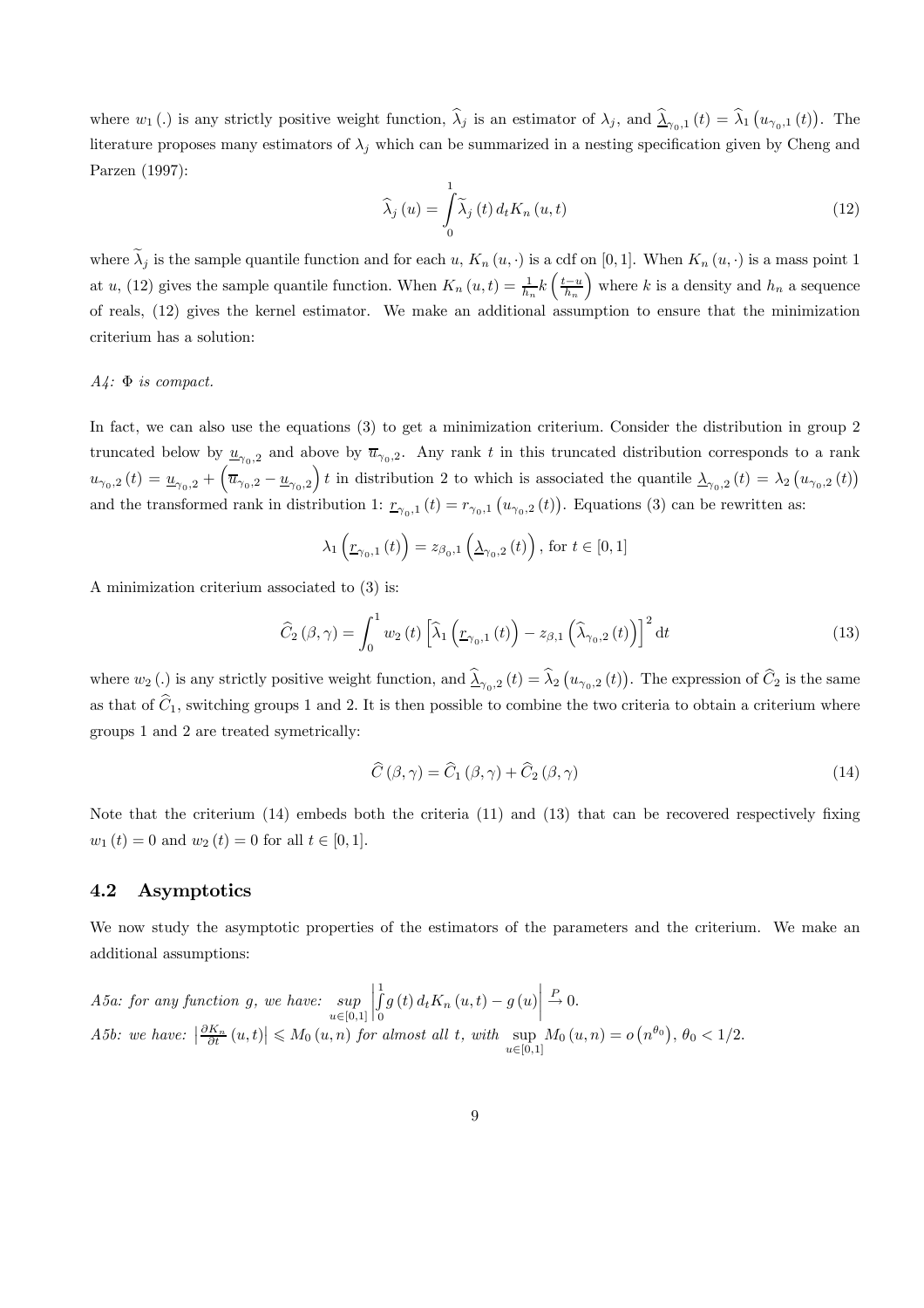Applying A5a to the function  $\tilde{\lambda}_j$  and using A5b ensures that the quantile estimator converges uniformely to its true value (see appendix). Note that A5a and A5b hold trivially when  $K_n(u, \cdot)$  is a mass point 1 at u. When  $K_n$  is a kernel, A5a usually holds when the bandwidth tends to zero as n tends to infinity, and A5b holds if the convergence speed of the bandwidth is not too large. We then have the following consistency theorem for the estimated parameters:

**Theorem 1** Under A1-A5b, we have:  $(\widehat{\beta}, \widehat{\gamma}) \stackrel{P}{\rightarrow} (\beta_0, \gamma_0)$  the true value of the parameters. **Proof.** See appendix. 1

We now establish the asymptotic distribution of the estimated parameters. We denote  $\underline{f}_{\gamma,j}\left(\underline{\lambda}_{\gamma,j}\left(t\right)\right)=\frac{f_j\left(\underline{\lambda}_{\gamma,j}\left(t\right)\right)}{\overline{u}_{\gamma,j}-\underline{u}_{\gamma,j}}1_{t\in[0,1]}$ the density of distribution j truncated below by  $\underline{u}_{\gamma,j}$  and above by  $\overline{u}_{\gamma,j}$ , where  $f_j$  is the density in group j. We also introduce  $N_j$  the number of observations in group j and  $\hat{N}_{\gamma,j}$  the number of uncensored observations (which are the observations corresponding to ranks between  $\underline{u}_{\gamma,i}$  and  $\overline{u}_{\gamma,j}$ ). We also introduce the two functions  $\mu_1(t) = z_{\beta,2} \circ \underline{\lambda}_{\gamma,1}(t)$  and  $\mu_2(t) = z_{\beta,1} \circ \underline{\lambda}_{\gamma,2}(t)$  as well as the two following vectors that will be used to write our convergence theorem:

$$
V_{(\beta,\gamma),1}(t) = 2\begin{pmatrix} \frac{\partial z_{\beta,2}}{\partial \beta}\Big|_{\Delta_{\gamma,1}(t)} \\ -\frac{\partial r_{\gamma,2}}{\partial \gamma}\Big|_{u_{\gamma,1}(t)} \lambda_2' \circ \underline{r}_{\gamma,2}(t) \end{pmatrix}
$$
  

$$
V_{(\beta,\gamma),2}(t) = 2\begin{pmatrix} \frac{\partial z_{\beta,1}}{\partial \beta}\Big|_{\Delta_{\gamma,2}(t)} \\ -\frac{\partial r_{\gamma,1}}{\partial \gamma}\Big|_{u_{\gamma,2}(t)} \lambda_1' \circ \underline{r}_{\gamma,1}(t) \end{pmatrix}
$$

In the next theorem, we show that the estimated parameters converge in distribution to a normal law at speed  $\sqrt{1}$  $\frac{1}{\hat{N}_{\gamma,1}} + \frac{1}{\hat{N}_{\gamma,2}}$  under some additional assumptions. The line of the proof is quite similar to that used to establish the asymptotic law of the maximum likelihood estimator. We first want to apply the mean value theorem to the first-order derivative of the  $\hat{C}$ . For that purpose, we need  $\hat{C}$  to be twice differentiable. We thus make the assumptions:

A5c:  $\frac{\partial K_n}{\partial t}$  is twice differentiable in u and  $\Big|$  $\left|\frac{\partial^{k+1}}{\partial u^k \partial t} K_n(u,t)\right| \leqslant M_k(u,n)$  for almost all t and  $k \in \{1,2\}$ , with sup  $M_k(u, n) = o(n^{\theta_k}), \theta_k < 1/2.$  $u\in [0,1]$ 

A5d: for  $k \in \{1,2\}$  and any function g that is twice differentiable, we have: sup<br> $\begin{array}{l}\text{and} \\
\text{if} (0,1) \end{array}$ ¯ ¯ ¯ ¯  $\frac{1}{\sqrt{2}}$ 0  $g(t) \frac{\partial^{k+1}}{\partial u^k \partial t} K_n(u, t) dt - \frac{\partial^k g}{\partial u^k}(u)$ ¯ ¯ ¯ ¯  $\stackrel{P}{\rightarrow}$ 0.

A6: there is a lower bound  $a > 0$  such that  $f(x) \geq a$  nearly everywhere.

Assumption A5c ensures that the estimated quantiles  $\hat{\lambda}_j$ ,  $j \in \{1, 2\}$  which intervene in  $\hat{C}$  are twice differentiable, and so is  $\widehat{C}$ . Note that this property is not verified when  $\widehat{\lambda}_j$  is the sample quantile estimator  $\widetilde{\lambda}_j$ . According to the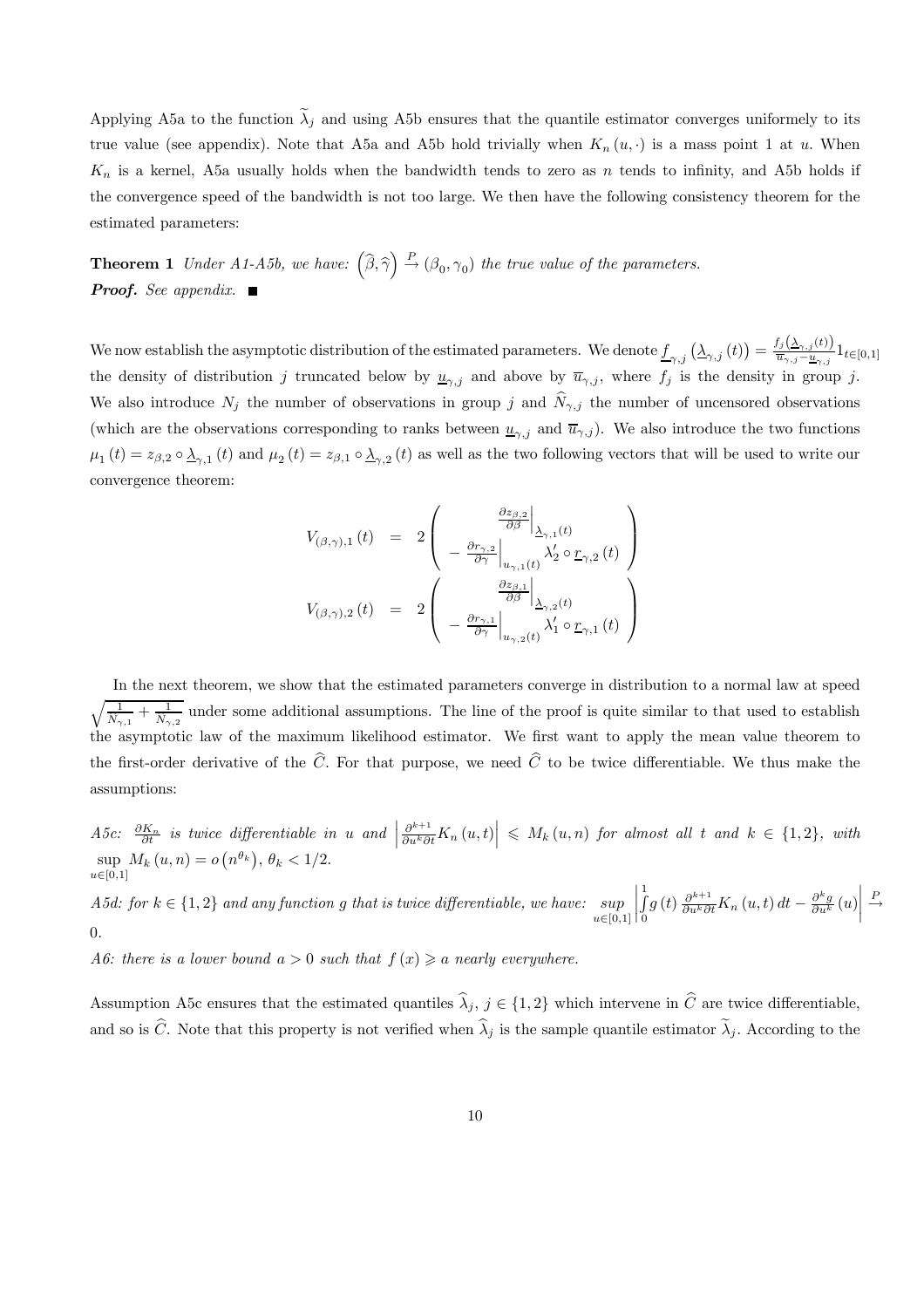mean value theorem, we have:

$$
\left(\begin{array}{c}\n\widehat{\beta} - \beta_0 \\
\widehat{\gamma} - \gamma_0\n\end{array}\right) = -\left(\frac{\partial^2 \widehat{C}}{\partial (\beta, \gamma) \partial (\beta, \gamma)^T}\bigg|_{(\overline{\beta}, \overline{\gamma})}\right)^{-1} \frac{\partial \widehat{C}}{\partial (\beta, \gamma)^T}\bigg|_{(\beta_0, \gamma_0)}
$$

where  $\overline{\beta}$  lies between  $\beta_0$  and  $\hat{\beta}$ , and  $\overline{\gamma}$  lies between  $\gamma_0$  and  $\hat{\gamma}$ . Assumption A5d ensures that the derivatives of quantiles  $\hat{\lambda}_j$  converge to the derivatives of quantiles  $\lambda_j$ . When  $K_n$  is a kernel, the assumption is verified if the kernel is sufficiently smooth and the bandwidth tends to zero fast enough when  $n$  tends to infinity (see Härdle, 1990). Finally, assumption A6 ensures that  $\lambda_j$  and its first and second-order derivatives to be lipschitzienne. This is because the derivatives of the quantiles functions can be bounded up to the third-order as they write as ratios such that their denominator stays away from zero. It is then possibility to show that the first right-hand side term converges to a given matrix (see Lemma 5 in appendix). This matrix would correspond to the Fisher information matrix for the maximum likelihood estimator. We can then establish that  $\frac{\partial C}{\partial(\beta,\gamma)}$ T  $\Big|_{(\beta_0,\gamma_0)}$  follows a normal distribution. In fact, we have that following asymptotic equivalence (see appendix):

$$
\frac{\partial \widehat{C}}{\partial(\beta,\gamma)}\Big|_{(\beta_0,\gamma_0)} \sim \int_0^1 w_1(t) V_{(\beta_0,\gamma_0),1}(t) \left[ z_{\beta_0,2} \circ \widehat{\Delta}_{\gamma_0,1}(t) - \widehat{\lambda}_2 \circ \underline{r}_{\gamma_0,2}(t) \right] dt + \int_0^1 w_2(t) V_{(\beta_0,\gamma_0),2}(t) \left[ z_{\beta_0,1} \circ \widehat{\Delta}_{\gamma_0,2}(t) - \widehat{\lambda}_1 \circ \underline{r}_{\gamma_0,1}(t) \right] dt
$$

Terms in the integrals on the right-hand side are random because we use the estimated quantiles instead of the true value of the quantiles. In fact, these integrals write as the sum of some estimated quantiles. These estimated quantiles are not independent. Indeed, for any given  $j \in \{1,2\}$ , the quantiles  $\hat{\lambda}_j (u_1)$  and  $\hat{\lambda}_j (u_2)$  are correlated for any given  $u_1, u_2 \in [0, 1]^2$ . In our asymptotic derivations, we thus need the joint asymptotic law of the estimated quantiles. We restrict our attention to kernel estimators and suppose that:

A7: the functions  $K_n(\cdot, \cdot)$  are some kernel functions such that  $K_n(u,t) = \frac{1}{h_n} k \left( \frac{t-u}{h_n} \right)$ ) where  $0 < h_n \to 0$ , k has a bounded support,  $\int k(x) dx = 1$ ,  $\tilde{\lambda}$ ,  $r_{\gamma_j}^{-1}$ , and  $z_{\beta_j}$  have bounded first-order derivatives.

Under assumptions A1-A7, using Theorem 1.3 p429 in Falk (1985), we get that  $\sqrt{N_j}f_j(\lambda) (\hat{\lambda}_j - \lambda_j)$  converges to a standard brownian bridge. This property is enough to establish the result.

We now give our theorem which establishes the asymptotic distribution of the estimated parameters:

Theorem 2 Under A1-A7, we have:

$$
\left(\frac{1}{\widehat{N}_{\gamma,1}} + \frac{1}{\widehat{N}_{\gamma,2}}\right)^{-\frac{1}{2}} \left(\begin{array}{c} \widehat{\beta} - \beta_0 \\ \widehat{\gamma} - \gamma_0 \end{array}\right) \stackrel{d}{\Longrightarrow} N\left(0, \Gamma^{-1} \Omega \Gamma^{-1}\right)
$$

where:

$$
\Gamma = \frac{1}{2} \int_0^1 \left[ w_1(t) V_{(\beta_0, \gamma_0), 1}(t) V_{(\beta_0, \gamma_0), 1}^T(t) + w_2(t) V_{(\beta_0, \gamma_0), 2}(t) V_{(\beta_0, \gamma_0), 2}^T(t) \right] dt
$$
  
\n
$$
\Omega = \int_0^1 T \left\{ g \right\}(u) T \left\{ g \right\}(u)' du
$$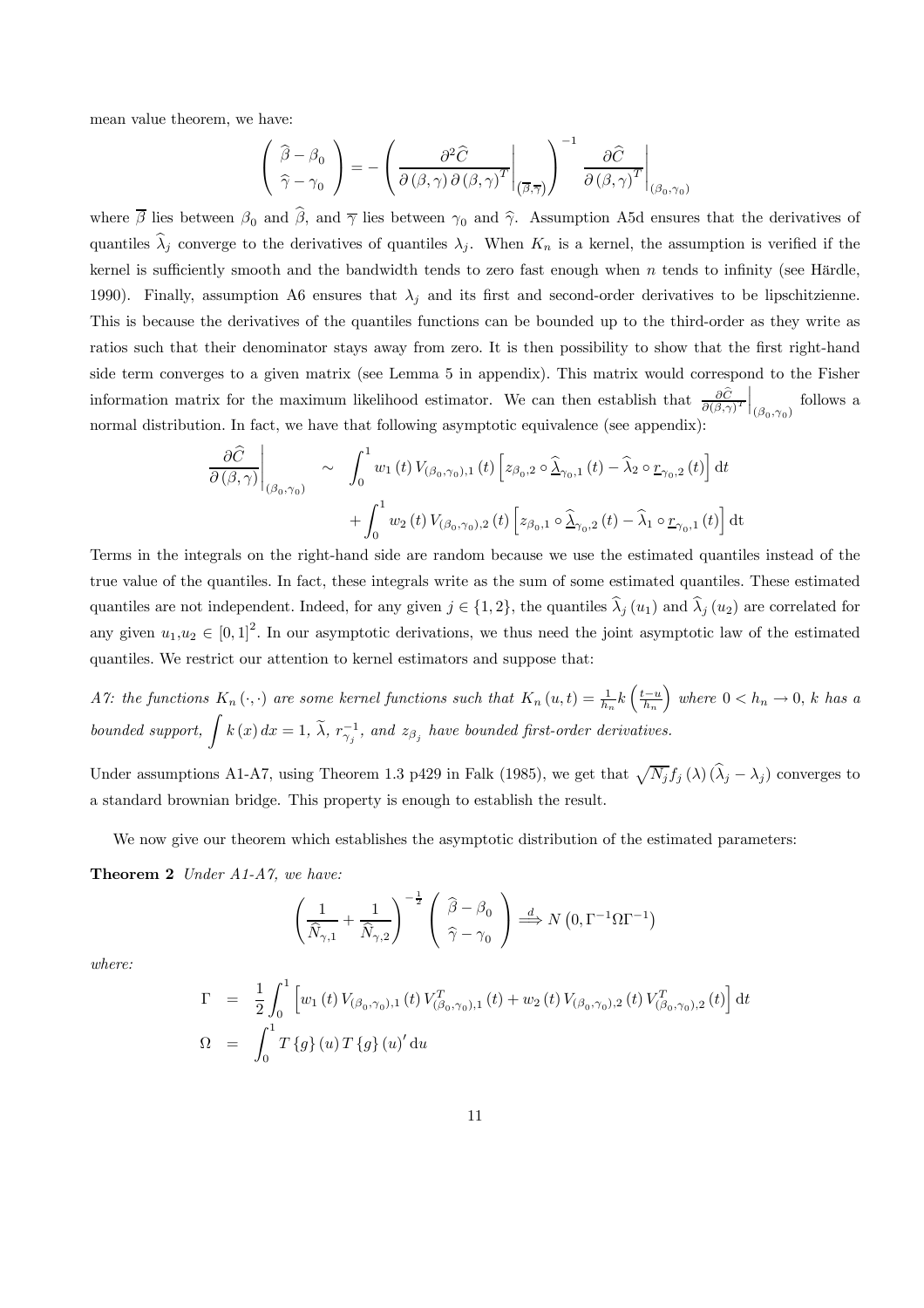with:

$$
T\{g\}(u) = \int_{u}^{1} g(t) dt - \int_{0}^{1} tg(t) dt
$$
  
where:  $g(t) = [w_1(t) V_{(\beta_0, \gamma_0),1}(t) + w_2(s(t)) V_{(\beta_0, \gamma_0),2}(s(t)) z_{\beta_0,1} [\mu_1(t)]] \mu'_1(t)$   
and:  $s(t) = \frac{r_{\gamma_0,2}(t) - u_{\gamma_0,2}}{\overline{u}_{\gamma_0,2} - u_{\gamma_0,2}}$ 

**Proof.** See appendix.  $\blacksquare$ 

As the asymptotic law is quite intricate, confidence intervals may be computed by bootstrap. We now establish the asymptotic distribution of the minimization criterium (14) at the optimum. This asymptotic distribution can then be used to test the model. We have the following theorem:

Theorem 3 Under A1-A7, we have:

$$
\left(\frac{1}{\hat{N}_{\gamma_0,1}} + \frac{1}{\hat{N}_{\gamma_0,2}}\right)^{-1} \hat{C}\left(\beta_0, \gamma_0\right) \stackrel{d}{\implies} \int_0^1 w_1\left(t\right) \mu_1'\left(t\right)^2 B_1\left(t\right)^2 \mathrm{d}t + \int_0^1 w_2\left(s\right) \mu_2'\left(s\right)^2 B_2\left(s\right)^2 \mathrm{d}s \tag{15}
$$

where  $\mu_1(t) = z_{\beta_0,2} \left( \Delta_{\gamma_0,1}(t) \right)$ ,  $\mu_2(s) = \lambda_1 \left( \underline{r}_{\gamma_0,1}(s) \right)$ ,  $\widehat{N}_{\gamma_0,j}$  is the number of uncensored observations in group j,  $B_1$  and  $B_2$  are some brownian bridges such that for all  $s, t \in [0,1]$ ,  $B_1(t) = B_2(s)$  with s and t such that:  $u_{\gamma_0,2}(s) = \underline{r}_{\gamma_0,2}(t)$ . We also have:

$$
\left(\frac{1}{\widehat{N}_{\widehat{\gamma},1}} + \frac{1}{\widehat{N}_{\widehat{\gamma},2}}\right)^{-1} \widehat{C}\left(\widehat{\beta},\widehat{\gamma}\right) - \left(\frac{1}{\widehat{N}_{\gamma_0,1}} + \frac{1}{\widehat{N}_{\gamma_0,2}}\right)^{-1} \widehat{C}\left(\beta_0,\gamma_0\right) \stackrel{d}{\sim} -\frac{1}{2} \sum_{k} D_{\left(\beta_0,\gamma_0\right),k} X_k^2 \tag{16}
$$

where  $X_k$ ,  $k = 1,...,K$ , are some independent normal laws and  $D_{(\beta_0,\gamma_0),k}$  is the k<sup>th</sup> (positive) eigenvalue of  $\Lambda'\Gamma\Lambda$ where  $\Gamma^{-1}\Omega\Gamma^{-1} = \Lambda\Lambda'$  (which is a Choleski decomposition).

#### Proof. See Appendix. ■

=

Theorem (3) establishes the asymptotic law of the criterium and thus provides a way to test of a the model. Indeed, the criterium should not be different from zero if the model is true and its value should thus be in the 95% confidence interval of the asymtpotic law.

The asymptotic law of the criterium can be decomposed in two terms. The first one (15) is the integral of a single weighted brownian bridge as it rewrites:

$$
\int_0^1 w_1(t) \,\mu'_1(t)^2 B_1(t)^2 dt + \int_0^1 w_2(s) \,\mu'_2(s)^2 B_2(s)^2 ds
$$
  
= 
$$
\int_0^1 \left[ w_1(t) + w_2(s(t)) z'_{\beta_0,1} [\mu_1(t)]^2 / s'(t) \right] \mu'_1(t)^2 B_1^2(t) dt
$$
 (17)

This is obtained with a change in variable (see appendix). It comes from the fact that  $B_1$  and  $B_2$  are linked and correspond to the same brownian bridge. The second term of the asymptotic law (16) is a sum of weighted chisquares  $(X_k)$ . Note that the two terms (15) and (16) are not independent since  $X_k$ ,  $k = 1, ..., K$  can be expressed as functions of  $B_1$  and  $B_2$ .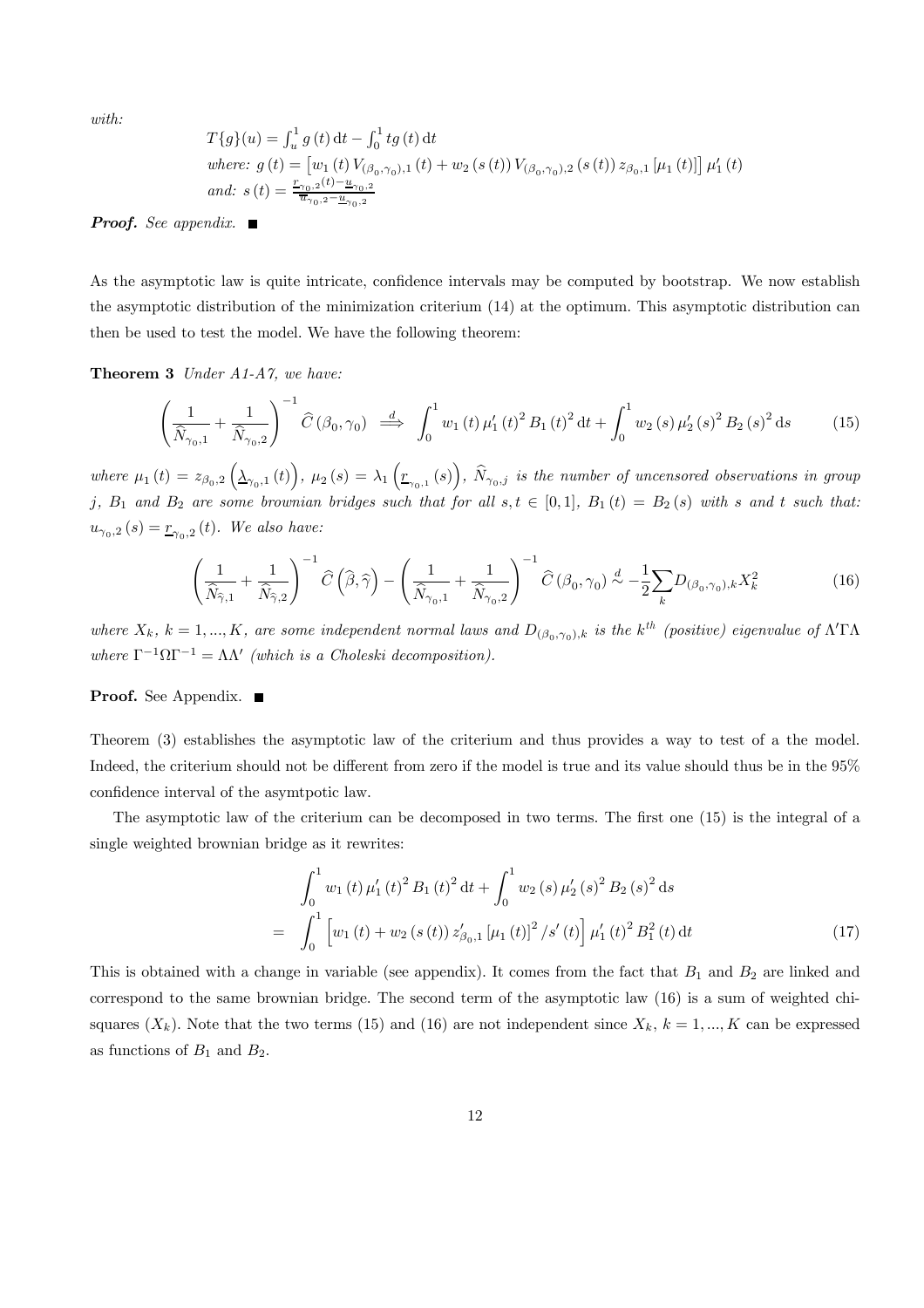Theorem (3) also shows that the asymptotic law of the criterium  $\hat{C}(\hat{\beta}, \hat{\gamma})$  depends on the true value of the parameters  $(\beta_0, \gamma_0)$ . This makes impossible to test that  $\hat{C}(\hat{\beta}, \hat{\gamma}) = 0$ . However, for some specific weights  $w_1(t) =$  $w_2(s(t)) = \frac{1}{\left[1+z'_{\beta_0,1}[\mu_1(t)]^2/s'(t)\right]\mu'_1(t)^2}$ , the integral (17) then writes as a pivotal statistic and follows the Van-Mises law  $\int_0^1 B_1^2(t) dt$  which has been tabulated in the literature (see Knott, 1974). By definition, we have:  $\widehat{C}\left(\widehat{\beta},\widehat{\gamma}\right) < \widehat{C}\left(\beta_0,\gamma_0\right)$ . Denote  $C_a$  the asymptotic law of  $\left(\frac{1}{\widehat{N}_{\widehat{\gamma},1}} + \frac{1}{\widehat{N}_{\widehat{\gamma},2}}\right)$  $\int^{-1} \widehat{C}\left(\widehat{\boldsymbol{\beta}}, \widehat{\boldsymbol{\gamma}}\right)$ . If the model is true, we should have:  $\int_1^1$ 

$$
H_0: C_a < \int_0^1 B_1^2(t) \, \mathrm{d}t
$$

Testing that the model is true can be done by testing  $H_0$ . As  $H_0$  only corresponds to an inequality between two distributions (and not an equality), the test might be not very powerful.

Note that the weights leading to the Cramer-Von Mises statistic depend on the true value of the parameters. A way to construct the CVM statistic is in two stages (as in GMM). A first set of parameters is estimated without weights. Then weights are computed using these estimators. A new criterium is then constructed from these weights and minimized. The value of the criterium at its optimum can be used to test  $H_0$ .

## 5 Implementation

#### 5.1 Estimation of the parameters

We now explain how the parameters of the model can be estimated in practice. The theoretical model gives the specification of  $z_{\beta,j}$  and  $r_{\gamma,j}$  which forms are known. From these functions, it is possible to calculate the functions  $\frac{\partial r_{\gamma,j}}{\partial \gamma}$  and  $\frac{\partial z_{\beta,j}}{\partial \beta}$ . The data consist in a set of values  $x_k^j$  for each group  $j \in \{1, 2\}$  and for  $k \in \{1, ..., N_j\}$ . We order them in ascending order such that  $y_1^j < ... < y_{N_j}^j$ . We then have some estimators of the quantiles corresponding to the ranks in the two groups:  $\widehat{\lambda}_{j} \left( \frac{k}{N_{j}} \right)$  $= y_k^j$ .

For our minimization program, we need to compute the criterium for any admissible parameters  $(\beta, \gamma) \in \Phi$ . In particular, a couple is not admissible if  $\underline{u}_{\gamma,1} > \overline{u}_{\gamma,1}$  or  $\underline{u}_{\gamma,2} > \overline{u}_{\gamma,2}$ . It is easy to compute  $\underline{u}_{\gamma,1}, \overline{u}_{\gamma,1}, \underline{u}_{\gamma,2}$  and  $\overline{u}_{\gamma,2}$  for any given values of the parameters, as the functions  $r_{\gamma,j}$  are known. This allows us to discard parameters which are not admissible.

For admissible parameters, we now explain how to compute the criterium. We first rewrite its components as:

$$
\widehat{C}_{1}(\beta,\gamma) = \frac{1}{\overline{u}_{\gamma,1} - \underline{u}_{\gamma,1}} \int_{\underline{u}_{\gamma,1}}^{\overline{u}_{\gamma,1}} w_{1} \left( \frac{u - \underline{u}_{\gamma,1}}{\overline{u}_{\gamma,1} - \underline{u}_{\gamma,1}} \right) \left[ z_{\beta,2} \left( \widehat{\lambda}_{1}(u) \right) - \widehat{\lambda}_{2} \left( r_{\gamma,2}(u) \right) \right]^{2} du
$$
  

$$
\widehat{C}_{2}(\beta,\gamma) = \frac{1}{\overline{u}_{\gamma,2} - \underline{u}_{\gamma,2}} \int_{\underline{u}_{\gamma,2}}^{\overline{u}_{\gamma,2}} w_{2} \left( \frac{u - \underline{u}_{\gamma,2}}{\overline{u}_{\gamma,2} - \underline{u}_{\gamma,2}} \right) \left[ \widehat{\lambda}_{1} \left( r_{\gamma,1}(u) \right) - z_{\beta,1} \left( \widehat{\lambda}_{2}(u) \right) \right]^{2} du
$$

To approximate the two integrals, we need to compute the differences between transformed quantiles  $z_{\beta,2}(\hat{\lambda}_1(u))$ −  $\widehat{\lambda}_{2}(r_{\gamma,2}(u))$  for some  $u \in [\underline{u}_{\gamma,1}, \overline{u}_{\gamma,1}],$  or  $\widehat{\lambda}_{1}(r_{\gamma,1}(v)) - z_{\beta,1}(\widehat{\lambda}_{2}(v))$  for some  $v \in [\underline{u}_{\gamma,2}, \overline{u}_{\gamma,2}].$  We can evaluate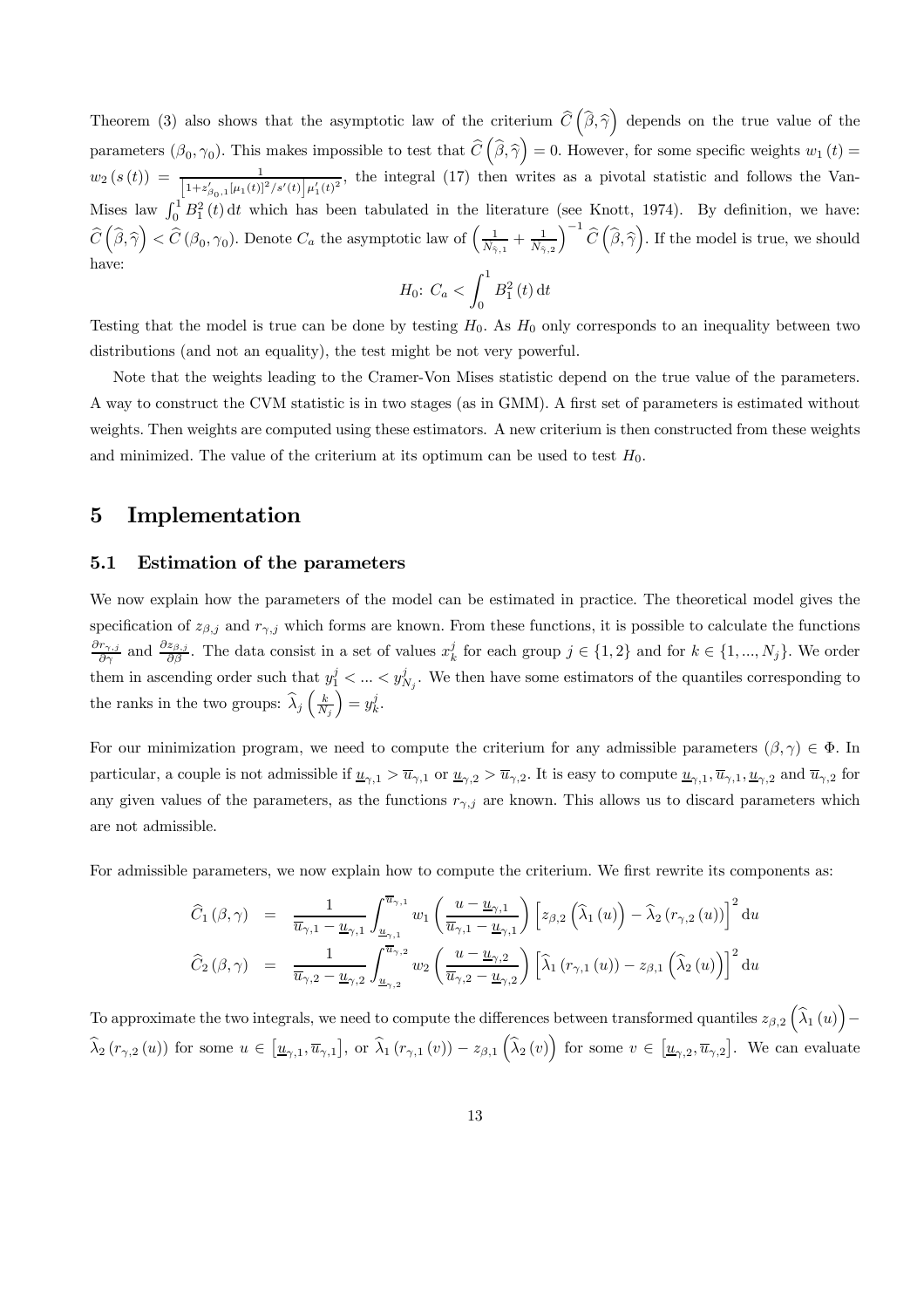$\widehat{\lambda}_1(u)$  for the group-1 observed ranks in  $[\underline{u}_{\gamma,1}, \overline{u}_{\gamma,1}]$  but we do not have any empirical counterpart for  $\widehat{\lambda}_2(r_{\gamma,2}(u))$ , since these ranks once transformed by  $r_{\gamma,2}$  have no reason to match group-2 ranks. Hence, we need to estimate  $\widehat{\lambda}_{2}(r_{\gamma,2}(u))$ . Conversely, we can evaluate  $\widehat{\lambda}_{2}(v)$  for the group-2 observed ranks in  $[\underline{u}_{\gamma,2}, \overline{u}_{\gamma,2}]$ , but we do not have any empirical counterpart for  $\hat{\lambda}_1 (r_{\gamma,1} (v))$  as these ranks once transformed by  $r_{\gamma,1}$  have no reason to match ranks in group 1. Hence, we also need to estimate  $\hat{\lambda}_1 (r_{\gamma,1} (v))$ .

In practice, we can compute  $\widehat{\lambda}_1\left(\frac{k}{N_1}\right)$ for  $\frac{k}{N_1} \in \left[\underline{u}_{\gamma,1}, \overline{u}_{\gamma,1}\right]$ , and  $\widehat{\lambda}_2\left(\frac{k}{N_2}\right)$ for all  $\frac{k}{N_2} \in [\underline{u}_{\gamma,2}, \overline{u}_{\gamma,2}]$ . Hence, we construct estimators of the missing ranks in each group the following way:

• For  $\frac{k}{N_1} \in [\underline{u}_{\gamma,1}, \overline{u}_{\gamma,1}]$ , denote  $k^* \in \{1, ..., N_2\}$  the integer such that:  $\frac{k^*}{N_2} < r_{\gamma,2} \left(\frac{k}{N_1}\right)$  $\left( \frac{k^*+1}{N_2} \right)$ . The estimator of  $\lambda_2\left(r_{\gamma,2}\left(\frac{k}{N_1}\right)\right)$  is defined as:

$$
\widehat{\lambda}_{2}\left(r_{\gamma,2}\left(\frac{k}{N_{1}}\right)\right)=\frac{\left(\frac{k^{*}+1}{N_{2}}-r_{\gamma,2}\left(\frac{k}{N_{1}}\right)\right)\widehat{\lambda}_{2}\left(\frac{k^{*}+1}{N_{2}}\right)+\left(r_{\gamma,2}\left(\frac{k}{N_{1}}\right)-\frac{k^{*}}{N_{2}}\right)\widehat{\lambda}_{2}\left(\frac{k^{*}}{N_{2}}\right)}{\frac{1}{N_{2}}}
$$

• For  $\frac{k}{N_2} \in [\underline{u}_{\gamma,2}, \overline{u}_{\gamma,2}]$ , denote  $k^* \in \{1, ..., N_1\}$  the integer such that:  $\frac{k^*}{N_1} < r_{\gamma,1} \left(\frac{k}{N_2}\right)$  $\left( \frac{k^*+1}{N_1} \right)$ . The estimator of  $\lambda_1\left(r_{\gamma,1}\left(\frac{k}{N_2}\right)\right)$  is defined as:

$$
\widehat{\lambda}_{1}\left(r_{\gamma,1}\left(\frac{k}{N_{2}}\right)\right)=\frac{\left(\frac{k^{*}+1}{N_{1}}-r_{\gamma,1}\left(\frac{k}{N_{2}}\right)\right)\widehat{\lambda}_{1}\left(\frac{k^{*}+1}{N_{1}}\right)+\left(r_{\gamma,1}\left(\frac{k}{N_{2}}\right)-\frac{k^{*}}{N_{1}}\right)\widehat{\lambda}_{2}\left(\frac{k^{*}}{N_{1}}\right)}{\frac{1}{N_{1}}}
$$

We define the vector  $V_j$  of the ranks in group j, observed or constructed, sorted in ascending sequence. The total number of possible ranks in  $V_1$  and  $V_2$  is the same and equals the total number of observations in the two groups  $\widehat{N}_{\gamma} = \widehat{N}_{\gamma,1} + \widehat{N}_{\gamma,2}$ . Note that for each  $i \in \left\{1, ..., \widehat{N}_{\gamma}\right\}$ , we have  $V_2[i] = r_{\gamma,2} (V_1[i])$ . The two components of the criterium are estimated by:

$$
\widehat{C}_{1}(\beta,\gamma) = \frac{1}{2} \sum_{i=2}^{\widehat{N}} \left[ w_{1} \left( \frac{V_{1}[i] - u_{1}}{\overline{u}_{1} - u_{1}} \right) \left[ z_{\beta,2} \left( \widehat{\lambda}_{1} \left( V_{1}[i] \right) \right) - \widehat{\lambda}_{2} \left( V_{2}[i] \right) \right]^{2} \right] \frac{\left( V_{1}[i] - V_{1}[i-1] \right)}{\overline{u}_{1} - u_{1}} \left( V_{1}[i-1] - u_{1} \right) \left[ z_{\beta,2} \left( \widehat{\lambda}_{1} \left( V_{1}[i-1] \right) \right) - \widehat{\lambda}_{2} \left( V_{2}[i-1] \right) \right]^{2} \right] \frac{\left( V_{1}[i] - V_{1}[i-1] \right)}{\overline{u}_{1} - u_{1}} \quad (18)
$$
\n
$$
\widehat{C}_{2}(\beta,\gamma) = \frac{1}{2} \sum_{i=2}^{\widehat{N}} \left[ w_{2} \left( \frac{V_{2}[i] - u_{2}}{\overline{u}_{2} - u_{2}} \right) \left[ \widehat{\lambda}_{1} \left( V_{1}[i] \right) - z_{\beta,1} \left( \widehat{\lambda}_{2} \left( V_{2}[i] \right) \right) \right]^{2} \right] \frac{\left( V_{2}[i] - V_{2}[i-1] \right)}{\overline{u}_{2} - u_{2}} \quad (19)
$$

The criterium cannot be minimized directly with usual optimization tools as the criterium is not continuous in  $\gamma$ (there are some jumps depending on the number of observations which are censored). Hence, the minimization procedure is decomposed into two stages. For a given admissible  $\gamma$ , it is possible to minimize the criterium with respect to  $\beta$  using some standard optimization tools as the criterium is usually continuous and derivable wih respect to  $\beta$ . Then a grid search on  $\gamma$  can be performed.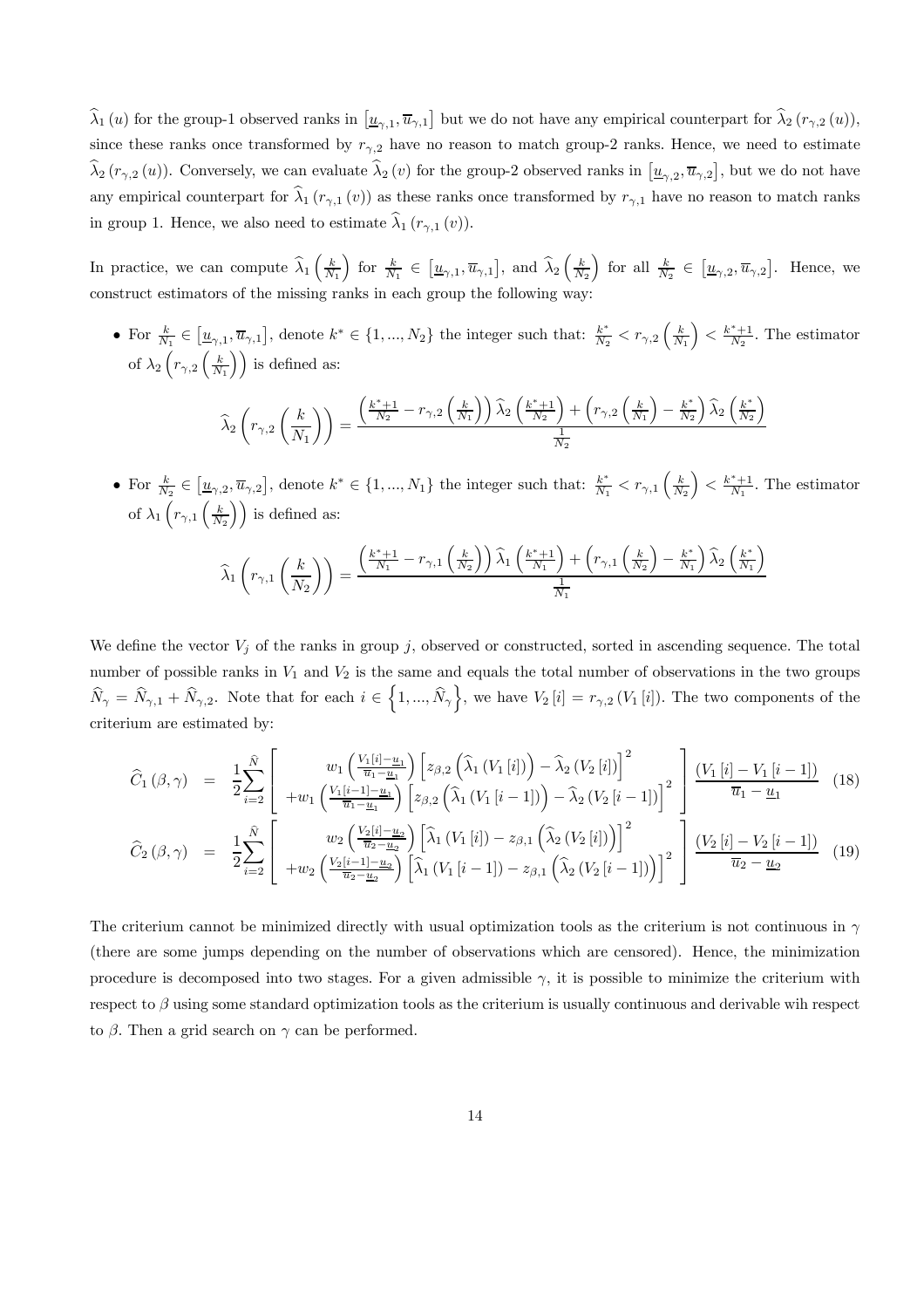#### 5.2 Computation of the test statistic

We now explain how to construct the test statistic  $\left(\frac{1}{\hat{N}_{\hat{\gamma},1}} + \frac{1}{\hat{N}_{\hat{\gamma},2}}\right)$  $\int^{-1} \widehat{C}_{\widehat{w}}\left(\widehat{\beta}, \widehat{\gamma}\right)$ , where  $C_w$  is the criterium corresponding to weights given by:  $w_1(t) = w_2(s(t)) = \frac{1}{\left[1 + z'_{\beta_0,1}[\mu_1(t)]^2/s'(t)\right]\mu'_1(t)^2}$ ,  $\hat{\beta}$  and  $\hat{\gamma}$  are the consistent estimators of the parameters obtained when weights equal one (see the previous subsection for their estimation). The number of uncensored observations  $\hat{N}_{\hat{\gamma},j}$  is the number of observations such that their rank is between  $\overline{u}_{\hat{\gamma},j}$  and  $\underline{u}_{\hat{\gamma},j}$ . We need to compute some estimators of the weights. For than purpose, we need to get some estimators of  $\mu_1(t)$ ,  $\mu'_1(t)$ and  $s'(t)$ . In fact, we have:

$$
\mu_{1}\left(t\right)=z_{\beta_{0},2}\circ\underline{\lambda}_{\gamma_{0},1}\left(t\right)=\lambda_{2}\left(\underline{r}_{\gamma_{0},2}\left(t\right)\right)
$$

Hence, an estimator of  $\mu_1(t)$  is:

$$
\widehat{\mu_1}(t) = \frac{1}{2} \left[ z_{\widehat{\beta},2} \circ \widehat{\Delta}_{\widehat{\gamma},1}(t) + \widehat{\lambda}_2 \left( \underline{r}_{\widehat{\gamma},2}(t) \right) \right]
$$

where the quantile function  $\hat{\lambda}_i$  are replaced by the estimators given in the previous subsection. We also have:

$$
\mu'_{1}(t) = \left(\overline{u}_{\gamma_{0},1} - \underline{u}_{\gamma_{0},1}\right) \lambda'_{1}\left(u_{\gamma_{0},1}(t)\right) z'_{\beta_{0},2} \circ \underline{\lambda}_{\gamma_{0},1}(t)
$$

$$
= \left(\overline{u}_{\gamma_{0},2} - \underline{u}_{\gamma_{0},2}\right) r'_{\gamma_{0},2}\left(u_{\gamma_{0},2}(t)\right) \lambda'_{2}\left(\underline{r}_{\gamma_{0},2}(t)\right)
$$

Hence, an estimator of  $\mu'_1(t)$  is:

$$
\widehat{\mu}'_1(t) = \frac{1}{2} \left[ \begin{array}{c} \left( \overline{u}_{\widehat{\gamma},1} - \underline{u}_{\widehat{\gamma},1} \right) \widehat{\lambda}'_1 \left( u_{\widehat{\gamma},1} \left( t \right) \right) z'_{\widehat{\gamma},2} \circ \widehat{\underline{\lambda}}_{\widehat{\gamma},1} \left( t \right) \\ + \left( \overline{u}_{\widehat{\gamma},2} - \underline{u}_{\widehat{\gamma},2} \right) r'_{\widehat{\gamma},2} \left( u_{\widehat{\gamma},2} \left( t \right) \right) \widehat{\lambda}'_2 \left( \underline{r}_{\widehat{\gamma},2} \left( t \right) \right) \end{array} \right]
$$

where  $\hat{\lambda}'_j$  are some estimators of the quantile function derivatives constructed below. Finally, using the expression of  $s(t)$ , we can construct an estimator of its derivative:

$$
\widehat{s}'\left(t\right) = \frac{\overline{u}_{\widehat{\gamma},1} - \underline{u}_{\widehat{\gamma},1}}{\overline{u}_{\widehat{\gamma},2} - \underline{u}_{\widehat{\gamma},2}} r'_{\widehat{\gamma},2} \left(u_{\widehat{\gamma},1}\left(t\right)\right)
$$

The estimated weights are then:

$$
\widehat{w}_{1}\left(t\right) = \widehat{w}_{2}\left(s\left(t\right)\right) = \frac{1}{\left[1 + z_{\widehat{\beta},1}^{\prime}\left[\widehat{\mu}_{1}\left(t\right)\right]^{2} / \widehat{s}'\left(t\right)\right] \widehat{\mu}'_{1}\left(t\right)^{2}}
$$

For any given  $j \in \{1,2\}$ , some estimators of the quantile function derivatives  $\hat{\lambda}'_j$  can be recovered from Siddiqui (1960), and Bloch and Gartswirth (1968). These estimators can be easily computed in the following way. Consider the two sets of ordered data:  $y_1^j < ... < y_{N_j}^j$  for  $j \in \{1,2\}$ . For a given u, the estimator writes:

$$
\widehat{\lambda}'_j(u) = N_j \frac{y_{[k_1]} - y_{[k_0]}}{k_1 - k_0}
$$

where  $k_1 = [nu + m]$  (with  $\bullet$ ) the integer function) if  $nu + m < n$  and  $k_1 = n$  otherwise,  $k_0 = [nu - m]$  if  $nu - m \geq 1$  and  $k_0 = 1$  otherwise. Weights should be estimated for all the ranks used in the computation of the test statistic with formulas (18) and (19). This means that  $w_1$  should be compute for the ranks  $\frac{k}{N_1}$  for  $k = 1, ..., N_1$ and  $r_{\widehat{7},1} \left(\frac{k}{N_2}\right)$ for  $k = 1, ..., N_2$ . Similarly,  $w_2$  should be computed for the ranks  $\frac{k}{N_2}$  for  $k = 1, ..., N_2$  and  $r_{\hat{\gamma},2} \left(\frac{k}{N_1}\right)$ ´ for  $k = 1, ..., N_1$ . We finally get the test statistic using (18) and (19).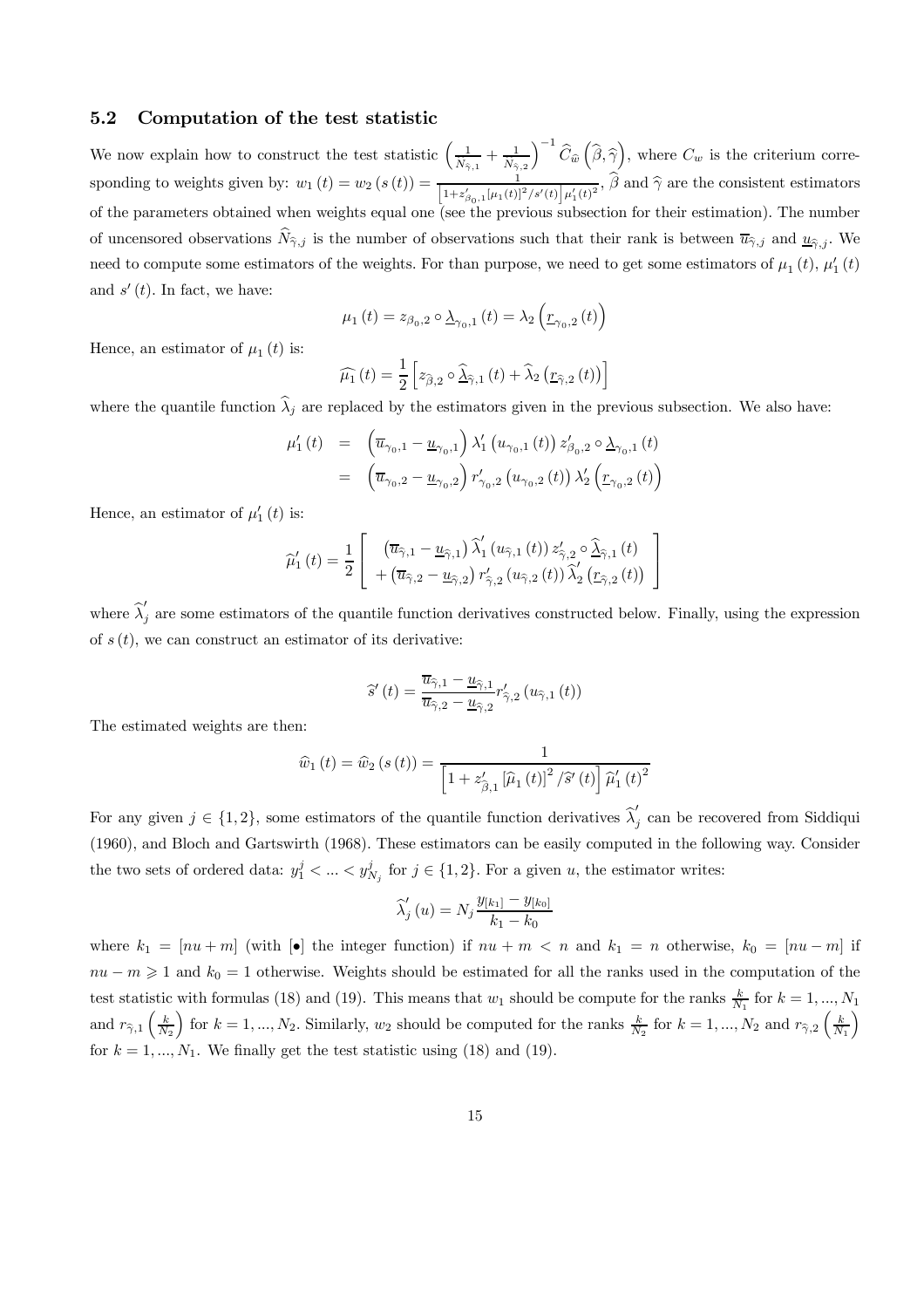## 6 Monte-Carlo simulations

We now present some Monte-Carlo simulations to assess the performances of our estimators. We consider two baseline distributions  $\tilde{F}$  with different shapes: a normal and a pareto. The baseline distribution is restricted to a compact support to verify the assumptions of the model. We thus truncate a given percentage of the distribution on the left and on the right. In the baseline simulation, the truncation is set to be  $\tau = 2.5\%$  on each side. The distribution in the first group is supposed to be equal to the baseline distribution:  $\tilde{F} = F_1$ . The distribution in the second group is derived from the baseline distribution with two transformations. The values are transformed with an homothecy:  $z_{\beta}(x) = ax + b$  where  $a = 1.2$  and  $b = 1$  in the baseline simulation. The ranks are transformed with a selection process that can be of three different kind (see subection 3.2 for details):

- 1. Random selection:  $r_{\gamma}(u) = 1 (1 u)^{\gamma + 1}$ ,  $u \in [0, 1]$ , with  $\gamma = 0.5$ .
- 2. Left truncation:  $r_{\gamma}(u) = \gamma + (1 \gamma)u$  for  $u \in \left[\max\left(0, \frac{-\gamma}{1-\gamma}\right)\right]$  $\left[ ,1\right]$ . We want 10% of the distribution to be left-truncated. This corresponds to  $\gamma = -0.11$ .
- 3. Linear selection:  $r_\gamma(u)=2\gamma u-\gamma^2u^2$  with  $\gamma=2$ .

Data are generated in the following way. We consider that there are  $N_j$  observations in group j before any transformation takes place. In the baseline case, we fix  $N_1 = N_2 = 10,000$ .

For group 1, we draw some rank values  $u_{1i}$ ,  $i \in \{1, ..., N_1\}$  in a uniform law  $[\tau, 1 - \tau]$  and take the inverse of the baseline cumulative to generate the values of our variable of interest:  $y_{1i} = \tilde{F}^{-1}(u_{1i}).$ 

For group 2, we draw some rank values  $u_{2i}$ ,  $i \in \{1,..,N_2\}$  in a uniform law  $[\tau,1-\tau]$  and assess whether the corresponding observations should be selected depending on the selection process:

- 1. Random selection: an observation i is selected with probability  $(1 u_i)^\gamma$ . Hence, we also draw a series of values  $v_{2i}$ ,  $i \in \{1, ..., N_2\}$  in a uniform law [0, 1]. Observation i is selected if  $v_{2i} \leq (1 - u_i)^{\gamma}$ .
- 2. Left truncation: observation *i* is selected if  $u_{2i} \geq \gamma$ .
- 3. Linear selection: an observation i with a rank  $u_{2i} \in [0, \frac{1}{\gamma}]$ is selected with probability  $2\gamma (1 - \gamma u_{2i})$ . For this observation, we grow a value  $v_{2i}$  in a uniform law [0, 1] and keep the observation if  $v_{2i} \leq 2\gamma (1 - \gamma u_{2i})$ . An observation *i* with rank  $u_{2i} > \frac{1}{\gamma}$  is not selected and is thus discarded.

For observations still in sample 2 after selection, we generate the values of our variable of interest as  $y_{2i} =$  $a\widetilde{F}^{-1}(u_{2i})+b.$ 

We then compute the criterium given by  $(14)$ . In the baseline simulation, we consider that all weights are equal to one:  $w_1(t)=1$  and  $w_2(t)=1$  for all  $t \in [0,1]$ . All computation details are given in the previous section on the implementation.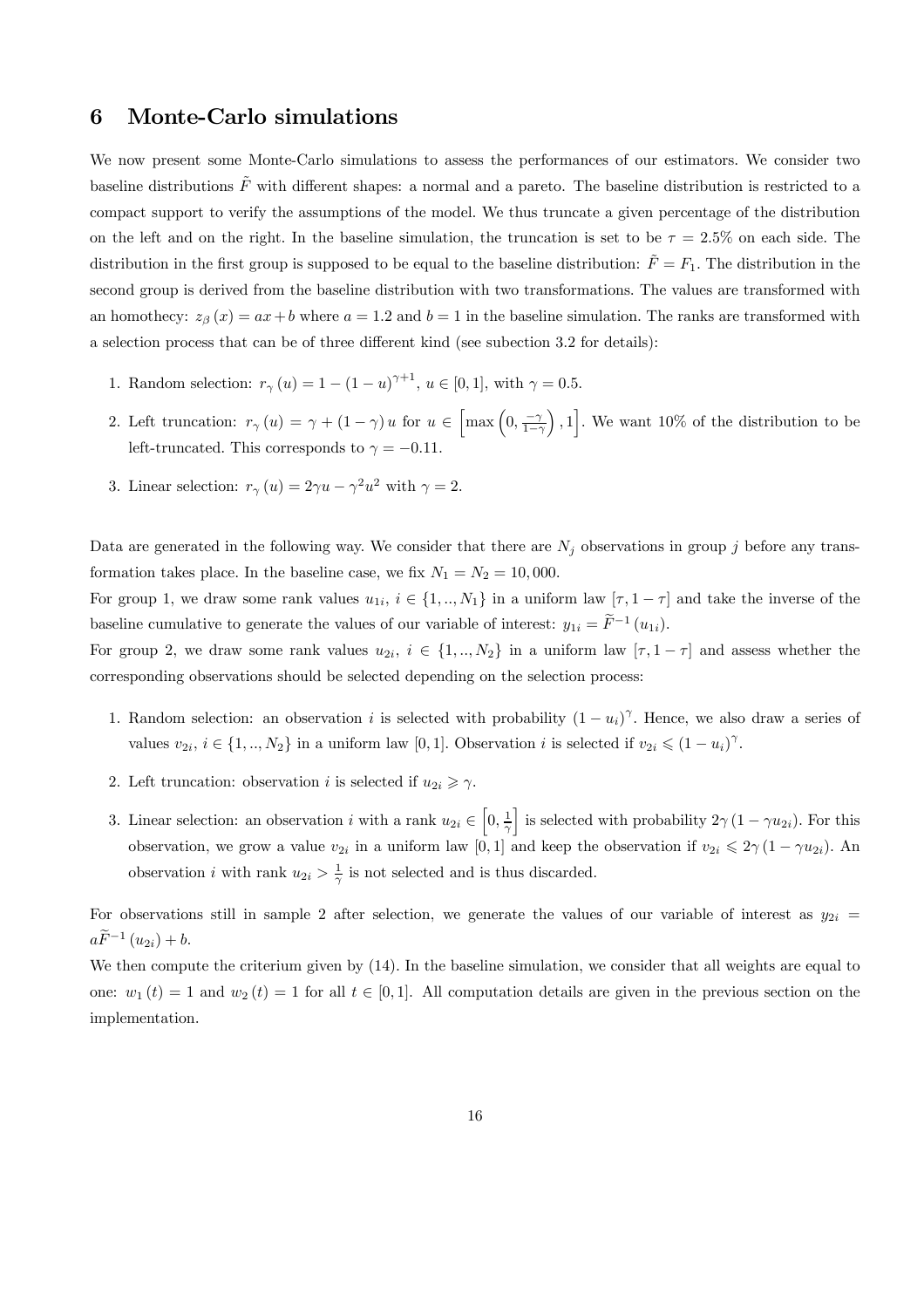We now present the results obtained with the Monte-Carlo simulations for 100 replications. For each coefficient a, b and  $\gamma$ , we report the estimated coefficient and the root mean-square error (RMSE). We first examine the case where the baseline distribution is normal. Table 1 shows that for random selection, parameters are not biased (column 1) and are very accurately estimated (col. 2). Indeed, the mean value of the translation parameter  $b$  (.991) is close to 1 and its RMSE is very small at .033. Similarly, the mean value of the dilatation parameter  $a(1.196)$ stands very close to 1.2 and its RMSE is very small at .014. Finally, the selection parameter  $\gamma$  is estimated still reasonably well with a mean of close to .5 (value .487) and a RMSE at .058. The test statistic computed with the true value of the parameters has a median of .103 and a RMSE of .078. As the 5% threshold is 0.461 (see Knott, 1974), the model is accepted for nearly all the iterations. When using the estimated parameters to compute the test statistic, the median drops to .037 and the RMSE to .020. This suggests a discrepancy in the power of the test when using the estimated parameters instead of the true (unobserved) ones (see below for more on that).

We assess how the performances of the method vary with the number of observations. Of course, when this number gets smaller, estimators behave less well. For  $N_1 = N_2 = 1000$ , the estimated parameters are biased (col. 3). The bias is quite small for the translation and dilatation parameters (8% and 2% of the true value, respectively). It is larger and significant for the selection parameter (20% of the true value). Also, parameters are less precisely estimated since the RMSE are more than three times larger than in the baseline case for all the estimated parameters (col. 4). Conversely, the accuracy increases when the number of observations gets larger. When  $N_1 = N_2 = 100,000$ , the means of the estimated parameters are nearly equal to their true value (col. 5). The RMSE get very small (col. 6), that is 2.5 times less than in the baseline case.

We then assess how the estimators behave when we change the truncation parameter  $\tau$  of the baseline distribution. When  $\tau$  gets smaller, estimators are less precisely estimated as expected. This is because quantiles at extremes which enter the minimization criterium are estimated with less accuracy. For  $\tau = 1\%$ , the means of estimated parameters get slightly away from their true value (col. 7). The discrepancy is the largest for the selection parameters with a bias that reaches 8% of the true value. The RMSE of all the parameters are also more than 50% larger (col. 8). Biases get very large when  $\tau = 0\%$ . It even reaches 46% of the true value for the selection parameters (col. 9). In the same way, the RMSE get large (col. 10). Conversely, we also experimented what happens when the truncation parameter  $\tau$  gets larger. The performances improve a bit compared to the baseline case: the means of estimated parameters are a bit closer from the true value (col. 11) and RMSE are smaller (col. 12).

Finally, as we are mostly interested in the selection process in this paper, we experimented what happens when the selection parameter varies. Results are still very good for smaller  $\gamma$  taking the values .2 and .05 (col. 13-16). Note that in all our alternative specifications (col. 3-16), the test statistic hopefully always accepts the model at a 5% level whether it is computed with the true or the estimated value of the parameters.

We then conduct the same kind of analysis for left truncation (Table 2). The method performs very well and give very accurate results for all alternative specifications. Interestingly, the bias when  $N_1 = N_2 = 1,000$  is far smaller than in the random selection case. Moreover, when there is no truncation of the baseline distribution ( $\tau = 0\%$ ), the difference between the means of estimated parameters and their true value is negligible. These results suggest that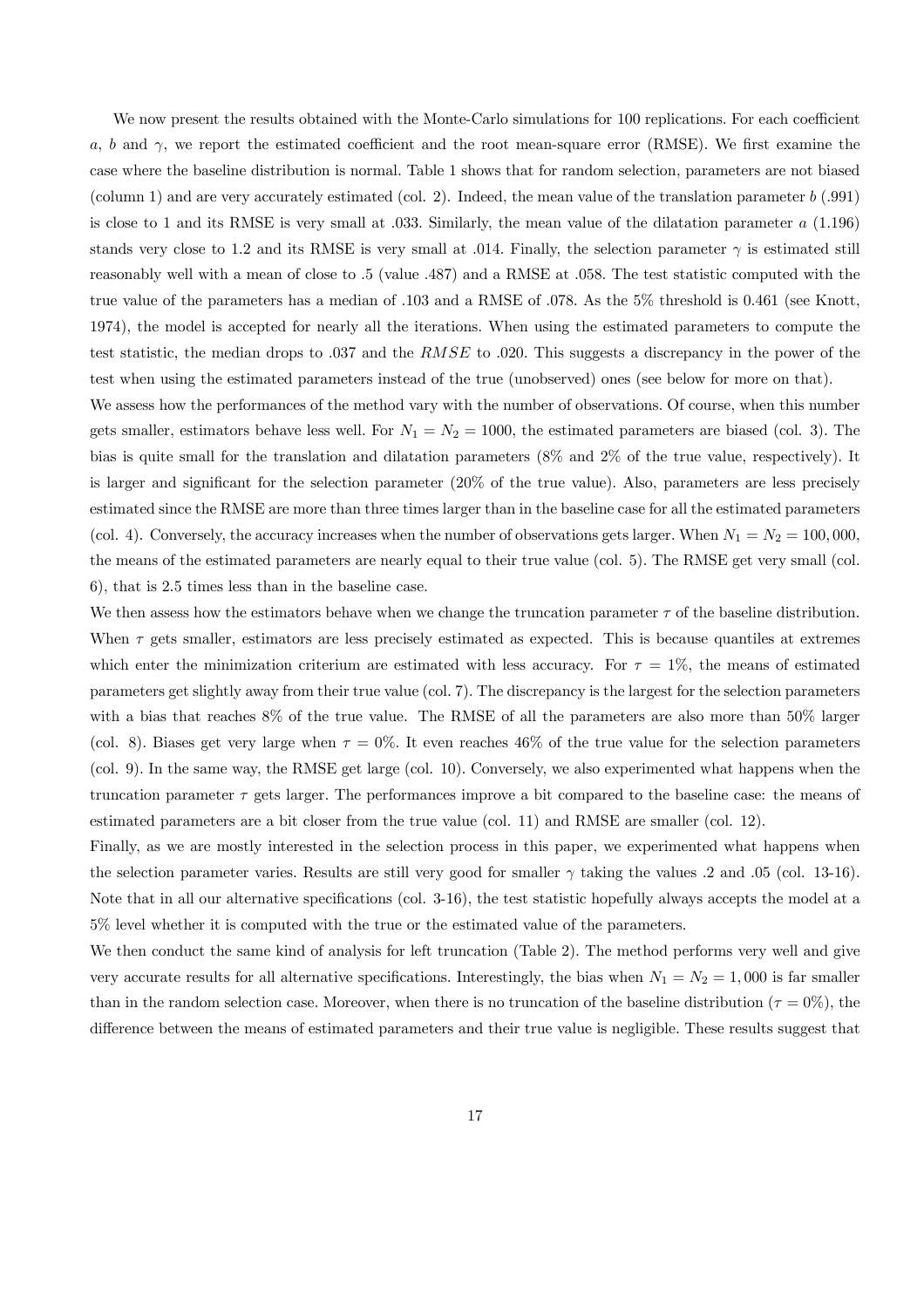the method should be very robust for left truncation in the empirical applications (provided that the distributions in the two groups are close to normal).

We also apply the method in the linear selection case (Table 3). Results are not as good as in the previous cases. In the baseline specification, there is a significant bias on the estimated parameters. This bias goes up to 20% for the translation parameter. Also RMSE are very large. The method performs very poorly for  $N_1 = N_2 = 1,000$  but give good results for  $N_1 = N_2 = 100,000$ . Interestingly, there does not seem to be a bias on the estimated parameters when  $\tau = 0\%$  even if the RMSE are quite large. This suggests that the truncation of the baseline distribution to get a bounded support may distort too much the shape of the distribution to get reliable results. When using a linear selection in practice, it would thus be better not to truncate the baseline distribution (or only very mildly to avoid extreme values). Finally, the performances of the method are similar when changing the selection Parameter. We then repeat the same simulation exercise for a Pareto baseline distribution. Results are quite similar to those obtained with a normal baseline in the three selection specifications, which suggests that the method is quite robust to the shape of the baseline distribution. Note however that for random selection (Table 4), the biases are larger in the Pareto case when not truncating (much) the baseline distribution ( $\tau = 1\%$  or  $\tau = 0\%$ ). This is not surprising as the Pareto distribution has some heavy tails and quantiles are more spread. Biases also appear for the Pareto baseline when the selection is a left truncation and  $\tau = 0\%$  (Table 5), whereas it is not the case for the normal baseline. Finally, the linear selection performs quite poorly with the Pareto baseline (Table 6).

We finally tried to asss the power of our specification test. We generated the data with a Pareto (resp. normal) distribution with variance one, but supposed that the baseline was normal (resp. Pareto). As the normal and Pareto distributions are very different, we expected the specifications to be heavily rejected. In that this is the case for all specifications (Table 7 and 8).

# 7 Application

We now apply our method to study the wage difference between males and females. Indeed, there is a large literature on discrimination against females (see  $XXX$ ). In particular, it is said that females have a very limited access to the best high-skilled jobs and their wage usually stays below a glass ceiling. We want to assess the relative importance of a uniform discrimination against all females and the glass ceiling effect. Most of the recent literature studying the glass ceiling uses wage quantile regressions (see Albrecht, Björklund and Vroman, 2003). It is said to be a glass ceiling if, after controlling for individual characteristics such as the diploma, the wage difference between males and females is larger, the higher the quantile. The job occupation is usually not included in the controls as the authors want to capture the barriers to the best high-skilled jobs in the wage difference. Our method departs from this approach as it does not assess the existence of a glass ceiling from the comparison between separate quantile regressions, but rather infer it from the whole shapes of the wage distributions of males and females. Indeed, it models the glass ceiling (and the uniform distribution) as some transformations between the two wage distributions and estimates the underlying parameters. The two transformations can be described independently in the following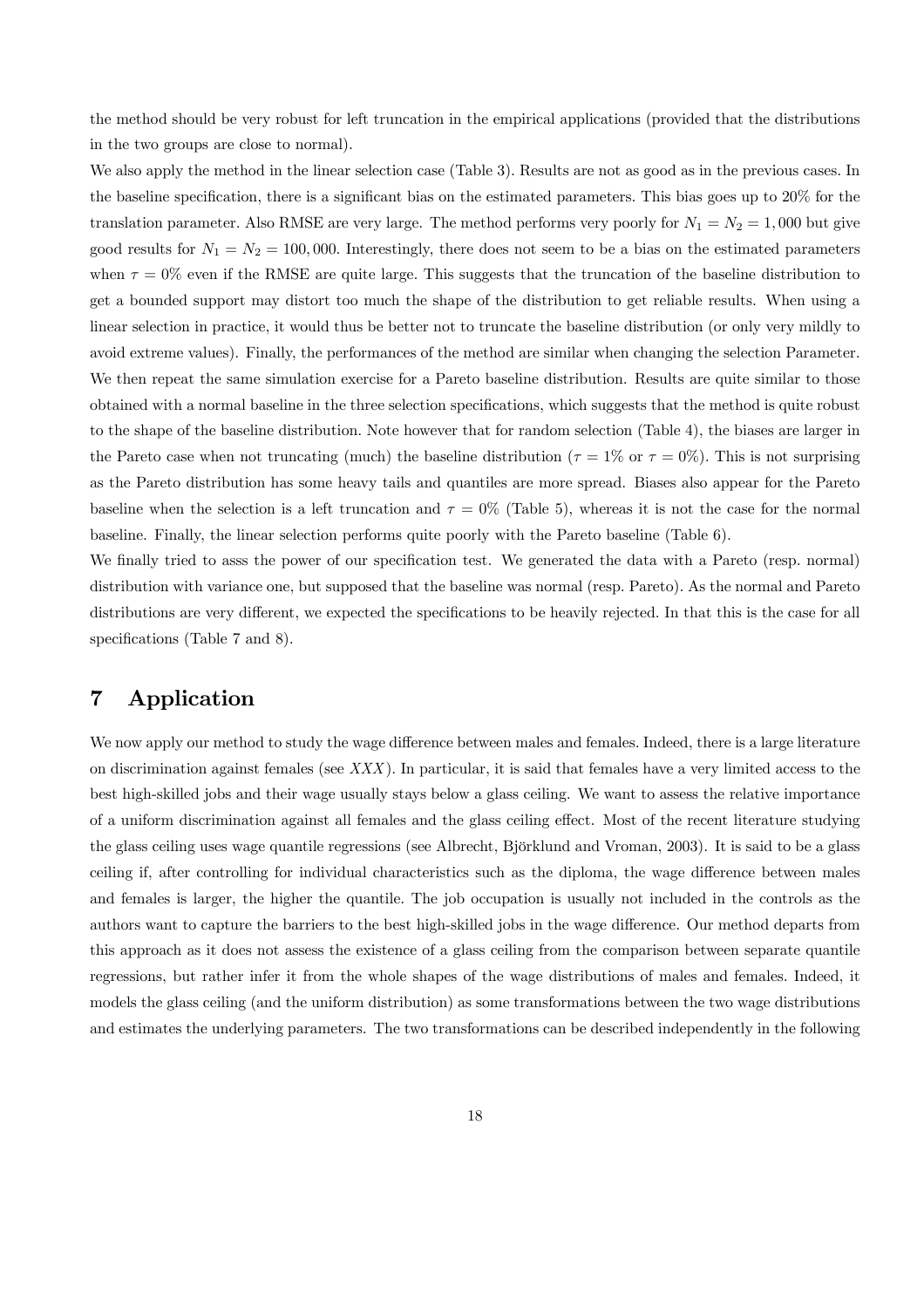way:

• The glass ceiling makes the jobs at the top of the wage distribution less accessible for females than for males. It can be modelled stating that for a given wage  $\omega$ , the relative chances for females of getting a wage higher than  $\omega$ ,  $\frac{P(\omega_f > \omega)}{P(\omega_m > \omega)}$ , decreases with  $\omega$ . In fact, we model the relative chances such that:

$$
\frac{P(\omega_f > \omega)}{P(\omega_m > \omega)} = [P(\omega_m > \omega)]^{\gamma}
$$
\n(20)

with  $\gamma > 0$ . This specification corresponds to the first example proposed for  $r<sub>\gamma</sub>$  in section 3. Indeed, denoting  $G_f(\omega) = G(\omega_f \leq \omega)$  and  $G_m(\omega) = P(\omega_m \leq \omega)$ , we have:  $G_f(\omega) = 1 - [1 - G_m(\omega)]^{\gamma+1}$ . Rewriting  $G_m(\omega) =$ u and  $r_\gamma(u) = G_f \left[ G_m^{-1}(u) \right]$ , we get:  $r_\gamma(u) = 1 - (1 - u)^{\gamma+1}$  which is similar to the smooth selection case.

• For a job yielding a given observed wage  $\omega_m$  for males, the uniform discrimination makes females earn only  $\omega_f = \omega_m + \alpha$  with  $\alpha < 0$ .

Whereas the glass ceiling squeezes the wages obtained by females to the left compared to males, the uniform discrimination yields a uniform wage loss for all females. We want to estimate the squeezing and translation parameters, and test the fit of the model.

In our application, we use some administrative data on hourly wages in 2003 from the *Déclarations Annuelles* des Salaires (DADS). These data are exhaustive for the private sector. We need to construct a sample of workers whose characteristics are homogenous, and who are old enough for gender differences in careers to have become significant. We choose to focus on full-time workers aged between 35 and 40. As we do not have any information on the diploma, we restrict our attention to white collars (including executives, engineers, managers and marketing staff). Hence, we will examine the glass ceiling only among skilled workers. Beside, our sample restriction allows us to avoid the issue of the minimum wage. The wage distributions of males and females are both trimmed by 1% at each tail to avoid reporting errors.

We select four subsamples corresponding to four differentiated two-digit sectors with enough observations to apply our method: equipment goods, bank and insurance, computers, and social sector workers. Table 9 reports some descriptive statistics for these subsamples. The proportion of females varies a lot across sectors. Whereas it is low for equipment goods  $(14\%)$  and computers  $(19\%)$ , it goes far higher for bank and insurance  $(33\%)$ , and social sector workers (44%). Not surprisingly, the average hourly wage is the highest in the bank-and-insurance sector, followed by computers, equipment goods, and social sector (education and health). In all sectors, the average hourly wage is lower for females than for males. The mean wage difference is the highest in the bank-and-insurance sector (26% which correspond to 8.7 euros). In other sectors, the mean wage difference is much lower going down to 8.7% (1.7 euros) in the social sector, 5.7% (1.5 euros) for computers and finally 4.5% (1.0 euros) for equipment goods. In fact, wage differences between men and women occur for the whole shape of the wage distributions. Figures 1-4 show that for all sectors, the wage distributions of males and females are unimodal. However, for bank and insurance, females have a far higher peak than males and they are concentrated at the bottom of the overall wage distribution. Their distribution looks squeezed to the left and/or left-translated. The distributions in the social sector and for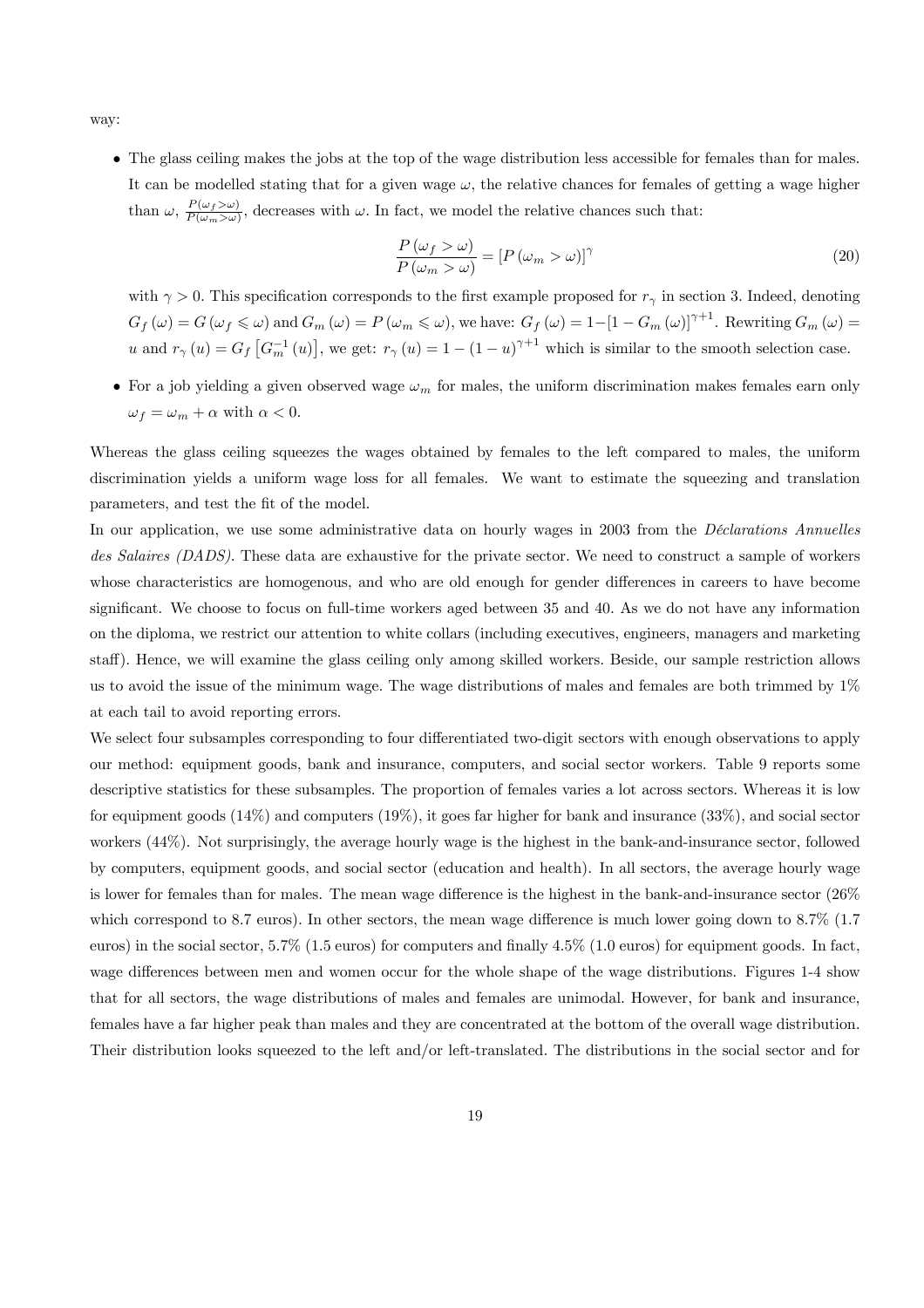computers share the same pattern except that the peak for females is closer to the peak for males. Hence, curves for males and females look more similar. Finally, for equipment goods, the peak is slightly higher for males than for females. The wage distribution for females however still looks translated to the left compared to that of males. We then estimate the parameters of the model and bootstrap the standard errors and confidence intervals with replacement for 1, 000 replications. Results are reported in Table 10. They show that the translation parameter is negative and significant for all the four sectors. This suggests some uniform discrimination against females. The effect is the highest for computers (1.1 euros) and the lowest for equipment goods (0.5 euros). In fact, the union agreements applied in the sector of equipment goods grant workers within a socio-professional category some wages which are nearly equivalent. This may explain the lower discrimination against females. Such union agreements are also applied in the computer sector but jobs are heterogenous. Some give access to bonuses whereas others do not. There may be a selection process such that wages with bonuses are mostly attributed to males. This would give rise to discrimination.

Interestingly, the squeezing parameter is positive and significant for all the four sectors. It suggests a glass ceiling effect. The effect is the highest for bank and insurance, and the lowest for equipment goods. It is possible to construct some meaningful quantities from the squeezing parameter. Indeed, consider the wage  $\omega_0$  at the last decile of the distribution of males, that is the wage such that:  $P(\omega_m > \omega_0) = 0.1$ . Put differently, 10% of males get a wage higher than  $\omega_0$ . The corresponding proportion for females is  $P(\omega_f > \omega_0) = 0.1^{1+\gamma}$ . This proportion ranges from 3.0% in the sector of bank and insurance (which is very small) to 7.6% in the sector of equipment goods (which is significantly below ten percent). Another way to quantify the squeezing is to estimate the glass ceiling effect on the wage of a female at some given quantiles of the wage distribution of males. In fact, rewriting (20), it is possible to show that, because of the glass ceiling, a female who would earn x was she a male is going to get  $y = \lambda_m \left[1 - \left[1 - G_m(x)\right]^{\frac{1}{\gamma + 1}}\right]$ where  $\lambda_m$  is the quantile function for males. We compute the wage loss  $y - x$  at the first decile, the median and the last decile of the male wage distribution. This loss writes:  $\lambda_m \left[1 - \left[1 - q\right]^{\frac{1}{\gamma+1}}\right] - \lambda_m(q)$  respectively for  $q = 0.1$ , 0.5 and 0.9. Results reported in Table 11 show that not surprisingly the wage loss at the first decile is smaller than the loss due to the uniform discrimination. This is because there is nearly no glass ceiling for lower wages. At the median, the glass ceiling effect is larger than the uniform discrimination effect only in two sectors (the social, and bank and insurance sectors). Finally, the effect of the glass ceiling is very important at the last decile in all sectors, except maybe equipment goods. In all sectors, it is much larger than the effect of the uniform discrimination. Whereas, females at the last decile incur a loss of 1.7 euros in the sector of equipment goods, their loss gets higher than 3 euros in the computer and social sectors. The loss is very large in the bank and insurance sector reaching 12.3 euros. In fact, the important squeezing in the sector of bank and insurance is not surprising as the white-collar population is very heterogenous in banks. Whereas most males are hired from the start as white collars, many females are hired in lower positions but have some carrier plans which allow them to become white collars after a while. In this context, good positions and job tenure allow males to get far higher wages than females within the white-collar category.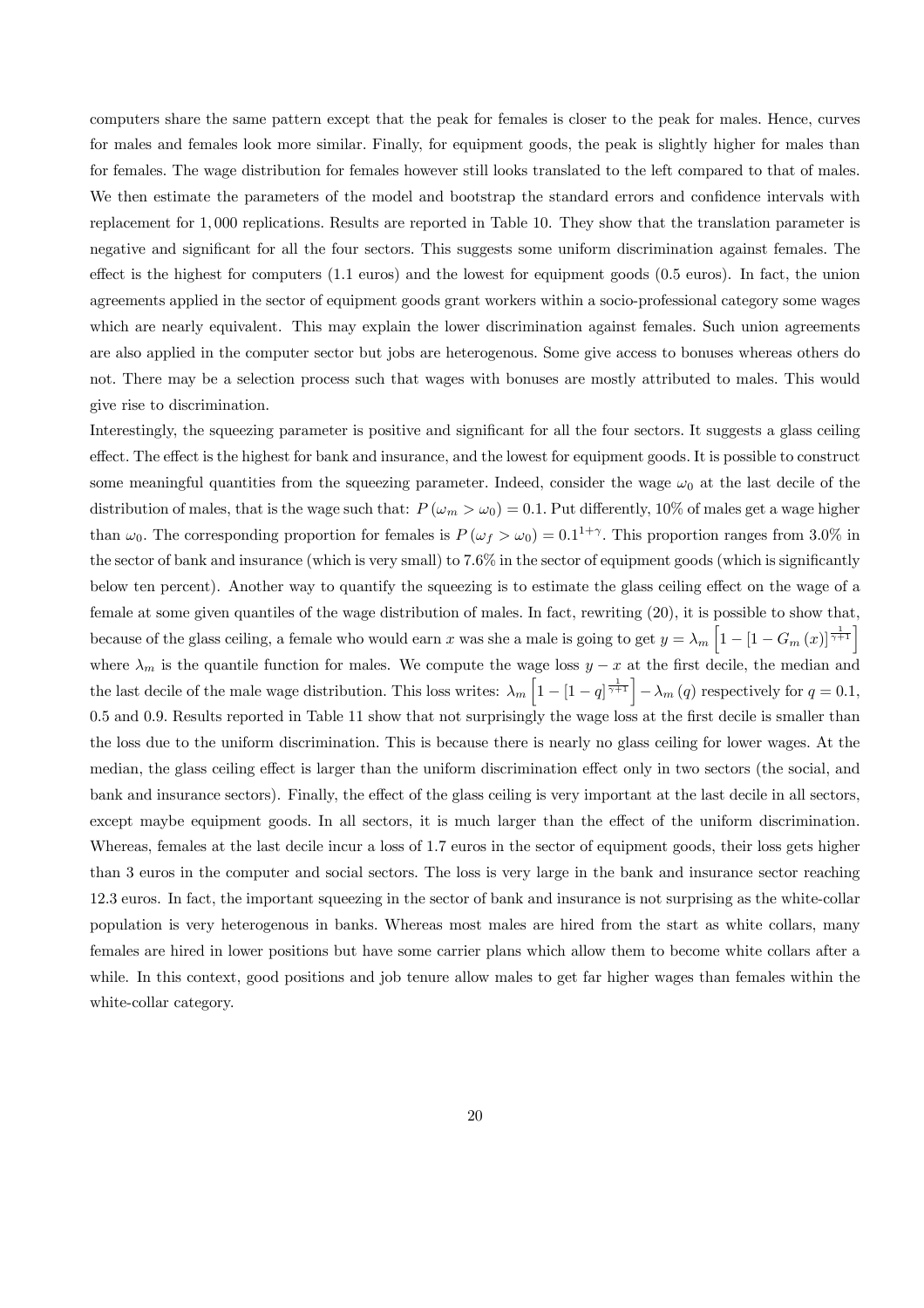We also computed the test statistic to assess whether the model explains well the wage differences between males and females. Results show that the test statistic is below the 5% threshold (value 0.46136) for equipment goods, computers and social sector. Hence, the uniform discrimination and the glass ceiling effects would be enough to explain the wage differences in these sectors. By contrast, the test statistic is far above the 5% threshold for bank and insurance. This suggests that some other types of mechanisms are at stake in that sector. A reason may be that bank and insurance do not have the same union agreements.

We then tried to assess whether one type of discrimination only (uniform or glass ceiling) is enough to explain the difference in wage distributions between males and females for sectors for which the test statistic did not reject the specification when the two types of discrimination are included. When introducing only a translation, the specification is heavily rejected in all sectors (see Table 12). When introducing only the squeezing, the specification is also rejected although not so heavily in the equipment goods and social sectors (see Table 13). This suggests that both a uniform discrimination and a glass ceiling would occur. We finally tried to explain the difference in wage distributions with another specification, namely a uniform discrimination (translation) coupled with a discrimination that makes females loose a given share of their wage (dilatation). This is a transformation of values that writes  $z_{\beta} = ay + b$ , whereas there is no transformation of ranks. The test statistic reported in Table 14 accepts the specification only for the social sector although the statistic value is far larger than for the specification with translation and squeezing. This suggests that the glass ceiling is more compatible with the data than a discrimination yielding a wage proportional loss.

# 8 Conclusion

In this paper, we were interested in comparing the distributions of a continuous outcome between two groups. We considered specifications where the two distributions are related through some parametrized transformations of values and ranks. This type of specifications covers cases where the outcome is observed only for some selected individuals and the selection depends on the rank of the individuals in the distribution of their group. In fact, our specification can result from a specific class of theoretical models that we explicited.

We proposed a method based on quantiles to estimate the parameters of the value and rank transformations. This method can be decomposed in two steps. First, we estimated the quantiles of the two distribution non parametrically. Second, we minimized the distance between the transformed quantiles of the two distributions. We then derived the asymptotic distribution of the estimators and proposed a specification test that allows to assess whether the model specification is compatible with the data.

Monte Carlo simulations were conducted to evaluate the quality of our method. They showed that the estimators perform very well as long as the number of observations in each group is at least a few thousands. We finally applied our method to study the differences in the wage distributions between males and females. The goal was to quantify the effect of the glass ceiling and a uniform discrimination against females. Results showed that both types of discriminations lead to a wage loss for females.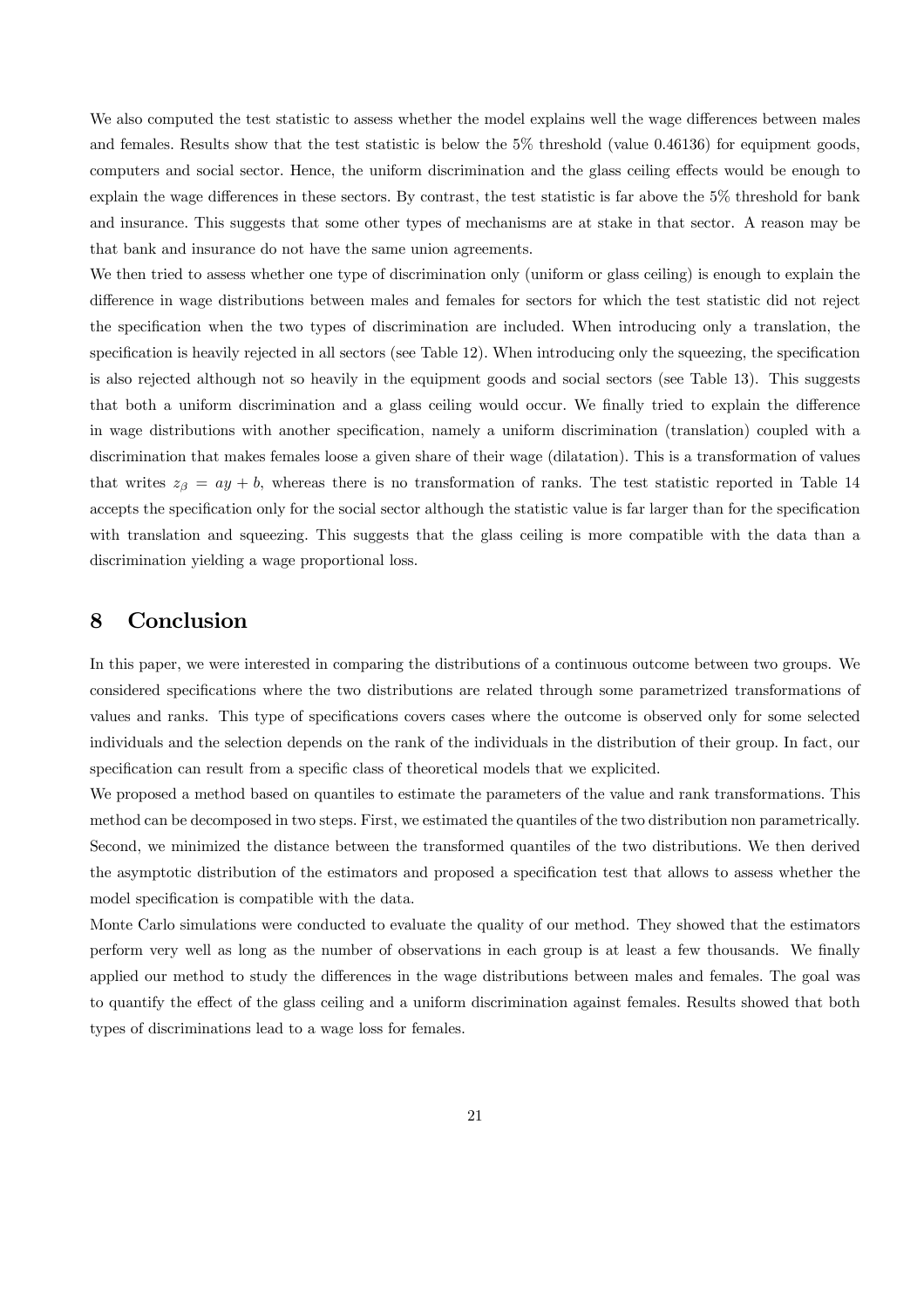Our method can be extended in several ways. We plan to include individual explanatory variables in the model. In that case, the quantiles functions of the two distributions will be conditional on these variables and may be estimated semi-parametrically using quantile regressions instead of sample quantile as we did in our setting. We also want to examine how the model can be written in a intertemporal framework where the distributions of the two groups are observed at several periods in time.

## 9 Appendix: asymptotics

We first propose two lemmas which will be used in the proofs proposed in the appendix.

**Lemma 4** Under assumptions  $A1-A5b$ ,  $\widehat{\lambda}_j^{(k)}$  converges uniformely in probability to  $\lambda_j^{(k)}$ , where  $\widehat{\lambda}_j^{(k)} = \frac{d^k \widehat{\lambda}_j}{du^k}$  and  $\lambda_j^{(k)} = \frac{d^k \lambda_j}{du^k}, \text{ for } k = 0, 1, 2.$ 

**Proof.** Denote  $k_j(u,t) = \frac{\partial K_{N_j}}{\partial t}(u,t)$ . We have:

$$
\widehat{\lambda}_j^{(k)}(u) - \lambda_j^{(k)}(u) = S_j^k(u) + D_j^k(u)
$$

with  $S_j^k(u) = \int_0^1$ 0  $\left[\tilde{\lambda}_{j}\left(t\right)-\lambda_{j}\left(t\right)\right]\frac{\partial^{k}k_{j}}{\partial u^{k}}\left(u,t\right)dt$  the smoothing of the error between the sample quantile and the true quantile value, and  $D_j^k(u) = \int_0^1$  $\int_0^1 \lambda_j(t) \frac{\partial^k k_j}{\partial u^k}(u,t) dt - \lambda_j^{(k)}(u)$  a deterministic bias. We have:

$$
\left|S_{j}^{k}\left(u\right)\right| \leqslant M^{k}\left(u,N_{j}\right)\int\limits_{0}^{1}\left|\widetilde{\lambda}_{j}\left(t\right)-\lambda_{j}\left(t\right)\right|dt
$$

Corollary 21.5 p307 in Van der Vaart (1998) ensures that  $\sup$  $u \in [0,1]$  $\left| \tilde{\lambda}_j \left( u \right) - \lambda_j \left( u \right) \right| = o\left( N_j^{-\alpha} \right)$  for any  $\alpha < 1/2$  as  $N_j$ tends to infinity. We can choose  $\alpha = \theta_k + \varepsilon < 1/2$  with  $\varepsilon > 0$  as  $\theta_k < 1/2$ . Hence,  $\int_0^1$ 0  $\left| \widetilde{\lambda}_j(t) - \lambda_j(t) \right| dt = o\left(N_j^{-\theta_k - \varepsilon}\right).$ Using A5b or A5c, we get  $\sup$  $u \in [0,1]$  $|S_j^k| \leqslant o(N_j^{-\varepsilon}) \stackrel{P}{\to} 0$ . Using A5a or A5d, we also have:  $\sup_{u \in [0,1]}$  $|D_j^k| \stackrel{P}{\to} 0$ . Hence:

$$
\sup_{u \in [0,1]} \left| \widehat{\lambda}_{j}^{(k)}\left(u\right) - \lambda_{j}^{(k)}\left(u\right) \right| \leqslant \sup_{u \in [0,1]} \left| S_{j}^{k}\left(u\right) \right| + \sup_{u \in [0,1]} \left| D_{j}^{k}\left(u\right) \right| \stackrel{P}{\to} 0
$$

and  $\widehat{\lambda}_j^{(k)}$  $\stackrel{P}{\rightarrow} \lambda_j^{(k)}$  uniformely.

This result can be used to prove the following lemma:

**Lemma 5** For any sequence  $(\beta_n, \gamma_n) \in \Phi$ , where n is a bivariate index for the number of observations in the two groups  $n = (N_1, N_2)$  with  $N_1 = 1, 2, \dots$  and  $N_2 = 1, 2, \dots$ , such that  $(\beta_n, \gamma_n) \stackrel{P}{\rightarrow} (\beta_0, \gamma_0)$ , we have:

$$
\begin{array}{ccc} \widehat{C}\left(\beta_n,\gamma_n\right) & \xrightarrow{P} & C\left(\beta_0,\gamma_0\right)=0\\ \frac{\partial \widehat{C}}{\partial\left(\beta,\gamma\right)'}\bigg|_{\left(\beta_n,\gamma_n\right)} & \xrightarrow{P} & \frac{\partial C}{\partial\left(\beta,\gamma\right)'}\bigg|_{\left(\beta_0,\gamma_0\right)}\\ \frac{\partial^2 \widehat{C}}{\partial\left(\beta,\gamma\right) \partial\left(\beta,\gamma\right)}\bigg|_{\left(\beta_n,\gamma_n\right)} & \xrightarrow{P} & \frac{\partial^2 C}{\partial\left(\beta,\gamma\right) \partial\left(\beta,\gamma\right)}\bigg|_{\left(\beta_0,\gamma_0\right)} \end{array}
$$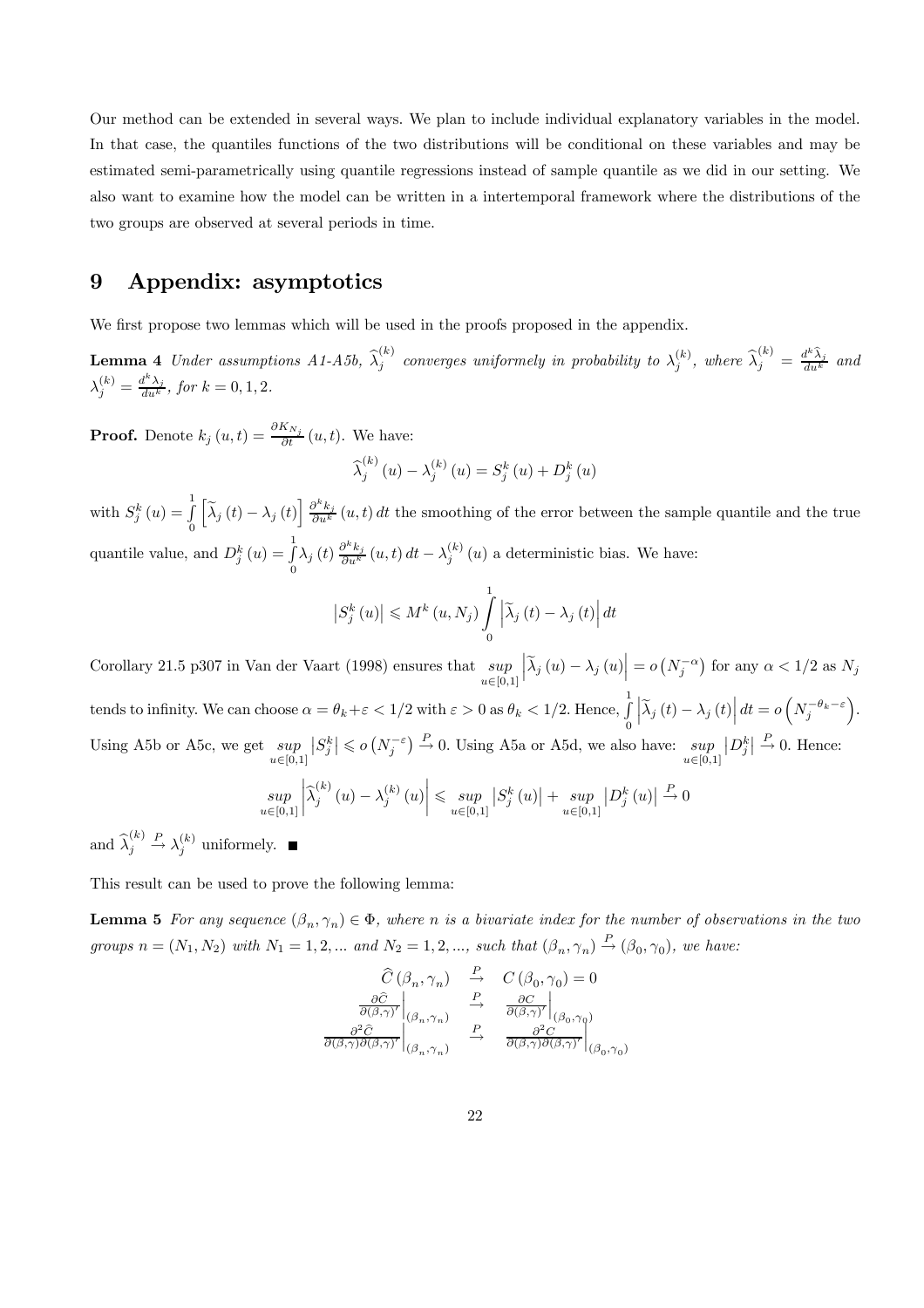**Proof.** We now show that:  $\hat{C}_1 (\beta_n, \gamma_n) \stackrel{P}{\rightarrow} C_1 (\beta_0, \gamma_0) = 0$  (the proof is similar for  $\hat{C}_2 (\beta, \gamma)$ ). First note that we have:  $\hat{C}_1(\beta, \gamma) = \int_0^1 w_1(t) h(\beta, \gamma, t)^2 dt$  with  $h(\beta, \gamma, t) = z_{\beta, 2} (\hat{\lambda}_1(u_{\gamma, 1}(t))) - \hat{\lambda}_2(r_{\gamma, 2}(u_{\gamma, 1}(t)))$ . Hence:

$$
\begin{aligned}\n\widehat{C}_{1} \left( \beta_{n}, \gamma_{n} \right) - C_{1} \left( \beta_{0}, \gamma_{0} \right) &= \int_{0}^{1} w_{1} \left( t \right) \left[ h \left( \beta_{n}, \gamma_{n}, t \right)^{2} - h \left( \beta_{0}, \gamma_{0}, t \right)^{2} \right] dt \\
&= \int_{0}^{1} w_{1} \left( t \right) \left[ h \left( \beta_{n}, \gamma_{n}, t \right) + h \left( \beta_{0}, \gamma_{0}, t \right) \right] \left[ h \left( \beta_{n}, \gamma_{n}, t \right) - h \left( \beta_{0}, \gamma_{0}, t \right) \right] dt\n\end{aligned}
$$

As  $\Phi$  is compact and and z is continous in all its arguments,  $z_{\beta_n,2}$  is bounded. Moreover,  $z_{\beta_0,2}$ ,  $\widehat{\lambda}_1$  and  $\lambda_1$  are also bounded. Thus there is an  $m_1$  (which does not depend on n) such that  $|h(\beta_n, \gamma_n, t) + h(\beta_0, \gamma_0, t)| \leq m_1$ . Hence:

$$
\widehat{C}_{1}(\beta_{n}, \gamma_{n}) \le m_{1} \int_{0}^{1} w_{1}(t) \left| h(\beta_{n}, \gamma_{n}, t) - h(\beta_{0}, \gamma_{0}, t) \right| dt
$$

We have:

$$
|h(\beta_n, \gamma_n, t) - h(\beta_0, \gamma_0, t)| \leq |z_{\beta_n, 2}(\hat{\lambda}_1(u_{\gamma_n, 1}(t))) - z_{\beta_n, 2}(\lambda_1(u_{\gamma_n, 1}(t)))| + |z_{\beta_n, 2}(\lambda_1(u_{\gamma_n, 1}(t))) - z_{\beta_n, 2}(\lambda_1(u_{\gamma_0, 1}(t)))| + |z_{\beta_n, 2}(\lambda_1(u_{\gamma_0, 1}(t))) - z_{\beta_0, 2}(\lambda_1(u_{\gamma_0, 1}(t)))|
$$

Using the mean value theorem and the boundedness of  $\frac{\partial z_{\beta_n,2}}{\partial x}$ , there is an  $m_2$  such that:

$$
\left| z_{\beta_n,2}\left(\widehat{\lambda}_1\left(u_{\gamma_n,1}\left(t\right)\right)\right)-z_{\beta_n,2}\left(\lambda_1\left(u_{\gamma_n,1}\left(t\right)\right)\right)\right| \leqslant m_2\left|\widehat{\lambda}_1\left(u_{\gamma_n,1}\left(t\right)\right)-\lambda_1\left(u_{\gamma_n,1}\left(t\right)\right)\right|
$$

Using lemma 4, we have:  $\sup$  $u \in [0,1]$  $\left| \widehat{\lambda}_{1}\left(u_{\gamma_{n},1}\left(t\right)\right)-\lambda_{1}\left(u_{\gamma_{n},1}\left(t\right)\right)\right|$  $\xrightarrow{P} 0$ . Thus, we have:

$$
\int_0^1 w_1(t) \left| z_{\beta_n,2} \left( \widehat{\lambda}_1 \left( u_{\gamma_n,1}(t) \right) \right) - z_{\beta_n,2} \left( \lambda_1 \left( u_{\gamma_n,1}(t) \right) \right) \right| dt \stackrel{P}{\to} 0
$$

As  $\frac{d\lambda_1}{du}$  is bounded thanks to assumption A6, there is also an  $m_3$  such that:

$$
\left| z_{\beta_n,2} \left( \lambda_1 \left( u_{\gamma_n,1} \left( t \right) \right) \right) - z_{\beta_n,2} \left( \lambda_1 \left( u_{\gamma_0,1} \left( t \right) \right) \right) \right| \leqslant m_3 \left| u_{\gamma_n,1} \left( t \right) - u_{\gamma_0,1} \left( t \right) \right|
$$

Using the definition of  $u_{\gamma,1}$  and the fact that  $\gamma_n \stackrel{P}{\rightarrow} \gamma_0$ , it is easy to show that:

$$
\int_0^1 w_1(t) |u_{\gamma_n,1}(t) - u_{\gamma_0,1}(t)| dt \stackrel{P}{\to} 0
$$

and thus:

$$
\int_{0}^{1} w_{1}(t) \left| z_{\beta_{n},2} \left( \lambda_{1} \left( u_{\gamma_{n},1}(t) \right) \right) - z_{\beta_{n},2} \left( \lambda_{1} \left( u_{\gamma_{0},1}(t) \right) \right) \right| dt \stackrel{P}{\to} 0
$$

Finally, as  $\frac{\partial z_{\beta,2}}{\partial \beta}$  is bounded, there is an  $m_4$  such that:

$$
\left| z_{\beta_n,2} \left( \lambda_1 \left( u_{\gamma_0,1} \left( t \right) \right) \right) - z_{\beta_0,2} \left( \lambda_1 \left( u_{\gamma_0,1} \left( t \right) \right) \right) \right| \le m_4 \left| \beta_n - \beta_0 \right|
$$

As  $\beta_n \stackrel{P}{\rightarrow} \beta_0$ , we have:

$$
\int_0^1 w_1(t) \left| \beta_n - \beta_0 \right| dt \stackrel{P}{\to} 0
$$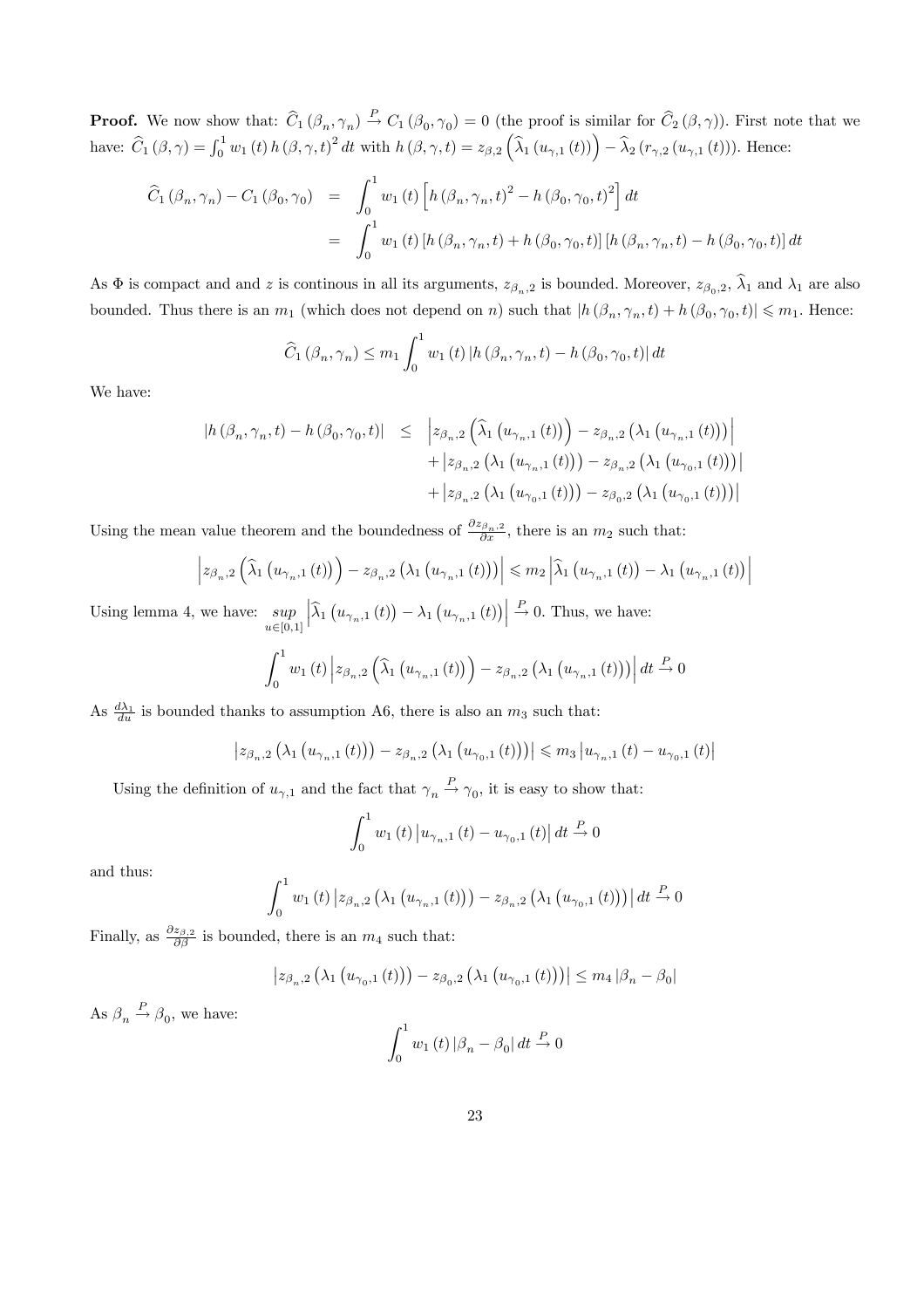and thus:

$$
\int_0^1 |z_{\beta_n,2}(\lambda_1(u_{\gamma_0,1}(t))) - z_{\beta_0,2}(\lambda_1(u_{\gamma_0,1}(t)))| dt \stackrel{P}{\to} 0
$$

Combining all the intermediary results, we finally get:

$$
\int_{0}^{1} w_{1}(t) \left| z_{\beta_{n},2} \left( \widehat{\lambda}_{1} \left( u_{\gamma_{n},1} \left( t \right) \right) \right) - z_{\beta_{0},2} \left( \lambda_{1} \left( u_{\gamma_{0},1} \left( t \right) \right) \right) \right| dt \stackrel{P}{\to} 0
$$

In the same way, we can write that:

$$
\hat{\lambda}_{2} (r_{\gamma_{n},2} (u_{\gamma_{n},1} (t))) - \lambda_{2} (r_{\gamma_{0},2} (u_{\gamma_{0},1} (t))) = \hat{\lambda}_{2} (r_{\gamma_{n},2} (u_{\gamma_{n},1} (t))) - \lambda_{2} (r_{\gamma_{n},2} (u_{\gamma_{n},1} (t))) \n+ \lambda_{2} (r_{\gamma_{n},2} (u_{\gamma_{n},1} (t))) - \lambda_{2} (r_{\gamma_{n},2} (u_{\gamma_{0},1} (t))) \n+ \lambda_{2} (r_{\gamma_{n},2} (u_{\gamma_{0},1} (t))) - \lambda_{2} (r_{\gamma_{0},2} (u_{\gamma_{0},1} (t)))
$$

Using the same line of proof as above using the properties of  $r_{\gamma,2}$  instead of  $z_{\beta,2}$ , we get:

$$
\int_0^1 w_1(t) \left| \widehat{\lambda}_2 \left( r_{\gamma_n,2} \left( u_{\gamma_n,1} \left( t \right) \right) \right) - \lambda_2 \left( r_{\gamma_0,2} \left( u_{\gamma_0,1} \left( t \right) \right) \right) \right| dt \stackrel{P}{\to} 0
$$

This is enough to show that:  $\widehat{C}_1 (\beta_n, \gamma_n) \stackrel{P}{\rightarrow} 0$ .

The same line of argument applies to show that:  $\frac{\partial C}{\partial(\beta,\gamma)}$  $\Big|_{(\beta_n, \gamma_n)}$  $\stackrel{P}{\rightarrow} \frac{\partial C}{\partial(\beta,\gamma)}$  $\Big|_{(\beta_0,\gamma_0)}$  and  $\frac{\partial^2 \widehat{C}}{\partial (\beta,\gamma) \partial (\beta,\gamma)'}$  $\Big\vert_{(\beta_n, \gamma_n)}$  $\stackrel{P}{\longrightarrow}$  $\frac{\partial^2 C}{\partial(\beta,\gamma)\partial(\beta,\gamma)}$ using the boundedness of first, second and third-order derivatives of  $z_{\gamma_j,2}$ ,  $r_{\gamma_j,2}$  and  $\lambda_j$ .

#### 9.1 Consistency of the estimated parameters (theorem 1)

We show the consistency of the estimated parameters using a reductio ad absurdum. We suppose that  $(\hat{\beta}, \hat{\gamma}) \rightarrow (\beta_0, \gamma_0)$ . The identification assumption A3 yields that:  $\exists! (\beta_0, \gamma_0) | C(\beta_0, \gamma_0) = 0$ . Since C is continuous and  $C(\beta_0, \gamma_0) = 0$ , then  $C(\widehat{\beta}, \widehat{\gamma}) \to 0$ . This means that:  $\exists \varepsilon, \eta > 0$  such that  $\forall N_0, \exists N > N_0$  $P\left(C\left(\widehat{\beta},\widehat{\gamma}\right)>\eta\right)>\varepsilon.$ 

Using Lemma (4), we also have that:  $\hat{\lambda}_j \stackrel{P}{\rightarrow} \lambda_j$  uniformely in u for  $j = 1, 2$ . This yields that for any  $(\beta, \gamma)$ ,  $\hat{C}(\beta, \gamma) \stackrel{P}{\rightarrow} C(\beta, \gamma)$ . Suppose that the values of  $(\beta, \gamma) \in \Phi$  where  $\Phi$  is a compact set. Hence,  $\hat{C}(\beta, \gamma) \stackrel{P}{\rightarrow} C(\beta, \gamma)$ uniformely on Φ. Hence:

$$
\exists N_1 |\forall N > N_1, \ \forall (\beta, \gamma) \in \Phi, \ P\left(\left|\widehat{C}(\beta, \gamma) - C(\beta, \gamma)\right| > \frac{\eta}{2}\right) < \frac{\varepsilon}{2}
$$
\n(21)

We fix  $N_0 = N_1$  and select  $N > N_0$  such that  $P\left(C\left(\widehat{\beta}, \widehat{\gamma}\right) > \eta\right) > \varepsilon$ . Applying (21) to  $(\widehat{\beta}, \widehat{\gamma})$ , we get:  $P\left(\left|\widehat{C}\left(\widehat{\beta}, \widehat{\gamma}\right) - C\left(\widehat{\beta}, \widehat{\gamma}\right)\right| > \frac{\eta}{2}\right)$  $\Big\} < \frac{\varepsilon}{2}.$ Applying (21) to  $(\beta_0, \gamma_0)$ , we get:  $P\left( \left| \widehat{C} \left( \beta_0, \gamma_0 \right) \right| > \frac{\gamma_0}{2} \right)$  $\left.\begin{array}{c} \end{array}\right\} < \frac{\varepsilon}{2}.$ As  $\widehat{\beta}, \widehat{\gamma}$  minimizes  $\widehat{C}$ , we have  $0 \leq \widehat{C}\left(\widehat{\beta}, \widehat{\gamma}\right) \leq \widehat{C}\left(\beta_0, \gamma_0\right)$  and we get:  $P\left(\widehat{C}\left(\widehat{\beta}, \widehat{\gamma}\right) > \frac{\eta}{2}\right)$  $\Big) < \frac{\varepsilon}{2}.$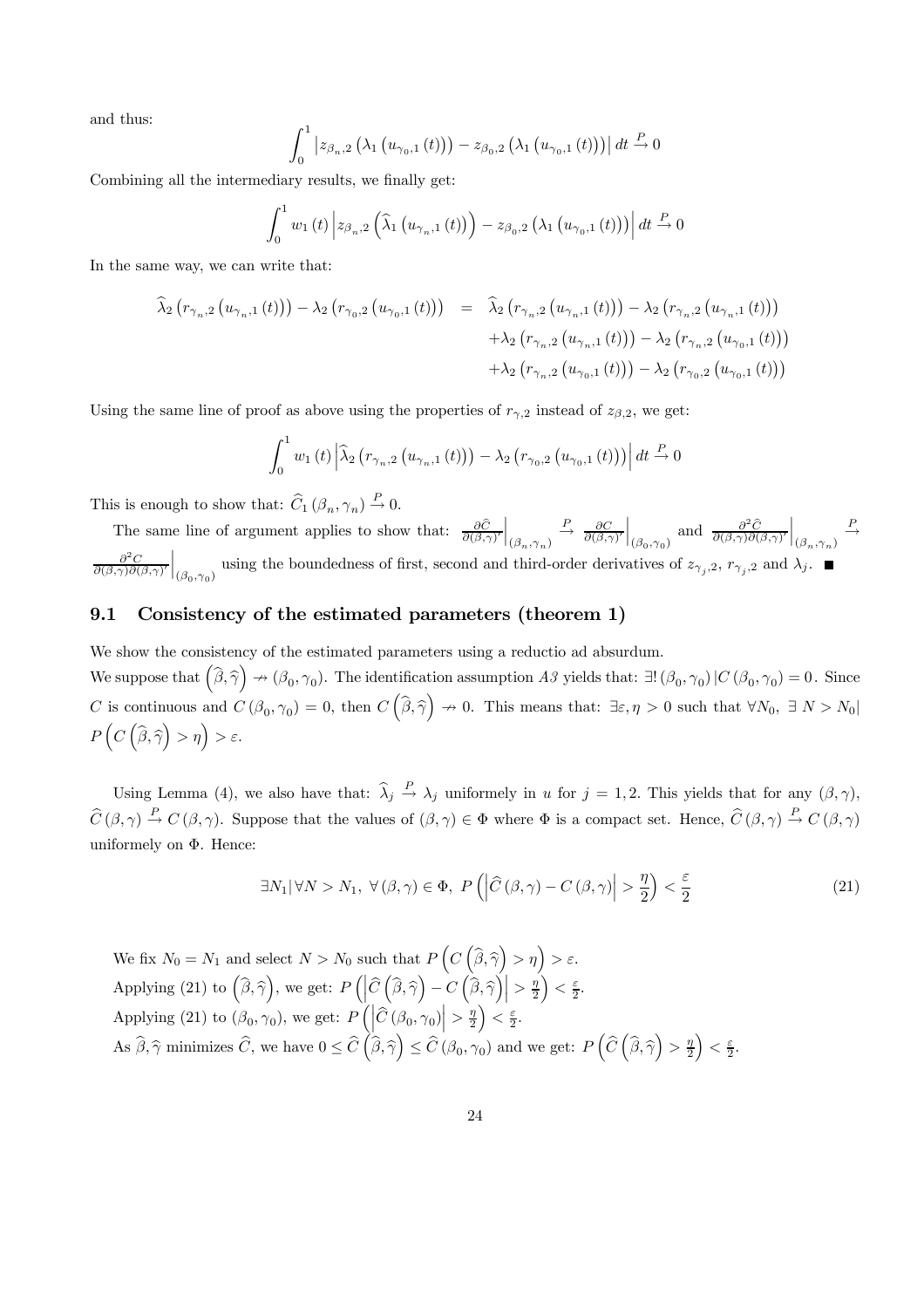We have:  $C\left(\widehat{\beta},\widehat{\gamma}\right) = C\left(\widehat{\beta},\widehat{\gamma}\right) - \widehat{C}\left(\widehat{\beta},\widehat{\gamma}\right) + \widehat{C}\left(\widehat{\beta},\widehat{\gamma}\right)$ . Hence,  $C\left(\widehat{\beta},\widehat{\gamma}\right) > \eta$ , implies:  $\left|C\left(\widehat{\beta},\widehat{\gamma}\right) - \widehat{C}\left(\widehat{\beta},\widehat{\gamma}\right)\right| > \frac{\eta}{2}$ or  $\widehat{C}\left(\widehat{\beta}, \widehat{\gamma}\right) > \frac{\eta}{2}$ . This yields:

$$
P\left(C\left(\widehat{\boldsymbol{\beta}},\widehat{\boldsymbol{\gamma}}\right) > \eta\right) \quad < \quad P\left(\left\{\left|C\left(\widehat{\boldsymbol{\beta}},\widehat{\boldsymbol{\gamma}}\right)-\widehat{C}\left(\widehat{\boldsymbol{\beta}},\widehat{\boldsymbol{\gamma}}\right)\right| > \frac{\eta}{2}\right\} \cup \left\{\widehat{C}\left(\widehat{\boldsymbol{\beta}},\widehat{\boldsymbol{\gamma}}\right) > \frac{\eta}{2}\right\}\right) \\
 < \quad P\left(\left|\widehat{C}\left(\widehat{\boldsymbol{\beta}},\widehat{\boldsymbol{\gamma}}\right)-C\left(\widehat{\boldsymbol{\beta}},\widehat{\boldsymbol{\gamma}}\right)\right| > \frac{\eta}{2}\right) + P\left(\widehat{C}\left(\widehat{\boldsymbol{\beta}},\widehat{\boldsymbol{\gamma}}\right) > \frac{\eta}{2}\right) < \frac{\varepsilon}{2} + \frac{\varepsilon}{2} = \varepsilon
$$

This contradicts the fact that  $P\left(C\left(\widehat{\beta}, \widehat{\gamma}\right) > \eta\right) > \varepsilon$ .

### 9.2 Asymptotic law of the estimated parameters (theorem 2)

In order to derive the asymptotic law of the estimated parameters, we do a Taylor expansion:

$$
\left.\frac{\partial\widehat{C}}{\partial\left(\beta,\gamma\right)}\right|_{\left(\widehat{\beta},\widehat{\gamma}\right)}=\left.\frac{\partial\widehat{C}}{\partial\left(\beta,\gamma\right)}\right|_{\left(\widehat{\beta},\widehat{\gamma}\right)}-\left.\frac{\partial\widehat{C}}{\partial\left(\beta,\gamma\right)}\right|_{\left(\beta_{0},\gamma_{0}\right)}+\left.\frac{\partial\widehat{C}}{\partial\left(\beta,\gamma\right)}\right|_{\left(\beta_{0},\gamma_{0}\right)}
$$

We have  $\frac{\partial C}{\partial(\beta,\gamma)}$  $\Big\vert_{\left(\widehat{\beta},\widehat{\gamma}\right)}$ = 0 since  $(\widehat{\beta}, \widehat{\gamma})$  is the minimum of  $\widehat{C}$ . We do a Taylor expansion of the first right-hand side term and we get:

$$
0 = \frac{\partial \hat{C}}{\partial (\beta, \gamma)} \bigg|_{(\beta_0, \gamma_0)} + \left( \frac{\hat{\beta} - \beta_0}{\hat{\gamma} - \gamma_0} \right)^T \frac{\partial^2 \hat{C}}{\partial (\beta, \gamma) \partial (\beta, \gamma)^T} \bigg|_{(\overline{\beta}, \overline{\gamma})}
$$
(22)

with  $\overline{\beta}$  between  $\beta_0$  and  $\widehat{\beta},$  and  $\overline{\gamma}$  between  $\gamma_0$  and  $\widehat{\gamma}.$  Hence:

$$
\left(\begin{array}{c}\n\widehat{\beta} - \beta_0 \\
\widehat{\gamma} - \gamma_0\n\end{array}\right) = -\left(\frac{\partial^2 \widehat{C}}{\partial (\beta, \gamma) \partial (\beta, \gamma)^T}\bigg|_{(\overline{\beta}, \overline{\gamma})}\right)^{-1} \frac{\partial \widehat{C}}{\partial (\beta, \gamma)^T}\bigg|_{(\beta_0, \gamma_0)}
$$

Using lemma 5, we get that:

$$
\left(\left.\frac{\partial^2 \widehat{C}}{\partial\left(\beta,\gamma\right) \partial\left(\beta,\gamma\right)'}\right|_{\left(\overline{\beta},\overline{\gamma}\right)}\right)^{-1} \xrightarrow{P} \left(\left.\frac{\partial^2 C}{\partial\left(\beta,\gamma\right) \partial\left(\beta,\gamma\right)'}\right|_{\left(\beta_0,\gamma_0\right)}\right)^{-1}
$$

We now establish the asymptotic law of  $\frac{\partial C}{\partial(\beta,\gamma)}$  $\Big|_{(\beta_0,\gamma_0)}=\frac{\partial \hat{C}_1}{\partial (\beta,\gamma)}$  $\Big|_{(\beta_0,\gamma_0)} + \frac{\partial \hat{C}_2}{\partial (\beta,\gamma)}$  $\Big|_{(\beta_0,\gamma_0)}$ . Consider first the derivative of  $\widehat{C}_1$  with respect to  $\gamma$ :

$$
\frac{\partial \widehat{C}_1}{\partial \gamma}\Big|_{(\beta_0,\gamma_0)} = \int_0^1 w_1(t) \frac{\partial \left[ z_{\beta,2} \circ \widehat{\Delta}_{\gamma,1}(t) - \widehat{\lambda}_2 \circ \underline{r}_{\gamma,2}(t) \right]^2}{\partial \gamma} \Big|_{(\beta_0,\gamma_0)} dt
$$
\n
$$
= -2 \int_0^1 w_1(t) \left( \frac{\frac{\partial r_{\gamma,2}}{\partial \gamma}}{\frac{\partial \gamma}{\partial \gamma}} \Big|_{u_{\gamma_0,1}(t)} \widehat{\lambda}_2' \circ \underline{r}_{\gamma_0,2}(t) \over \frac{\left[ \widehat{\Delta}_{\gamma_0,1}'(t) + z_{\beta_0,2}' \circ \widehat{\Delta}_{\gamma_0,1}(t) - z_{\gamma_0,2}'(t) * \widehat{\lambda}_2' \circ \underline{r}_{\gamma_0,2}(t) \right]}{\frac{\partial \widehat{u}_{\gamma_0,1}(t) - z_{\gamma_0,2}'(t) + \widehat{\lambda}_2' \circ \underline{r}_{\gamma_0,2}(t) \right]}{\frac{\partial \widehat{u}_{\gamma_0,1}(t) - z_{\gamma_0,2}'(t) + \widehat{\lambda}_2' \circ \underline{r}_{\gamma_0,2}(t) \right]} \left[ z_{\beta_0,2} \circ \widehat{\Delta}_{\gamma_0,1}(t) - \widehat{\lambda}_2 \circ \underline{r}_{\gamma_0,2}(t) \right] dx
$$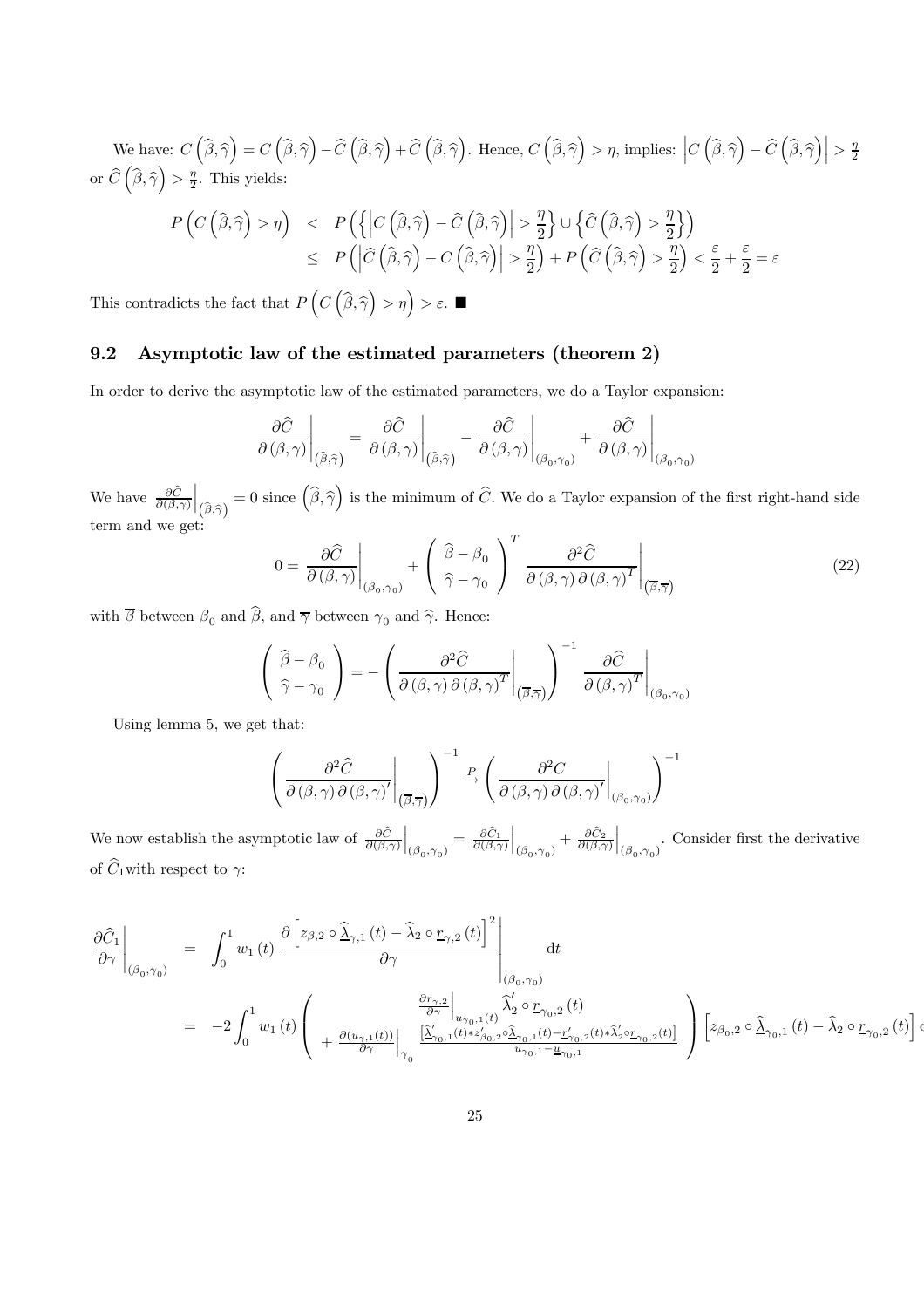As the quantiles  $\widehat{\lambda}_j$  and their derivatives  $\widehat{\lambda}'_j$  converge to their true value, and  $\frac{\partial(u_{\gamma_0,1}(\cdot))}{\partial t}$  is bounded on [0, 1], the second term in the paranthesis on the right-hand side tends to zero. Hence, we get:

$$
\left.\frac{\partial\widehat{C}_1}{\partial\gamma}\right|_{(\beta_0,\gamma_0)} \sim -2\int_0^1 w_1\left(t\right) \left(\left.\frac{\partial r_{\gamma,2}}{\partial\gamma}\right|_{u_{\gamma_0,1}(t)} \widehat{\lambda}_2' \circ \underline{r}_{\gamma_0,2}\left(t\right)\right) \left[z_{\beta_0,2} \circ \widehat{\underline{\lambda}}_{\gamma_0,1}\left(t\right)-\widehat{\lambda}_2 \circ \underline{r}_{\gamma_0,2}\left(t\right)\right] \mathrm{d}t
$$

Deriving  $\widehat{C}_1$  with respect to  $\beta$ , we get:

$$
\frac{\partial \widehat{C}_1}{\partial \beta}\Big|_{(\beta_0,\gamma_0)} = 2 \int_0^1 w_1(t) \left. \frac{\partial z_{\beta,2}}{\partial \beta}\right|_{\widehat{\Delta}_{\gamma_0,1}(t)} \left[ z_{\beta_0,2} \circ \widehat{\Delta}_{\gamma_0,1}(t) - \widehat{\lambda}_2 \circ \underline{r}_{\gamma_0,2}(t) \right] dt
$$

$$
\begin{split} \text{Let } \widehat{V}_{(\beta,\gamma),1}\left(t\right) &= 2\left( \left. \begin{gathered} \left. \frac{\frac{\partial z_{\beta,2}}{\partial \beta} \right|_{\widehat{\Delta}_{\gamma,1}\left(t\right)} }{\left. \widehat{\Delta}_{\gamma} \right|_{u_{\gamma,1}\left(t\right)} } \right. \\ \left. - \left. \frac{\partial r_{\gamma,2}}{\partial \gamma} \right|_{u_{\gamma,1}\left(t\right)} \widehat{\lambda}_{2}' \circ \underline{r}_{\gamma,2}\left(t\right) \end{gathered} \right), \text{ we have} \\ \left. \frac{\partial \widehat{C}_{1}}{\partial \left( \beta, \gamma \right)^{T}} \right|_{\left( \beta_{0}, \gamma_{0}\right)} \sim \int_{0}^{1} w_{1}\left(t\right) \widehat{V}_{\left( \beta_{0}, \gamma_{0}\right),1}\left(t\right) \left[ z_{\beta_{0},2} \circ \widehat{\Delta}_{\gamma_{0},1}\left(t\right) - \widehat{\lambda}_{2} \circ \underline{r}_{\gamma_{0},2}\left(t\right) \right] \text{d}t \end{split}
$$

Since 
$$
\hat{\Delta}_{\gamma,1}(\cdot) \stackrel{P}{\rightarrow} \underline{\lambda}_{\gamma,1}(\cdot)
$$
 and  $\hat{\lambda}'_2(\cdot) \stackrel{P}{\rightarrow} \lambda'_2(\cdot)$  uniformly on [0, 1],  $\hat{V}_{(\beta,\gamma),1}(\cdot) \stackrel{P}{\rightarrow} V_{(\beta,\gamma),1}(\cdot)$  uniformly on [0, 1], with  
\n
$$
V_{(\beta,\gamma),1}(t) = 2 \left( \begin{array}{c} \frac{\partial z_{\beta,2}}{\partial \beta} \Big|_{\Delta_{\gamma,1}(t)} \\ -\frac{\partial r_{\gamma,2}}{\partial \gamma} \Big|_{u_{\gamma,1}(t)} \lambda'_2 \circ \underline{r}_{\gamma,2}(t) \end{array} \right).
$$
 Using also (2), we get:  
\n
$$
\frac{\partial \hat{C}_1}{\partial (\beta,\gamma)^T} \bigg|_{(\beta_0,\gamma_0)} \sim \int_0^1 w_1(t) V_{(\beta_0,\gamma_0),1}(t) \left[ z_{\beta_0,2} \circ \hat{\Delta}_{\gamma_0,1}(t) - z_{\beta_0,2} \circ \Delta_{\gamma_0,1}(t) - \left( \hat{\lambda}_2 \circ \underline{r}_{\gamma_0,2}(t) - \lambda_2 \circ \underline{r}_{\gamma_0,2}(t) \right) \right] dt
$$
\n(23)

We can then apply Theorem 1.3 p429 in Falk (1985) to the distribution  $\underline{f}_{\gamma_0,1}$  for  $t \in [0,1]$ :

$$
\sqrt{\widehat{N}_{\gamma_0,1}} \underline{f}_{\gamma_0,1} \left( \underline{\lambda}_{\gamma_0,1} \left( t \right) \right) \left( \widehat{\underline{\lambda}}_{\gamma_0,1} \left( t \right) - \underline{\lambda}_{\gamma_0,1} \left( t \right) \right) \stackrel{d}{\Longrightarrow} B_{11} \left( t \right) \tag{24}
$$

where  $B_{11}$  is a Brownian bridge. Thus, using Slutsky's theorem,

$$
\sqrt{\hat{N}_{\gamma_{0},1}}\left(z_{\beta_{0},2}\circ\hat{\underline{\lambda}}_{\gamma_{0},1}\left(t\right)-z_{\beta_{0},2}\circ\underline{\lambda}_{\gamma_{0},1}\left(t\right)\right)\overset{d}{\Longrightarrow}\frac{z_{\beta_{0},2}'\circ\underline{\lambda}_{\gamma_{0},1}\left(t\right)}{\underline{f}_{\gamma_{0},1}\circ\underline{\lambda}_{\gamma_{0},1}\left(t\right)}B_{11}\left(t\right)
$$

Consider the quantile function  $\lambda_2 \circ \underline{r}_{\gamma_0,2}(t)$  for  $t \in [0,1]$ , the corresponding density is given by  $f_2\left(\lambda_2 \circ \underline{r}_{\gamma_0,2}(t)\right)/\underline{r}_{\gamma_0,2}'(t)$ .

Applying Theorem 1.3 p429 in Falk (1985) to this distribution, we get:

$$
\sqrt{\widehat{N}_{\gamma_0,2}} \frac{f_2\left(\lambda_2 \circ \underline{r}_{\gamma_0,2}(t)\right)}{\underline{r}'_{\gamma_0,2}(t)} \left(\widehat{\lambda}_2 \circ \underline{r}_{\gamma_0,2}(t) - \lambda_2 \circ \underline{r}_{\gamma_0,2}(t)\right) \stackrel{d}{\Longrightarrow} B_{21}(t)
$$
\n(25)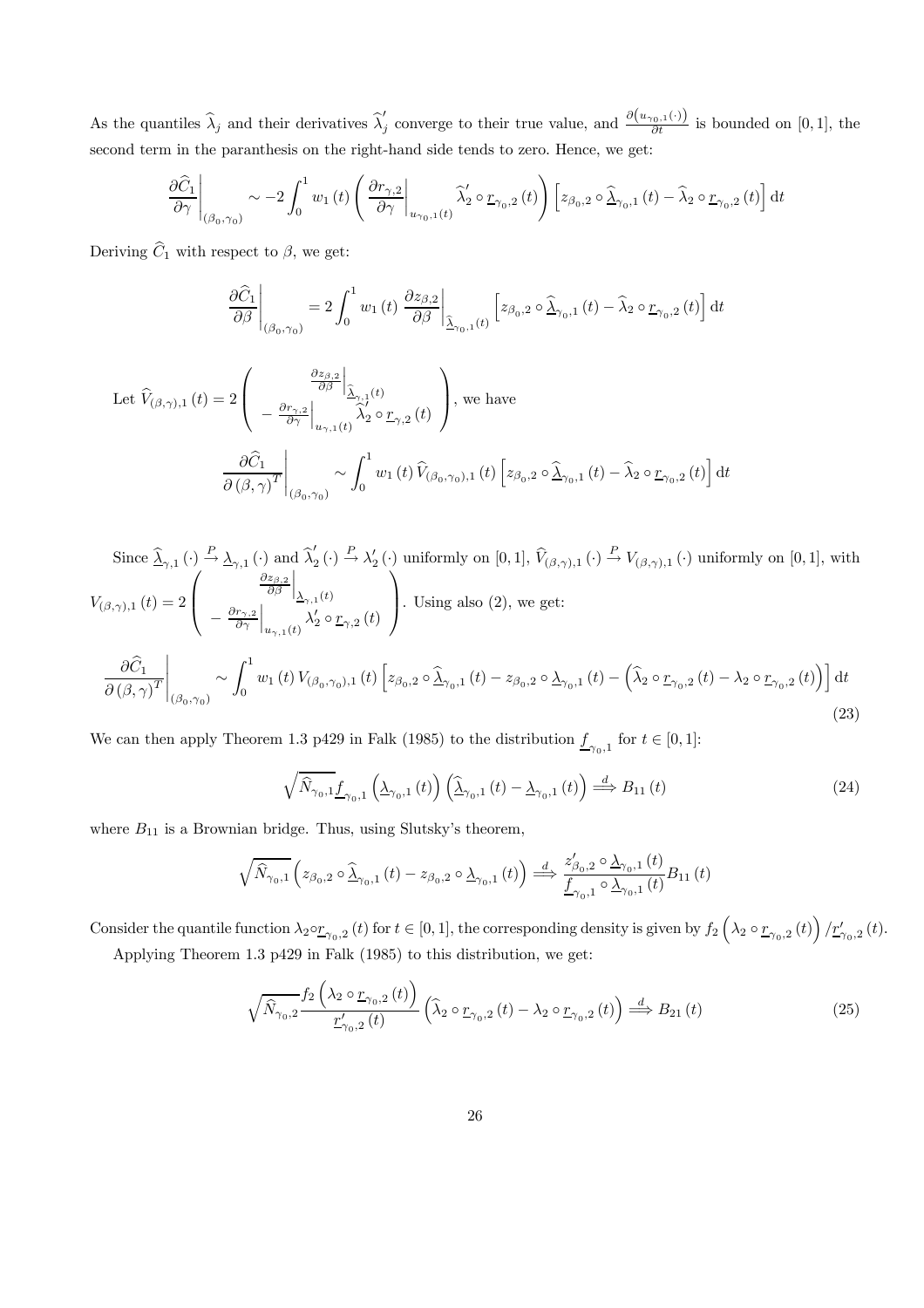where  $B_{21}$  is a Brownian bridge independent of  $B_{11}$ . Thus,

$$
\sqrt{\widehat{N}_{\gamma_0,2}}\left(\widehat{\lambda}_2 \circ \underline{r}_{\gamma_0,2}(t) - \lambda_2 \circ \underline{r}_{\gamma_0,2}(t)\right) \stackrel{d}{\Longrightarrow} \frac{\underline{r}'_{\gamma_0,2}(t)}{f_2\left(\lambda_2 \circ \underline{r}_{\gamma_0,2}(t)\right)} B_{21}(t)
$$

Define  $\mu_1(t) = z_{\beta_0,2} \circ \underline{\lambda}_{\gamma_0,1}(t) = \lambda_2 \circ \underline{r}_{\gamma_0,2}(t)$ , we have

$$
\mu_{1}'(t) = \frac{z_{\beta_{0},2}' \circ \Delta_{\gamma_{0},1}(t)}{f_{\gamma_{0},1} \circ \Delta_{\gamma_{0},1}(t)} = \frac{r_{\gamma_{0},2}'(t)}{f_{2}\left(\lambda_{2} \circ r_{\gamma_{0},2}(t)\right)}
$$

Hence

$$
\sqrt{\widehat{N}_{\gamma_{0},1}}\left(z_{\beta_{0},2}\circ\widehat{\underline{\lambda}}_{\gamma_{0},1}\left(t\right)-z_{\beta_{0},2}\circ\underline{\lambda}_{\gamma_{0},1}\left(t\right)\right)\stackrel{d}{\Longrightarrow}\mu_{1}'\left(t\right)B_{11}\left(t\right)
$$
  

$$
\sqrt{\widehat{N}_{\gamma_{0},2}}\left(\widehat{\lambda}_{2}\circ\underline{r}_{\gamma_{0},2}\left(t\right)-\lambda_{2}\circ\underline{r}_{\gamma_{0},2}\left(t\right)\right)\stackrel{d}{\Longrightarrow}\mu_{1}'\left(t\right)B_{21}\left(t\right)
$$

Hence, using (23), we obtain

$$
\left. \frac{\partial \widehat{C}_1}{\partial (\beta, \gamma)^T} \right|_{(\beta_0, \gamma_0)} \stackrel{d}{\Longrightarrow} \int_0^1 w_1(t) \, V_{(\beta_0, \gamma_0), 1}(t) \, \mu'_1(t) \left[ \frac{B_{11}(t)}{\sqrt{\widehat{N}_{\gamma_0, 1}}} - \frac{B_{21}(t)}{\sqrt{\widehat{N}_{\gamma_0, 2}}} \right] \mathrm{d}t
$$

Denote:

$$
B_1(t) = \sqrt{\frac{1}{\hat{N}_{\gamma_0,1}} + \frac{1}{\hat{N}_{\gamma_0,2}}} \left[ \frac{B_{11}(t)}{\sqrt{\hat{N}_{\gamma_0,1}}} - \frac{B_{21}(t)}{\sqrt{\hat{N}_{\gamma_0,2}}} \right]
$$
(26)

 $B_1$  is a Brownian bridge. Hence,

$$
\left(\frac{1}{\widehat{N}_{\gamma_0,1}} + \frac{1}{\widehat{N}_{\gamma_0,2}}\right)^{-\frac{1}{2}} \frac{\partial \widehat{C}_1}{\partial \left(\beta,\gamma\right)^T}\Big|_{\left(\beta_0,\gamma_0\right)} \stackrel{d}{\Longrightarrow} \int_0^1 w_1\left(t\right) V_{\left(\beta_0,\gamma_0\right),1}\left(t\right) \mu_1'\left(t\right) B_1\left(t\right) \mathrm{d}t\tag{27}
$$

Switching groups 1 and 2, it is possible to use the same line of proof to show that:

$$
\left(\frac{1}{\widehat{N}_{\gamma_0,1}} + \frac{1}{\widehat{N}_{\gamma_0,2}}\right)^{-\frac{1}{2}} \frac{\partial \widehat{C}_2}{\partial \left(\beta,\gamma\right)^T}\Big|_{\left(\beta_0,\gamma_0\right)} \stackrel{d}{\Longrightarrow} \int_0^1 w_2\left(t\right) V_{\left(\beta_0,\gamma_0\right),2}\left(t\right) \mu_2'\left(t\right) B_2\left(t\right) \mathrm{d}t\tag{28}
$$

where  $\mu_2(t) = z_{\beta_0,1} \circ \underline{\lambda}_{\gamma_0,2}(t)$ , and  $B_2$  is a brownian bridge defined by:

$$
B_2(t) = \sqrt{\frac{1}{\hat{N}_{\gamma_0,1}} + \frac{1}{\hat{N}_{\gamma_0,2}}} \left[ \frac{B_{22}(t)}{\sqrt{\hat{N}_{\gamma_0,2}}} - \frac{B_{12}(t)}{\sqrt{\hat{N}_{\gamma_0,1}}} \right]
$$
(29)

with  $\mathcal{B}_{12}$  and  $\mathcal{B}_{12}$  are some independent Brownian bridges given by:

$$
\sqrt{\widehat{N}_{\gamma_0,2}} \underline{f}_{\gamma_0,2} \left( \underline{\lambda}_{\gamma_0,2} \left( t \right) \right) \left( \widehat{\underline{\lambda}}_{\gamma_0,2} \left( t \right) - \underline{\lambda}_{\gamma_0,2} \left( t \right) \right) \stackrel{d}{\Longrightarrow} B_{22} \left( t \right) \tag{30}
$$

$$
\sqrt{\widehat{N}_{\gamma_0,1}} \frac{f_1\left(\lambda_1 \circ \underline{r}_{\gamma_0,1}(t)\right)}{\underline{r}_{\gamma_0,1}'(t)} \left(\widehat{\lambda}_1 \circ \underline{r}_{\gamma_0,1}(t) - \lambda_1 \circ \underline{r}_{\gamma_0,1}(t)\right) \stackrel{d}{\Longrightarrow} B_{12}(t)
$$
\n(31)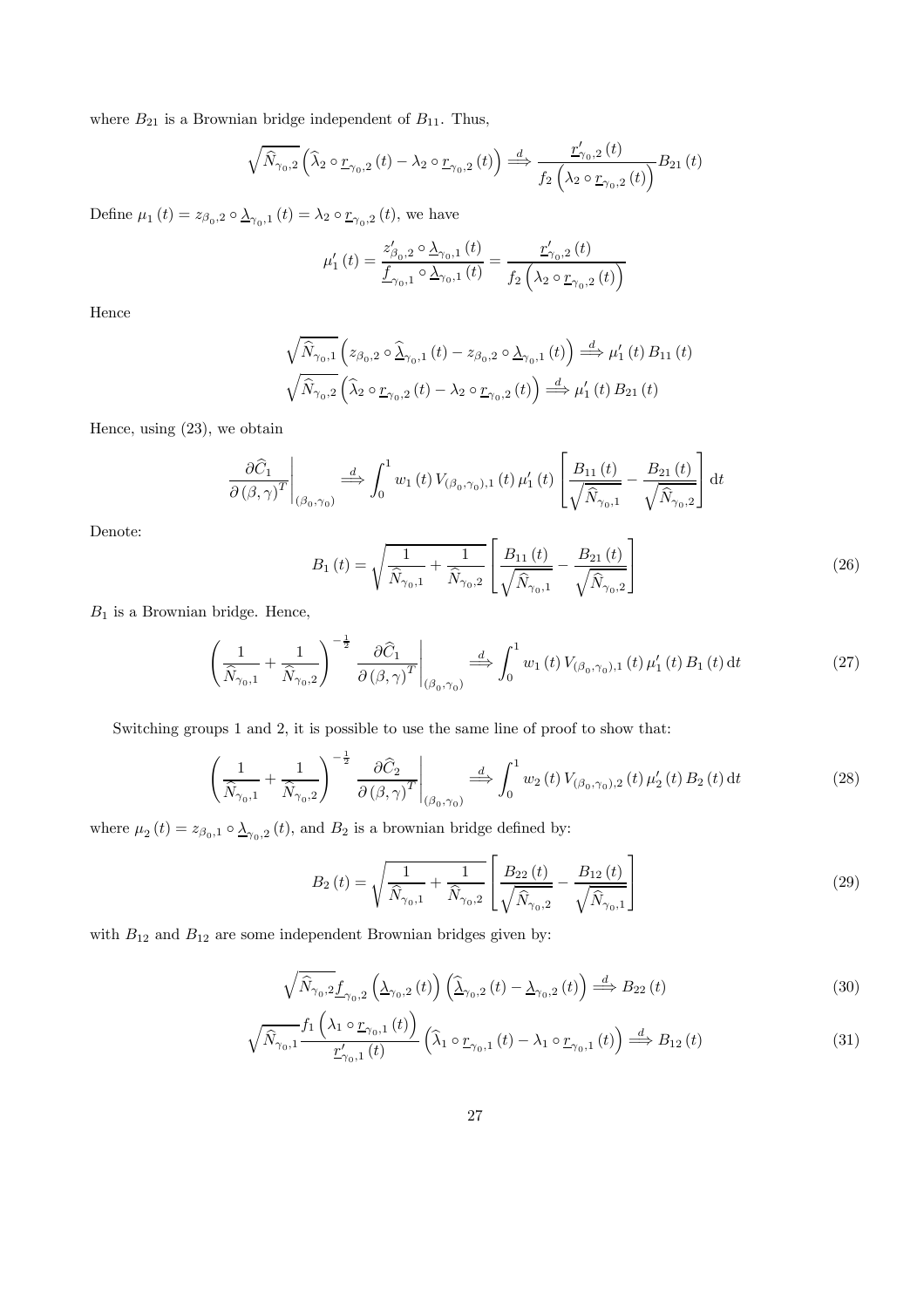We finally get:

$$
\begin{split}\label{eq:Riccati} & \left(\frac{1}{\hat{N}_{\gamma_{0},1}}+\frac{1}{\hat{N}_{\gamma_{0},2}}\right)^{-\frac{1}{2}}\left(\begin{array}{c} \widehat{\beta}-\beta_{0}\\ \widehat{\gamma}-\gamma_{0} \end{array}\right)\\[2mm] & \stackrel{d}{\Longrightarrow}-\left(\left.\frac{\partial^{2}C}{\partial\left(\beta,\gamma\right)\partial\left(\beta,\gamma\right)^{T}}\right|_{\left(\beta_{0},\gamma_{0}\right)}\right)^{-1}\left(\int_{0}^{1}w_{1}\left(t\right)V_{\left(\beta_{0},\gamma_{0}\right),1}\left(t\right)\mu_{1}'\left(t\right)B_{1}\left(t\right)\mathrm{d}t+\int_{0}^{1}w_{2}\left(t\right)V_{\left(\beta_{0},\gamma_{0}\right),2}\left(t\right)\mu_{2}'\left(t\right)B_{2}\left(t\right)\mathrm{d}t\right) \end{split}
$$

The estimated parameters asymptotically follow a normal law as they write as a sum of brownian bridges. In fact, we have:

$$
\left(\frac{1}{\hat{N}_{\gamma_0,1}} + \frac{1}{\hat{N}_{\gamma_0,2}}\right)^{-\frac{1}{2}} \left(\begin{array}{c} \hat{\beta} - \beta_0 \\ \hat{\gamma} - \gamma_0 \end{array}\right) \stackrel{d}{\Longrightarrow} N\left(0, \Gamma^{-1}\Omega\Gamma^{-1}\right) \tag{32}
$$

with  $\Gamma = \frac{\partial^2 C}{\partial(\beta,\gamma)\partial(\beta,\gamma)}$  $\Big|_{(\beta_0,\gamma_0)}$  and  $\Omega=V\left(\int_0^1 w_1\left(t\right) V_{(\beta_0,\gamma_0),1}\left(t\right) \mu_1'\left(t\right) B_1\left(t\right) \mathrm{d} t+\int_0^1 w_2\left(t\right) V_{(\beta_0,\gamma_0),2}\left(t\right) \mu_2'\left(t\right) B_2\left(t\right) \mathrm{d} t\right)$ . We are now going to compute  $\Gamma$  and  $\Omega$ .

We first calculate the expression of Γ. We have:

$$
\frac{\partial^2 C_1}{\partial (\beta, \gamma) \partial (\beta, \gamma)^T} \Big|_{(\beta_0, \gamma_0)} = \int_0^1 w_1(t) \left. \frac{\partial [z_{\beta,2} \circ \Delta_{\gamma,1} (t) - \lambda_2 \circ \underline{r}_{\gamma,2} (t)]^2}{\partial (\beta, \gamma) \partial (\beta, \gamma)^T} \right|_{(\beta_0, \gamma_0)} dt
$$
\n
$$
= \int_0^1 w_1(t) V_{(\beta_0, \gamma_0),1} (t) \left. \frac{\partial [z_{\beta,2} \circ \Delta_{\gamma,1} (t) - \lambda_2 \circ \underline{r}_{\gamma,2} (t)]}{\partial (\beta, \gamma)^T} \right|_{(\beta_0, \gamma_0)} dt
$$
\n
$$
= \left. \frac{1}{2} \int_0^1 w_1(t) V_{(\beta_0, \gamma_0),1} (t) V_{(\beta_0, \gamma_0),1}^T (t) dt
$$
\n
$$
\frac{\partial^2 C_2}{\partial (\beta, \gamma) \partial (\beta, \gamma)^T} \Big|_{(\beta_0, \gamma_0)} = \frac{1}{2} \int_0^1 w_2(t) V_{(\beta_0, \gamma_0),2} (t) V_{(\beta_0, \gamma_0),2}^T (t) dt
$$

Hence:

$$
\Gamma = \frac{1}{2} \int_0^1 \left[ w_1(t) V_{(\beta_0, \gamma_0), 1}(t) V_{(\beta_0, \gamma_0), 1}^T(t) + w_2(t) V_{(\beta_0, \gamma_0), 2}(t) V_{(\beta_0, \gamma_0), 2}^T(t) \right] dt
$$

We now compute  $\Omega$ . Note first that  $B_1$  and  $B_2$  are tied. Indeed we show below that for a given  $t \in [0,1]$ , it is possible to find an  $s \in [0,1]$  such that  $B_1(t) = B_2(s)$ . This value of s verifies the equation:

$$
u_{\gamma_0,1}(t) = r_{\gamma_0,1}(u_{\gamma_0,2}(s)) = \underline{r}_{\gamma_0,1}(s)
$$
\n(33)

or equivalently:

$$
u_{\gamma_0,2}(s) = r_{\gamma_0,2}\left(u_{\gamma_0,1}(t)\right) = \underline{r}_{\gamma_0,2}(t) \tag{34}
$$

Indeed, if s verifies (33), we have:  $\Delta_{\gamma_0,1}(t) = \lambda_1(u_{\gamma_0,1}(t)) = \lambda_1(\underline{r}_{\gamma_0,1}(s))$ . According to the definitions of  $B_{11}$ and  $B_{12}$  given respectively by (24) and (31), this yields:  $B_{11}(t) = B_{12}(s)$ . Since s verifies (34), we also have:  $\Delta_{\gamma_0,2}(s) = \lambda_2(u_{\gamma_0,2}(s)) = \lambda_2(\mathbf{r}_{\gamma_0,2}(t)).$  According to the definitions of  $B_{21}$  and  $B_{22}$  given respectively by (25)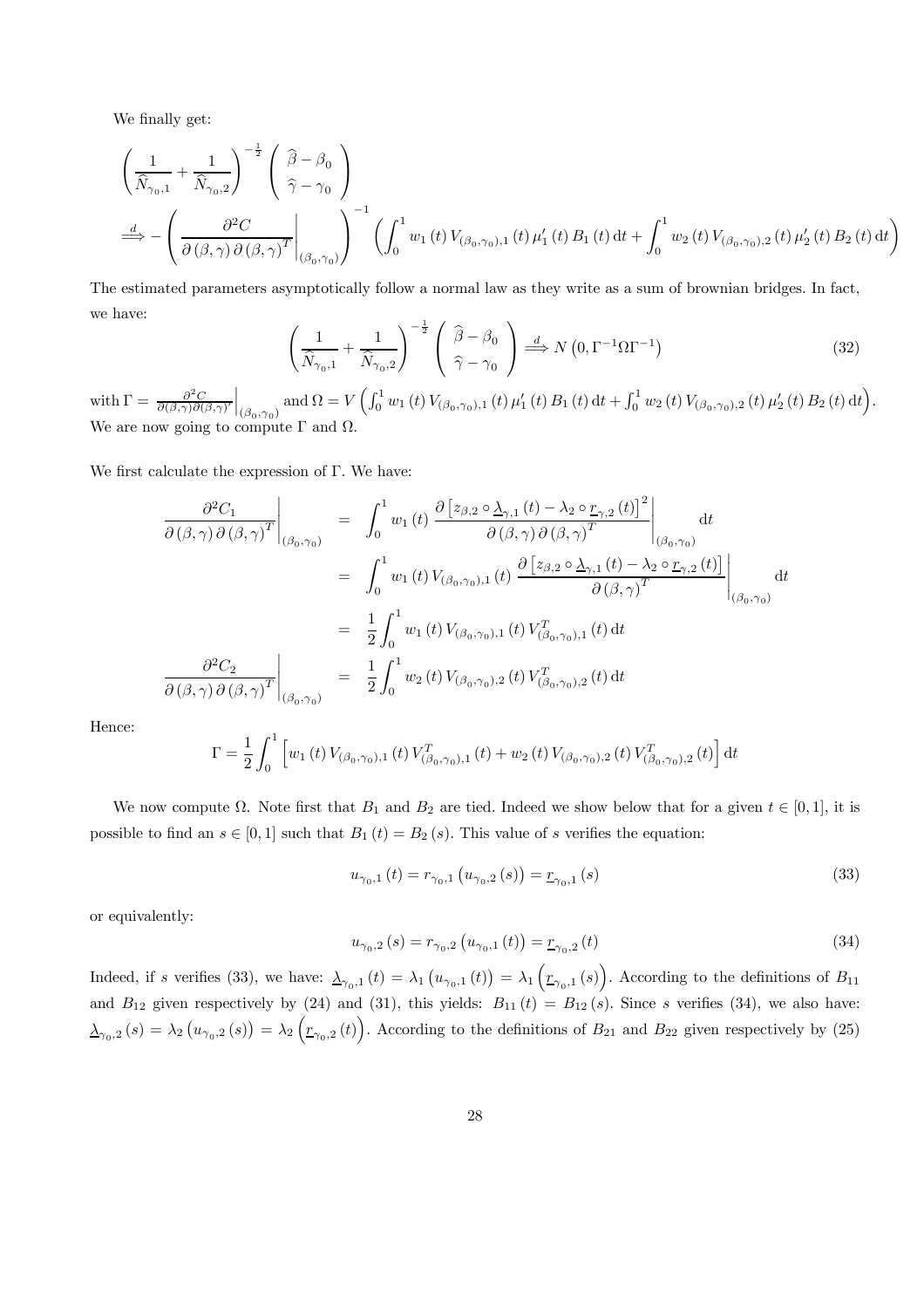and (30), this yields:  $B_{21} (t) = B_{22} (s)$ . Using the expressions of  $B_1$  and  $B_2$  given by (26) and (29), we finally obtain:  $B_1(t) = B_2(s)$ . Using (33), we thus have for all  $t \in [0, 1]$ :

$$
B_2(s) = B_1 \left( \frac{\underline{r}_{\gamma_0,1}(s) - \underline{u}_{\gamma_0,1}}{\overline{u}_{\gamma_0,1} - \underline{u}_{\gamma_0,1}} \right)
$$
(35)

We are now going to rewrite the integral  $\int_0^1 w_2(s) V_{(\beta_0,\gamma_0),2}(s) \mu'_2(s) B_2(s) ds$  as an integral of  $B_1$  using (35). We make the change in variable:  $t = \frac{r_{\gamma_0,1}(s) - \underline{u}_{\gamma_0,1}}{\overline{u}_{\gamma_0,1} - \underline{u}_{\gamma_0,1}}$ . We thus have:

$$
\int_0^1 w_2(s) V_{(\beta_0, \gamma_0),2}(s) \mu'_2(s) B_2(s) ds = \int_0^1 w_2(s) V_{(\beta_0, \gamma_0),2}(s) \mu'_2(s) \frac{ds}{dt} B_1(t) dt
$$
(36)

From  $(?)$  and  $(34)$ , we also have:

$$
\mu_2(s) = z_{\beta_0,1} \left[ \underline{\lambda}_{\gamma_0,2}(s) \right] = z_{\beta_0,1} \left[ \lambda_2 \left( u_{\gamma_0,2}(s) \right) \right]
$$
  
=  $z_{\beta_0,1} \left[ \lambda_2 \left( \underline{r}_{\gamma_0,2}(t) \right) \right] = z_{\beta_0,1} \left[ \mu_1(t) \right]$ 

Deriving this expression with respect to  $t$ , we obtain:

$$
\mu'_{2}(s)\frac{ds}{dt} = z'_{\beta_{0},1} \left[\mu_{1}(t)\right] \mu'_{1}(t)
$$

Hence:

$$
\int_0^1 w_1(t) V_{(\beta_0, \gamma_0), 1}(t) \mu'_1(t) B_1(t) dt + \int_0^1 w_2(s) V_{(\beta_0, \gamma_0), 2}(s) \mu'_2(s) B_2(s) ds = \int_0^1 g(t) B_1(t) dt \qquad (37)
$$

where:

$$
g(t) = w_1(t) V_{(\beta_0, \gamma_0), 1}(t) \mu'_1(t) + w_2(s(t)) V_{(\beta_0, \gamma_0), 2}(s(t)) \mu'_2(s(t)) \frac{ds(t)}{dt}
$$
  
= 
$$
\left[ w_1(t) V_{(\beta_0, \gamma_0), 1}(t) + w_2(s(t)) V_{(\beta_0, \gamma_0), 2}(s(t)) z'_{\beta_0, 1} [\mu_1(t)] \right] \mu'_1(t)
$$

with  $s(t) = \frac{r_{\gamma_0,2}(t) - u_{\gamma_0,2}}{\overline{u}_{\gamma_0,2} - u_{\gamma_0,2}}$ . Let  $T\{g\}(u) = \int_u^1 g(t) dt - \int_0^1 tg(t) dt$ . We have:  $\int_1^1$  $\int_{0}$  g (t)  $B_1(t) dt$  $=$   $\int_1^1$  $\int_{0}$  g(t) (W<sub>1</sub>(t) – tW<sub>1</sub>(1)) dt  $=$   $\int_1^1$ 0  $\int_0^t$  $\int_{0}$  g (t) dW<sub>1</sub> (u) dt –  $\int_0^1$ 0  $g(t) t dt \int_0^1$  $\bigcup_{0}$  dW<sub>1</sub> (*u*)  $=$   $\int_1^1$  $\int_{0}^{1} T\{g\}(u) dW_{1}(u)$ 

where  $W_1(\cdot)$  is a Wiener process. As for any u,  $dW_1(u)$  follows a normal law  $N(0, du)$ , and the processes  $dW_1(u)$ ,  $u \in [0, 1]$  are independent by definition, we finally get:

$$
\Omega = V \left( \int_0^1 g(t) B_1(t) dt \right) = \int_0^1 T \left\{ g \right\}(u) T \left\{ g \right\}(u)' du
$$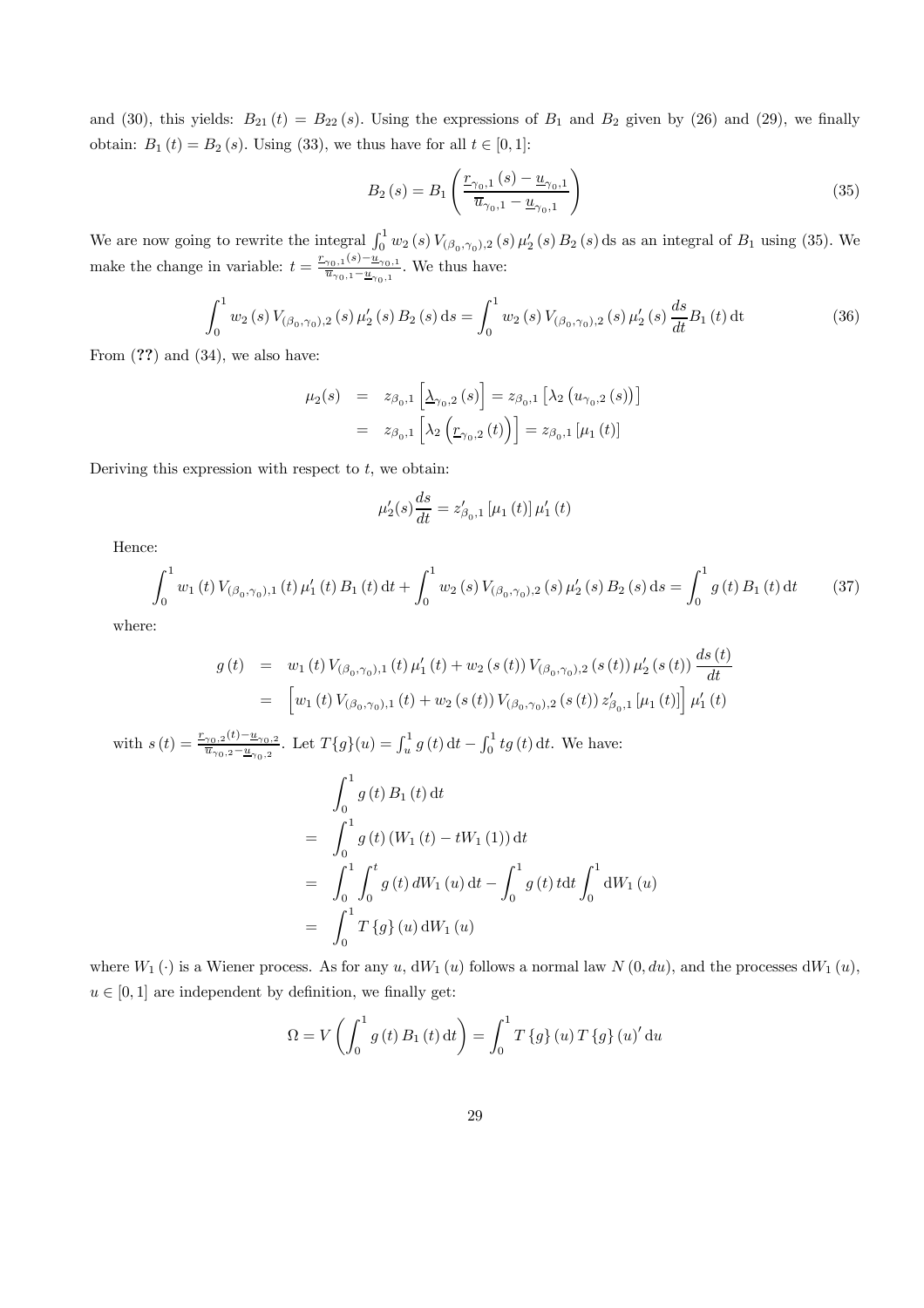# 9.3 Asymptotic law of the minimization criterium (theorem 3)

## 9.3.1 Theorem 3

We now establish the asymptotic law of the minimization criterium. Applying a Taylor expansion, we get:

$$
\widehat{C}\left(\widehat{\beta},\widehat{\gamma}\right) = \widehat{C}\left(\beta_0,\gamma_0\right) + \frac{\partial \widehat{C}}{\partial\left(\beta,\gamma\right)^T}\Big|_{\left(\beta_0,\gamma_0\right)} \left(\begin{array}{c} \widehat{\beta}-\beta_0\\ \widehat{\gamma}-\gamma_0 \end{array}\right) + \frac{1}{2}\left(\begin{array}{c} \widehat{\beta}-\beta_0\\ \widehat{\gamma}-\gamma_0 \end{array}\right)^T \frac{\partial^2 \widehat{C}}{\partial\left(\beta,\gamma\right)\partial\left(\beta,\gamma\right)^T}\Big|_{\left(\beta_0,\gamma_0\right)} \left(\begin{array}{c} \widehat{\beta}-\beta_0\\ \widehat{\gamma}-\gamma_0 \end{array}\right) + O\left[\left(\frac{1}{\widehat{N}_{\gamma_0,1}}+\frac{1}{\widehat{N}_{\gamma_0,2}}\right)^{-3/2}\right] \tag{38}
$$

⎞

We first determine the asymptotic law of  $\hat{C}(\beta_0, \gamma_0)$ . For that purpose we decompose it into  $\hat{C}_1(\beta_0, \gamma_0)$  and  $\widehat{C}_2 (\beta_0, \gamma_0)$ . Injecting (2) into (11), we get:

$$
\widehat{C}_{1}\left(\beta_{0},\gamma_{0}\right) = \int_{0}^{1} w_{1}\left(t\right) \left[z_{\beta_{0},2}\left(\widehat{\lambda}_{\gamma_{0},1}\left(t\right)\right) - z_{\beta_{0},2}\left(\lambda_{\gamma_{0},1}\left(t\right)\right) - \left[\widehat{\lambda}_{2}\left(\underline{r}_{\gamma_{0},2}\left(t\right)\right) - \lambda_{2}\left(\underline{r}_{\gamma_{0},2}\left(t\right)\right)\right]\right]^{2} \mathrm{d}t \tag{39}
$$

Applying the same line of proof as when establishing (27), we obtain:

$$
\left(\frac{1}{\hat{N}_{\gamma_0,1}} + \frac{1}{\hat{N}_{\gamma_0,2}}\right)^{-1} \hat{C}_1(\beta_0, \gamma_0) \stackrel{d}{\Longrightarrow} \int_0^1 w_1(t) \,\mu'_1(t)^2 \,B_1(t)^2 \,dt \tag{40}
$$

Injecting  $(3)$  into  $(13)$ , we get:

$$
\widehat{C}_{2}\left(\beta_{0},\gamma_{0}\right) = \int_{0}^{1} w_{2}\left(t\right) \left[\widehat{\lambda}_{1}\left(\underline{r}_{\gamma_{0},1}\left(t\right)\right) - \lambda_{1}\left(\underline{r}_{\gamma_{0},1}\left(t\right)\right) - \left[z_{\beta_{0},1}\left(\widehat{\lambda}_{\gamma_{0},2}\left(t\right)\right) - z_{\beta_{0},1}\left(\lambda_{\gamma_{0},2}\left(t\right)\right)\right]\right]^{2} \mathrm{d}t \tag{41}
$$

Applying the same line of proof as when establishing (28), we obtain:

$$
\left(\frac{1}{\hat{N}_{\gamma_0,1}} + \frac{1}{\hat{N}_{\gamma_0,2}}\right)^{-1} \hat{C}_2\left(\beta_0, \gamma_0\right) \stackrel{d}{\Longrightarrow} \int_0^1 w_2\left(t\right) \mu'_2\left(t\right)^2 B_2\left(t\right)^2 \mathrm{d}t\tag{42}
$$

Combining (40) and (42), we get:

$$
\left(\frac{1}{\hat{N}_{\gamma_0,1}} + \frac{1}{\hat{N}_{\gamma_0,2}}\right)^{-1} \hat{C}\left(\beta_0, \gamma_0\right) \stackrel{d}{\Longrightarrow} \int_0^1 w_1\left(t\right) \mu_1'\left(t\right)^2 B_1\left(t\right)^2 \mathrm{d}t + \int_0^1 w_2\left(t\right) \mu_2'\left(t\right)^2 B_2\left(t\right)^2 \mathrm{d}t \tag{43}
$$

Using the same line of argument as that to get from (36) to (37), we obtain:

$$
\int_0^1 w_1(t) \,\mu'_1(t)^2 B_1(t)^2 dt + \int_0^1 w_2(s) \,\mu'_2(s)^2 B_2(s)^2 ds = \int_0^1 h(t) B_1^2(t) dt
$$

$$
h(t) = \left[ w_1(t) + w_2(s(t)) z'_{\beta_0,1} [\mu_1(t)]^2 / s'(t) \right] \mu'_1(t)^2
$$

where:

Using 
$$
(22)
$$
, the second right is  $(38)$  rewrites:

−

$$
-\left(\frac{\widehat{\beta}-\beta_0}{\widehat{\gamma}-\gamma_0}\right)^T \frac{\partial^2 C}{\partial(\beta,\gamma)\partial(\beta,\gamma)^T}\Big|_{(\overline{\beta},\overline{\gamma})}\left(\frac{\widehat{\beta}-\beta_0}{\widehat{\gamma}-\gamma_0}\right)
$$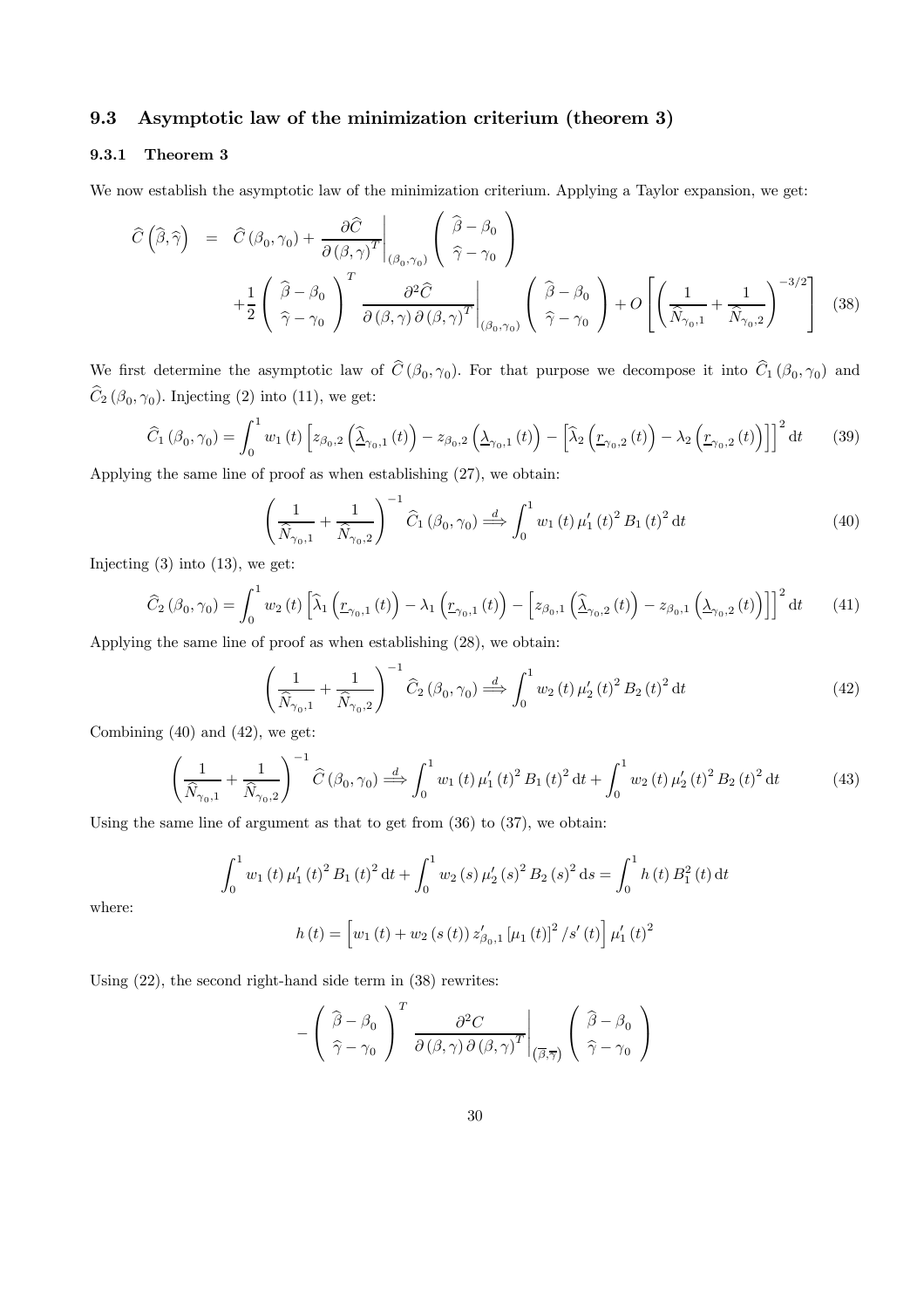It is equivalent to:

$$
-\left(\begin{array}{c}\widehat{\beta}-\beta_0\\\widehat{\gamma}-\gamma_0\end{array}\right)^T\Gamma\left(\begin{array}{c}\widehat{\beta}-\beta_0\\\widehat{\gamma}-\gamma_0\end{array}\right)
$$

The third right-hand side term in (38) is equivalent to:

$$
\frac{1}{2} \left( \begin{array}{c} \widehat{\beta} - \beta_0 \\ \widehat{\gamma} - \gamma_0 \end{array} \right)^T \Gamma \left( \begin{array}{c} \widehat{\beta} - \beta_0 \\ \widehat{\gamma} - \gamma_0 \end{array} \right)
$$

Hence, the sum of the second and third right-hand side terms in (38) is equivalent to:

$$
-\frac{1}{2}\left(\begin{array}{c}\widehat{\beta}-\beta_0\\ \widehat{\gamma}-\gamma_0\end{array}\right)^T\Gamma\left(\begin{array}{c}\widehat{\beta}-\beta_0\\ \widehat{\gamma}-\gamma_0\end{array}\right)
$$

We have:  $\left(\frac{1}{\hat{N}_{\gamma_0,1}} + \frac{1}{\hat{N}_{\gamma_0,2}}\right)$  $\frac{1}{2}$  $\int_{\hat{\infty}}^{\beta-\beta_0}$  $\widehat{\gamma} - \gamma_0$  $\setminus$  $\frac{d}{dx} Y$  with Y following a normal distribution  $N(0, \Gamma^{-1}\Omega\Gamma^{-1})$ . Denote  $Λ$  the Cholesky matrix such that:  $Γ^{-1}ΩΓ^{-1} = ΛΛ'$  and Y such that:  $Y = ΛX$ , where  $V(X) = I$ . Hence:

$$
-\frac{1}{2}\left(\frac{1}{\hat{N}_{\gamma_0,1}}+\frac{1}{\hat{N}_{\gamma_0,2}}\right)^{-1}\left(\begin{array}{c}\widehat{\beta}-\beta_0\\ \widehat{\gamma}-\gamma_0\end{array}\right)^T\Gamma\left(\begin{array}{c}\widehat{\beta}-\beta_0\\ \widehat{\gamma}-\gamma_0\end{array}\right)\sim -\frac{1}{2}X'\Lambda'\Gamma\Lambda X
$$

Consider an orthonormal decomposition of  $\Lambda' \Gamma \Lambda$  such that  $\Lambda' \Gamma \Lambda = \Xi D \Xi'$  where  $\Xi$  verifies  $\Xi \Xi' = I$  and D is the diagonal matrix of the eigenvalues of  $\Lambda' \Gamma \Lambda$ . We have:  $X' \Lambda' \Gamma \Lambda X = \tilde{X}' D \tilde{X}$  with  $\tilde{X} = \Xi X$ . Here,  $V(\tilde{X}) =$  $\Xi V(X) \Xi' = \Xi I \Xi' = \Xi \Xi' = I$ . Thus,  $\widetilde{X}' D \widetilde{X} = \sum_k D_k \widetilde{X}_k^2$  where  $D_k$  is the  $k^{\text{th}}$  eigenvalue of  $\Lambda' \Gamma \Lambda$  (this is a special case of the Cochran's theorem). Finally:

$$
-\frac{1}{2}\left(\frac{1}{\hat{N}_{\gamma_0,1}}+\frac{1}{\hat{N}_{\gamma_0,2}}\right)^{-1}\left(\begin{array}{c}\widehat{\beta}-\beta_0\\ \widehat{\gamma}-\gamma_0\end{array}\right)^T\Gamma\left(\begin{array}{c}\widehat{\beta}-\beta_0\\ \widehat{\gamma}-\gamma_0\end{array}\right)\overset{d}{\Longrightarrow}-\frac{1}{2}\sum_kD_k\widetilde{X}_k^2
$$

where  $-\frac{1}{2}\sum_{i}$  $\sum_k D_k \tilde{X}_k^2$  is a weighted sum of chi-squares.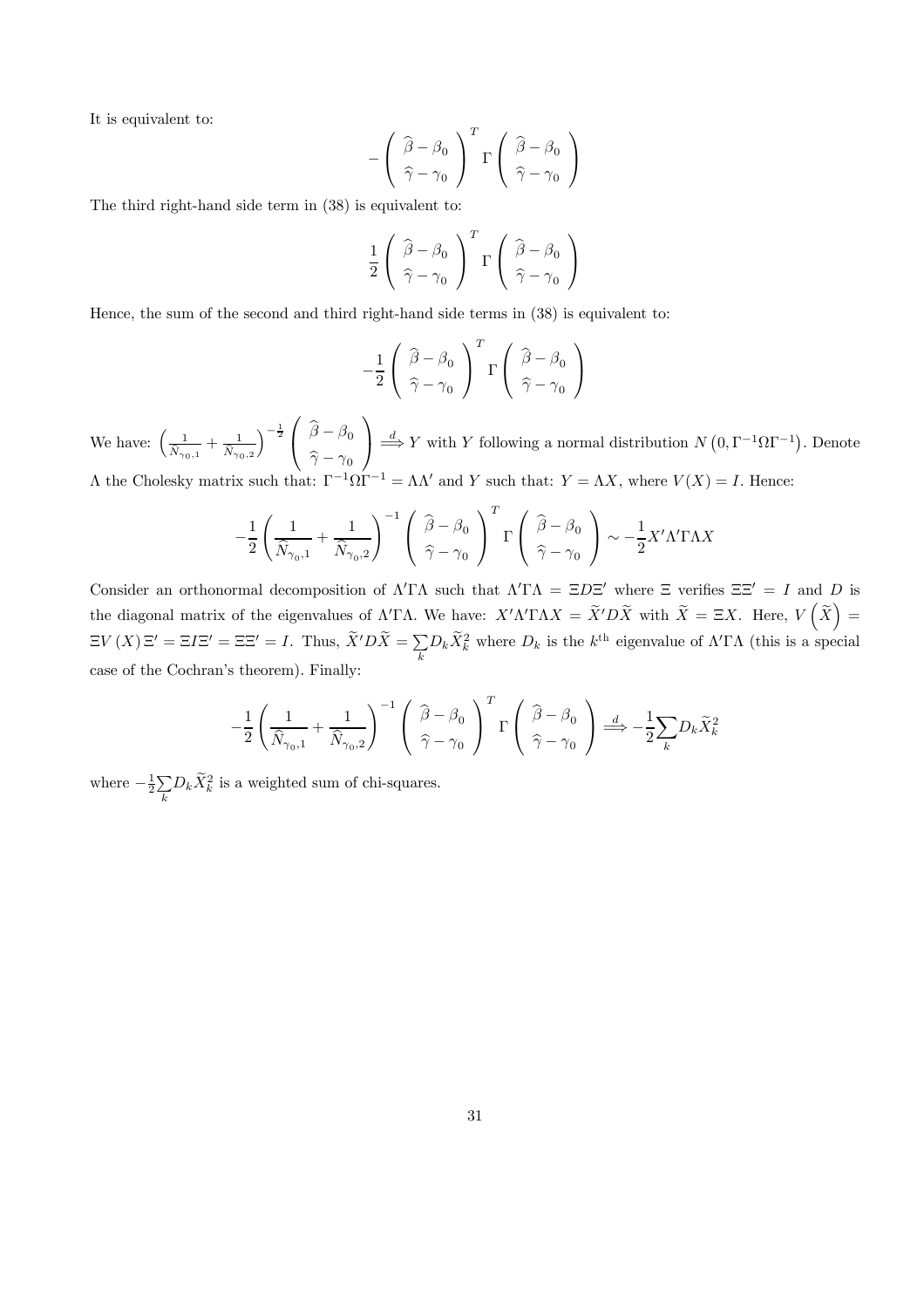# References

- [1] Abadie, Angrist and Imbens (2002), "Intrumental Variables Estimates of the Effect of Subsidized Training on the Quantiles of Trainee Earnings", Econometrica, 70(1), pp. 91-117.
- [2] Albrecht J., Björklund A. and S. Vroman (2003), "Is There a Glass Ceiling in Sweden?", Journal of Labour Economics, 21(1), pp. 145-177.
- [3] Athey S. and G. Imbens (2006), "Identification and Inference in Nonlinear Differences-in-Differences Models", Econometrica, 74(2), pp. 431-497.
- [4] Bloch D. A. and J.L. Garwirth (1968), "On a Simple Esytimate of the Reciprocal of the Density Function", The Annals of Mathematical Statistics, 39(3), pp. 1083-1085.
- [5] Cheng C. and E. Parzen (1997), "Unified estimators of smooth quantile and quantile density functions", Journal of Statistical Planning and Inference, 59, pp. 291-307.
- [6] Chernozhukov and Hansen (2005), "A IV model of Quantile Treatment Effects", Econometrica, 73(1), pp. 245-261.
- [7] Combes PPh., Duranton G., Gobillon L., Puga D. and S. Roux (2008), "The productivity advantages of large cities: Distinguishing agglomeration from firm selection", mimeo.
- [8] Doksum K. (1974), "Empirical Probability Plots ans Statistical Inference for Nonlinear Models in the Two-Sample Case", The Annals of Statistics, 2(2), p. 267-277.
- [9] Duranton G. and D. Puga (2004), "Microfoundations of urban agglomeration economies", Handbook of Regional and Urban Economics, Volume 4, pp. 2063-2117, J.V. Henderson and J.F. Thisse (eds).
- [10] Falk M. (1985), "Asymptotic Normality of the Kernel Quantile Estimator", The Annals of Statistics, 13(1), pp. 428-433.
- [11] Firpo (2007), "Efficient Semiparametric Estimation of Quantile Treatment Effects", Econometrica, 75(1), pp. 259-276.
- [12] Härdle (1990), Applied Nonparametric Regressions, 349p, Cambride University Press.
- [13] Köenker (2005), Quantile Regressions, 366p, Cambride University Press.
- [14] Juhn C., Murphy K. M. and B. Pierce (1993), "Wage Inequality and the Rise in Returns to Skill", The Journal of Political Economy, 101(3), pp. 410-442.
- [15] Knott M. (1974), "The Distribution of the Cramer-von Mises Statistic for Small Sample Sizes", Journal of the Royal Statistical Society, Series B (Methodological), 36(3), pp. 430-438.